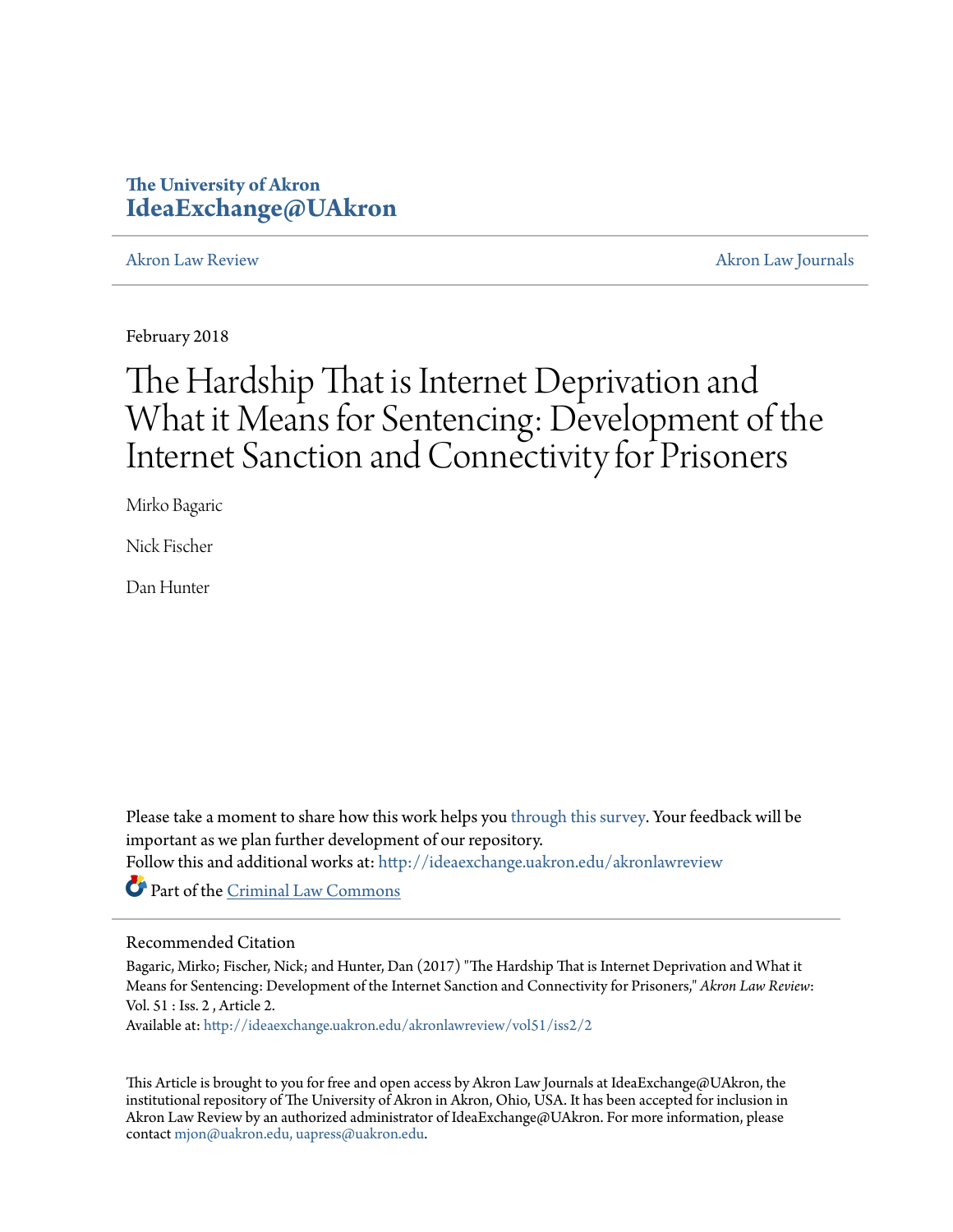## **THE HARDSHIP THAT IS INTERNET DEPRIVATION AND WHAT IT MEANS FOR SENTENCING: DEVELOPMENT OF THE INTERNET SANCTION AND CONNECTIVITY FOR PRISONERS**

*Mirko Bagaric, Nick Fischer, and Dan Hunter[\\*](#page-1-0)*

| L   |                                                     |                                            |  |  |
|-----|-----------------------------------------------------|--------------------------------------------|--|--|
| П.  | The Internet: From Curiosity to Necessity 267       |                                            |  |  |
|     |                                                     |                                            |  |  |
|     | Internet Usage in the United States269<br><b>B.</b> |                                            |  |  |
|     | C.                                                  |                                            |  |  |
|     | D. The Centrality of the Internet to Contemporary   |                                            |  |  |
|     |                                                     |                                            |  |  |
| Ш.  | The Internet and Criminal Sanctions278              |                                            |  |  |
|     |                                                     | A. Sentencing Law in the United States and |  |  |
|     |                                                     |                                            |  |  |
|     |                                                     |                                            |  |  |
|     | C. Prisoners Have Virtually No Access to the        |                                            |  |  |
|     |                                                     |                                            |  |  |
|     | 1. Prisoners and the Internet in the United         |                                            |  |  |
|     |                                                     |                                            |  |  |
|     | 2. Prisoners and the Internet in Australia 286      |                                            |  |  |
|     | 3. Prisoners and the Internet in Scandinavia287     |                                            |  |  |
|     |                                                     |                                            |  |  |
| IV. |                                                     |                                            |  |  |
|     | A. Punishment as Pain, Internet Denial as           |                                            |  |  |
|     |                                                     | 290                                        |  |  |
|     | B. Punishment Must Not Violate Important Moral      |                                            |  |  |
|     |                                                     |                                            |  |  |

1

<span id="page-1-0"></span><sup>\*</sup> *Professor Mirko Bagaric*, Director of Evidence-Based Sentencing and Criminal Justice Project, Swinburne University, Melbourne; *Dr. Nick Fischer*, Adjunct Research Fellow, School of Philosophical, Historical, and International Studies, Monash University, Melbourne; and *Professor Dan Hunter*, Foundation Dean and Professor of Law, Swinburne Law School, Australia and Distinguished Visiting Professor at New York Law School.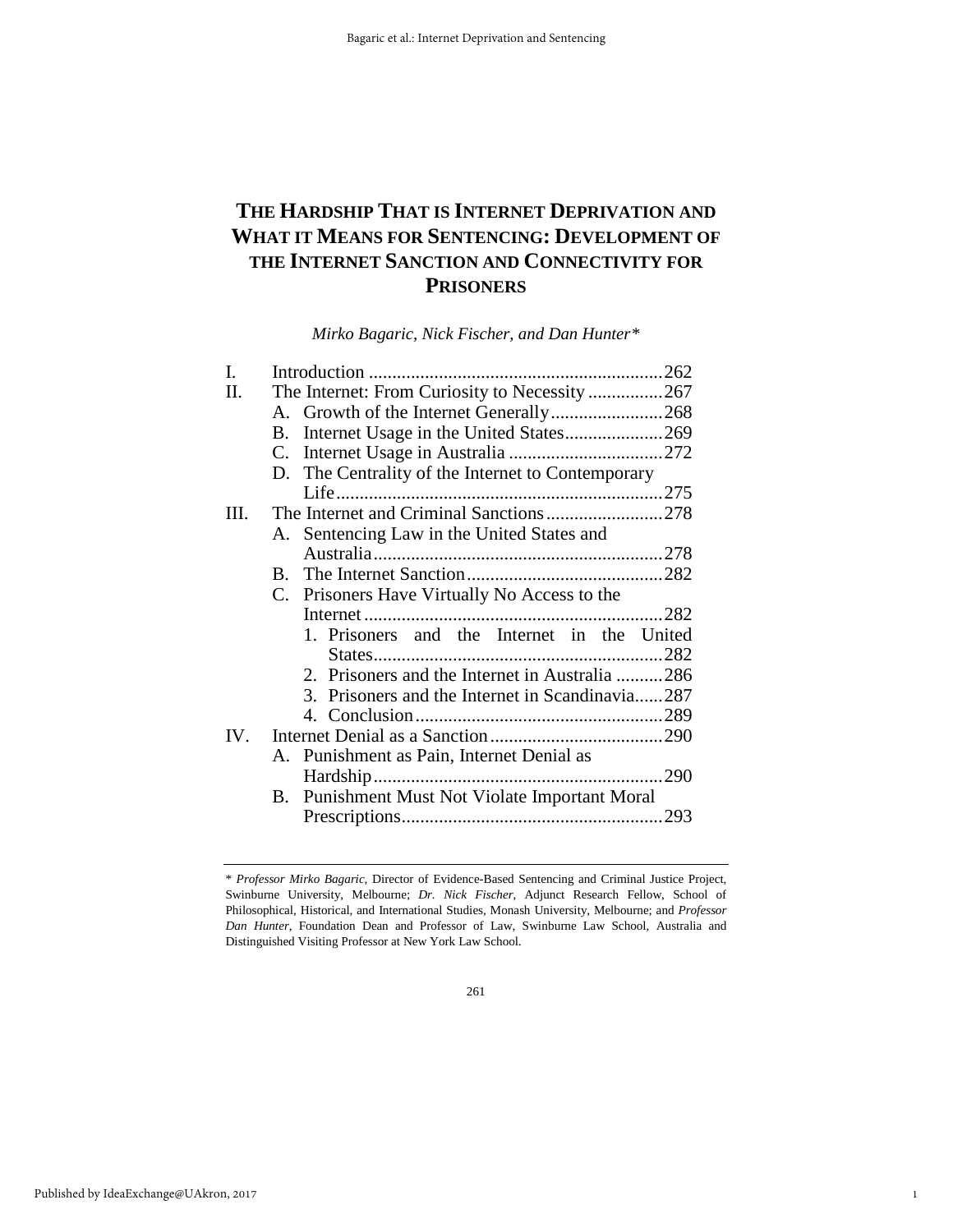| 262  | <b>AKRON LAW REVIEW</b><br>[51:261]                     |  |  |
|------|---------------------------------------------------------|--|--|
|      | C. Punishment Should Be Efficient294                    |  |  |
|      | Operationalizing Internet Deprivation as<br>D.          |  |  |
|      |                                                         |  |  |
|      | 1. The Principle of Proportionality296                  |  |  |
|      | 2. A Starting Point: One Day Imprisonment Should        |  |  |
|      | be Substituted for Three Days Internet Ban 299          |  |  |
|      | 3. Default Recommendation: Replace All Short            |  |  |
|      | Prison Terms with the Internet Sanction 302             |  |  |
| V.   | Providing Internet Access to Prisoners306               |  |  |
|      | A. Five Reasons in Support of Internet Access for       |  |  |
|      |                                                         |  |  |
|      | 1. The Main Hardship of Imprisonment is the             |  |  |
|      |                                                         |  |  |
|      |                                                         |  |  |
|      | 3. The Internet Facilitates Prisoners to Re-enter       |  |  |
|      |                                                         |  |  |
|      | 4. Internet Access Improves the Behavior of             |  |  |
|      |                                                         |  |  |
|      | 5. Improving the Lives of Relatives and                 |  |  |
|      |                                                         |  |  |
|      | Negating Key Objections to Prisoner Access to the<br>В. |  |  |
|      |                                                         |  |  |
|      | 1. Preventing Internet Misuse316                        |  |  |
|      | 2. Prisoners and Pornography319                         |  |  |
| VI.  | Reducing Sentences for Internet-Denied Prisoners319     |  |  |
| VII. |                                                         |  |  |
|      |                                                         |  |  |

## I. INTRODUCTION

Criminal sanctions involve the deliberate infliction of pain on offenders.[1](#page-2-0) In sentencing, "the state may use its most awesome power: the power to use force against its citizens and others."[2](#page-2-1) Despite the cardinal interests at stake in sentencing, it is one of the least developed and least progressive practices in our society.

<span id="page-2-0"></span><sup>1.</sup> C. L. TEN, CRIME, GUILT AND PUNISHMENT 2 (1987); JEREMY BENTHAM, PRINCIPLES OF MORALS AND LEGISLATION 158 (J. H. Burns & H. L. A. Hart eds., 1970); NILS CHRISTIE, LIMITS TO PAIN 19, 48 (1981).

<span id="page-2-1"></span><sup>2.</sup> Andrew E. Taslitz, *The Rule of Criminal Law: Why Courts and Legislatures Ignore Richard Delgado's Rotten Social Background,* 2 ALA. CIV. RIGHTS & CIV. LIBERTIES L. REV. 79, 81- 82 (2011).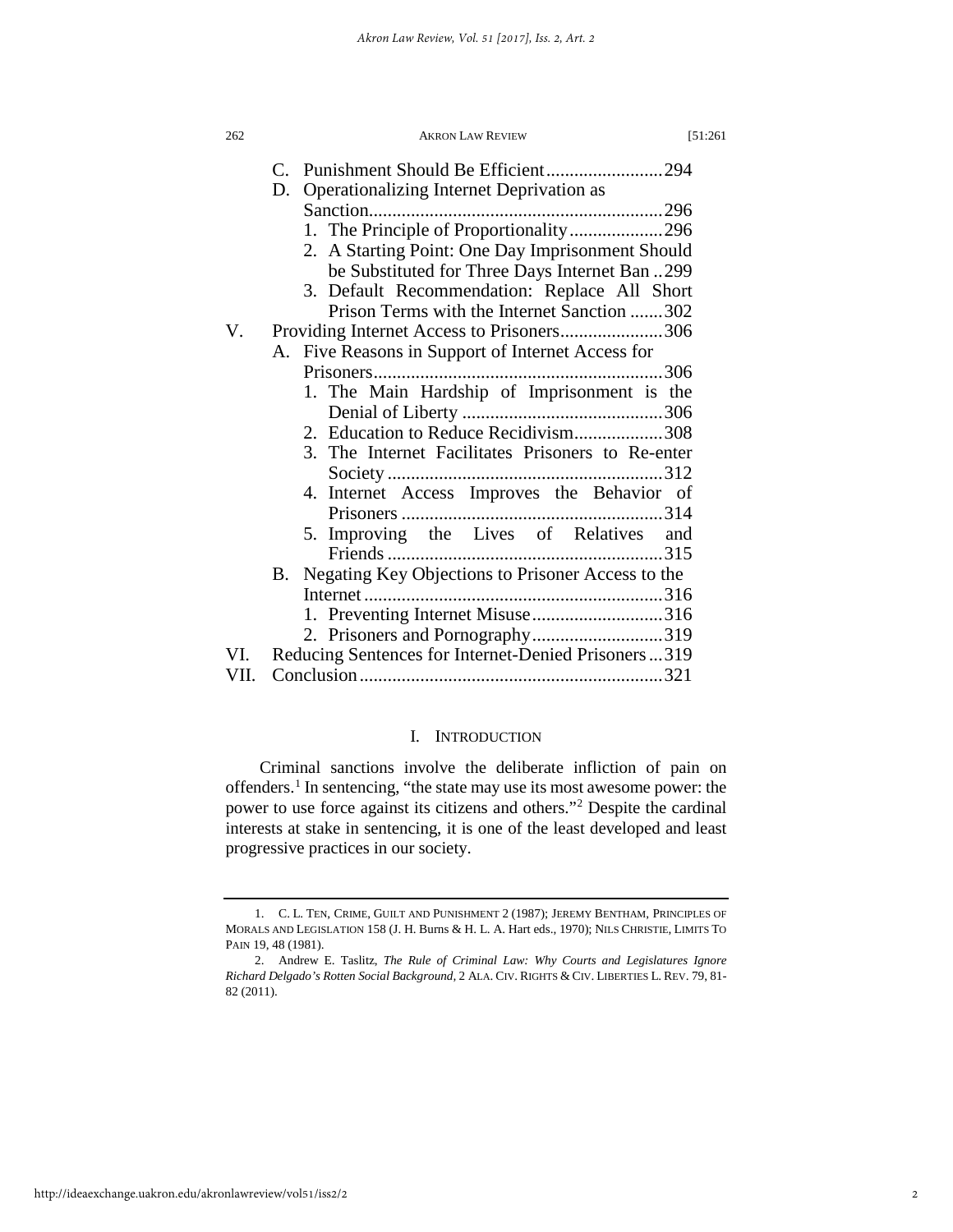Technological advances have resulted in momentous changes to nearly every area of human activity, including engineering, medicine, transportation, hospitality, teaching, learning, and communication. A notable exception to this is the manner in which the community punishes criminals. The bedrock process for dealing with serious criminals now, as it has been for hundreds of years, is to segregate them from the rest of society by placing them behind high impenetrable walls called prisons. There are now approximately 1.6 million Americans behind such walls.<sup>[3](#page-3-0)</sup> The United States imprisons more of its people than any other country on earth. Remarkably, the incarceration rate in the United States is ten times higher than in some other developed countries.<sup>[4](#page-3-1)</sup>

This record number of incarcerations in the United States has resulted in an incarceration crisis. There are loud and wide-ranging calls for fundamental reform to the sentencing system.<sup>[5](#page-3-2)</sup> The financial burden alone of incarcerating almost 2 million citizens is becoming intolerable, even for the world's largest economy.<sup>[6](#page-3-3)</sup> California and 11 other states spend more on prisons than higher education.<sup>[7](#page-3-4)</sup> The total spending on

<span id="page-3-2"></span>5. *See, e.g.,* Sabrina Siddiqui, '*An injustice system': Obama's prison tour latest in late-term reform agenda,* THE GUARDIAN (July 17, 2015, 6:43 PM), http://www.theguardian.com/usnews/2015/jul/16/barack-obama-prison-tour-criminal-justice-race-reform [http://perma.cc/2F2B-4EDT]; Hillary Clinton, *Our criminal justice system is out of balance*, HILLARY FOR AMERICA (July 8, 2017), https://www.hillaryclinton.com/issues/criminal-justice-reform [http://perma.cc/6F57- WJFS]; *Notable new group advocating for sentencing reforms: Law Enforcement Leaders to Reduce Crime and Incarceration*, SENTENCING LAW AND POLICY: LAW PROFESSOR BLOGS NETWORK (Oct. 21, 2015), http://sentencing.typepad.com/sentencing\_law\_and\_policy/2015/10/notable-new-groupadvocating-for-sentencing-reforms-law-enforcement-leaders-to-reduce-crime-and-inca.html

[http://perma.cc/7AGF-75CE]; Peter Baker, *2016 Candidates Are United in Call to Alter Justice System*, THE NEW YORK TIMES (Apr. 27, 2015), http://www.nytimes.com/2015/04/28/us/politics/ being-less-tough-on-crime-is-2016-consensus.html?\_r=0 [http://perma.cc/VP86-X9GJ].

<span id="page-3-3"></span>6. In relation to the cost of crime, see EXEC. OFFICE OF THE PRESIDENT, ECONOMIC PERSPECTIVES ON INCARCERATION AND THE CRIMINAL JUSTICE SYSTEM (Apr. 2016); DO PRISONS MAKE US SAFER? THE BENEFITS AND COSTS OF THE PRISON BOOM (Steven Raphael & Michael A. Stoll eds., 2009); Chris Doucouliagos et al., *Are Estimates of the Value of a Statistical Life Exaggerated?,* 31(1) JOURNAL OF HEALTH ECONOMICS 197 (2012).

<span id="page-3-4"></span>7. Hansook Oh & Mona Adem, *California budgets \$1 billion more to prisons than higher education and leaves students hanging*, THE SUN DIAL (Sept. 19, 2012), http://sundial.csun.edu/2012/09/california-budgets-1-billion-more-to-prisons-than-higher-educationand-leaves-students-hanging/ [http://perma.cc/26VR-NV6B]; ECONOMIC PERSPECTIVES ON INCARCERATION AND THE CRIMINAL JUSTICE SYSTEM, *supra* note 6, at 44.

Published by IdeaExchange@UAkron, 2017

<span id="page-3-0"></span><sup>3.</sup> E. Ann Carson, *Prisoners in 2014,* BUREAU OF JUSTICE STATISTICS (Sept. 17, 2015), http://www.bjs.gov/content/pub/pdf/p14.pdf [http://perma.cc/LK7R-5Q2Q].

<span id="page-3-1"></span><sup>4.</sup> Inst. for Criminal Policy Research, *Highest to Lowest – Prison Population Rate,* WORLD PRISON BRIEF, http://www.prisonstudies.org/highest-to-lowest/prison\_population\_rate? field\_region\_taxonomy\_tid=All [http://perma.cc/9GHX-C2Y4] (last visited June 17, 2016). Denmark, Sweden, Finland, Japan, and Iceland (and a number of unexpected developing countries such as South Sudan, Tanzania, Syria, and Yemen), for example, all have an imprisonment rate less than ten times that of the United States. *Id*.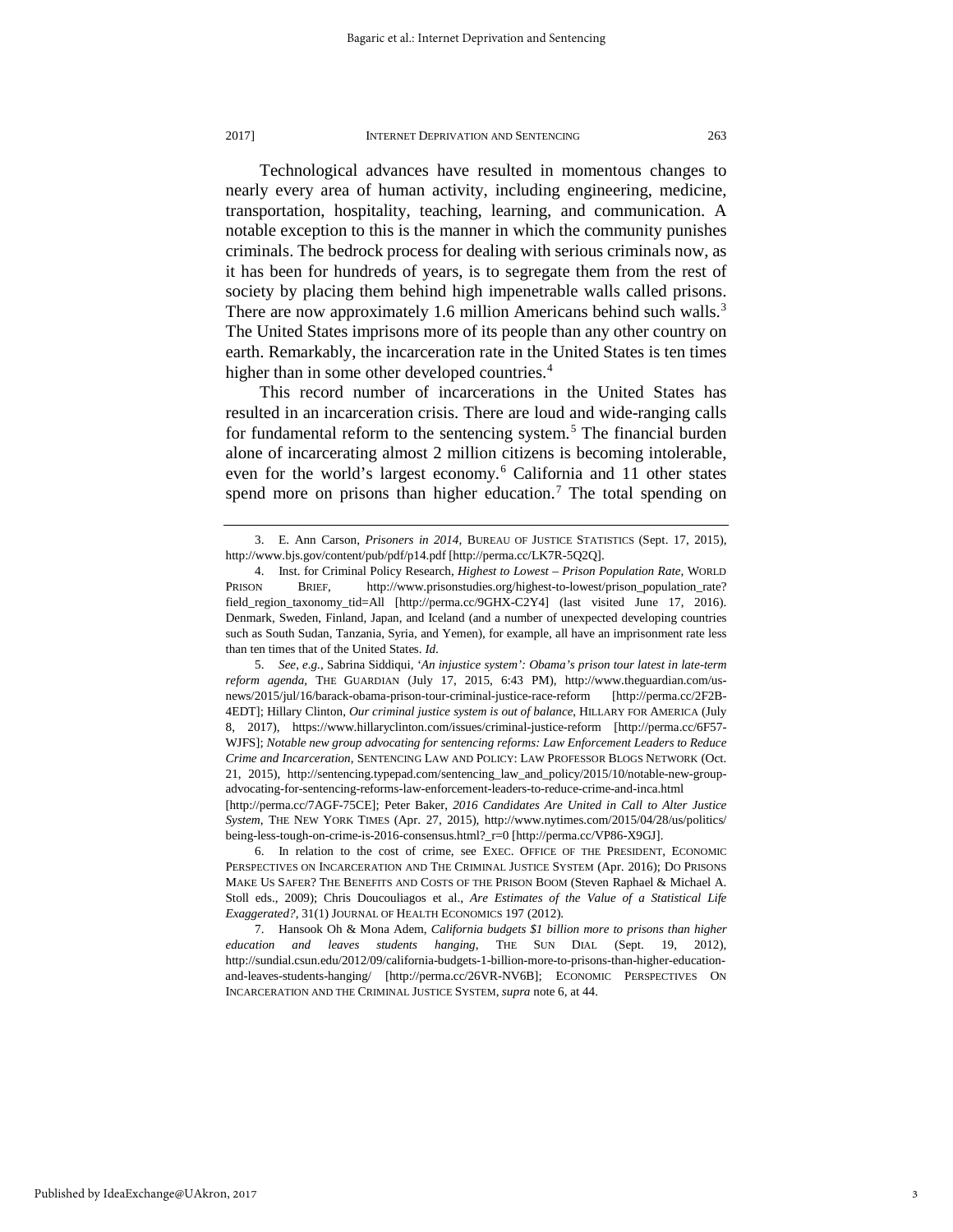prisons is now over \$[8](#page-4-0)0 billion annually.<sup>8</sup> The annual total expenditure on the criminal justice system is \$270 billion—equating to approximately \$[9](#page-4-1)00 per capita.<sup>9</sup>

That the criminal justice system would find itself in a state of crisis is to be expected. Reliance on antiquated processes in an otherwise progressive and innovative society is an unsustainable misalignment. Not only has the sentencing system not been reformed by technological advances, but it has steadfastly refused to factor in momentous changes in human behavior regarding the use of technology and its importance to human flourishing.<sup>[10](#page-4-2)</sup> The last two decades have seen fundamental global changes to the manner in which humans communicate, interact, and choose to spend their discretionary time. Computers and, in particular, the internet have infused nearly every part of human behavior and activity.<sup>[11](#page-4-3)</sup> It is incontestable that most individuals are spending considerable periods and increasing amounts of time on the internet for a myriad of purposes.<sup>[12](#page-4-4)</sup> People are electing to utilize their computers and other technological devices in preference to many other activities. Internet access is now central to human flourishing, at least in the global North and increasingly in developing countries; it is the fulcrum around which many things that are meaningful to the lives of many individuals are grounded.

Recently, the United States Court of Appeals for the D.C. Circuit ruled that the internet needs to be regulated as a utility—much like other central infrastructures of people's lives, such as electricity, water, and refuse collection.[13](#page-4-5) Like the removal of other utilities, denial of computer access would constitute a considerable deprivation to most people.<sup>[14](#page-4-6)</sup> Yet

<span id="page-4-0"></span><sup>8.</sup> Melissa S. Kearney & Benjamin H. Harris, *Ten Economic Facts about Crime and Incarceration in the United States*, THE HAMILTON PROJECT 13 (May 2014), http://www.brookings.edu/~/media/research/files/papers/2014/05/01%20crime%20facts/v8\_thp\_10c rimefacts.pdf [http://perma.cc/PN6C-9ZTH]. This is \$260 per capita. ECONOMIC PERSPECTIVES ON INCARCERATION AND THE CRIMINAL JUSTICE SYSTEM, *supra* note 6, at 5.

<span id="page-4-1"></span><sup>9.</sup> ECONOMIC PERSPECTIVES ON INCARCERATION AND THE CRIMINAL JUSTICE SYSTEM, *supra* note 6, at 5.

<span id="page-4-2"></span><sup>10.</sup> A limited exception is the electronic monitoring for a relatively small number of offenders (less than 100,000). For an overview of the use of electronic monitoring, *see* Mike Nellis, *Electronic Monitoring: Exploring the Commercial Dimension*, 58 CRIM. JUST. MATTERS 12 (2008); Matthew DeMichele & Brian Payne, *Offender Supervision with Electronic Technology*: *Community Corrections Resource*, BUREAU OF JUSTICE ASSISTANCE (2009), https://www.appanet.org/eweb/docs/APPA/pubs/OSET\_2.pdf [http://perma.cc/JZ5C-JEMR]; Lars H. Andersen & Signe H. Andersen, *Effect of Electronic Monitoring on Social Welfare Dependence*, 13 CRIMINOLOGY & PUB. POL'Y 351 (2014).

<span id="page-4-6"></span><span id="page-4-5"></span><span id="page-4-4"></span><span id="page-4-3"></span><sup>11.</sup> *See infra* Part II.

<sup>12.</sup> *See infra* Part II.

<sup>13.</sup> *See* United States Telecom Ass'n v. F.C.C., 825 F.3d 674 (D.C. Cir. 2016).

<sup>14.</sup> *Id.*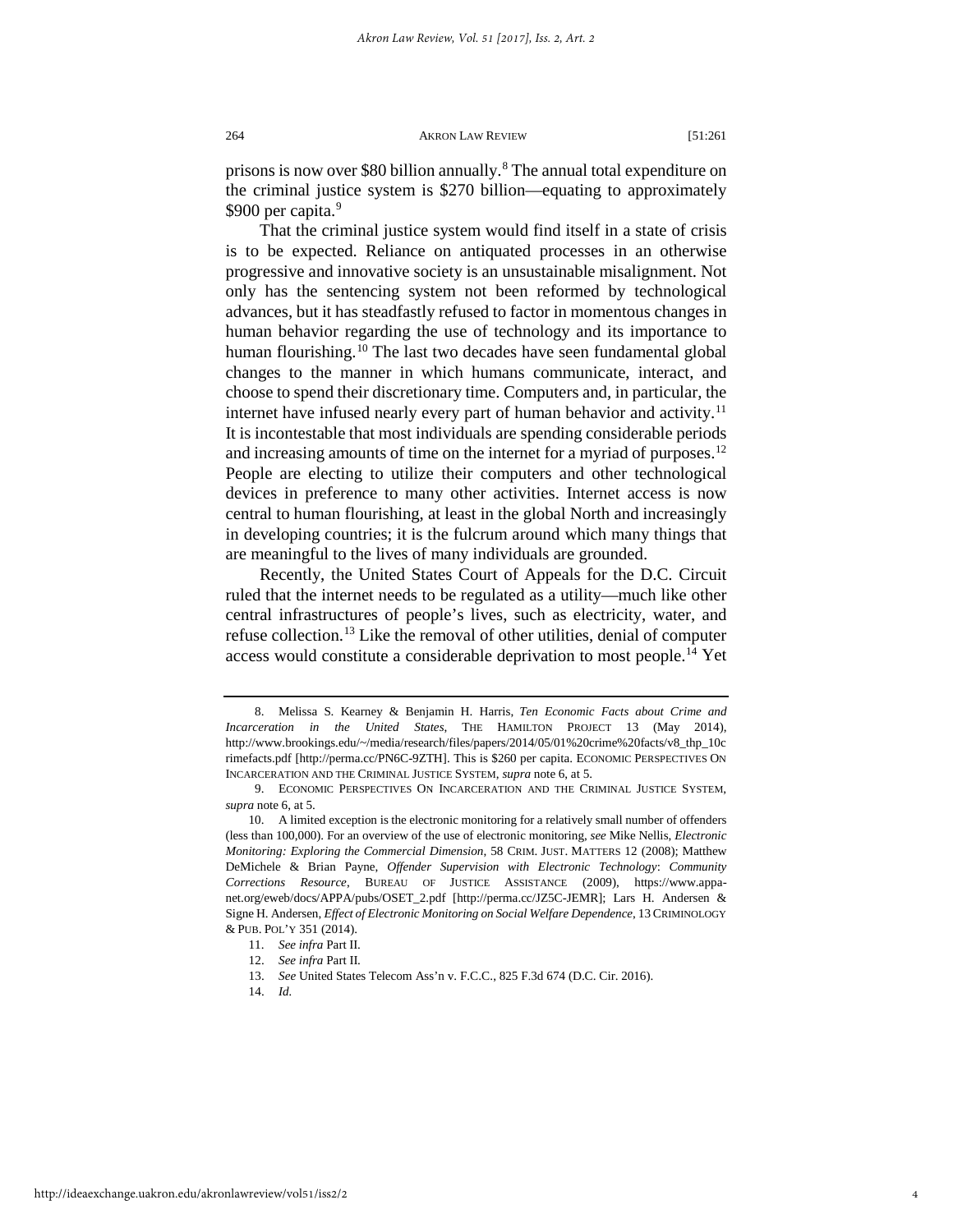prisoners are reflexively denied computer and internet access without any regard to the newfound hardship that this imposes on them.<sup>[15](#page-5-0)</sup>

Given that criminal sanctions impose pain on offenders, it is essential that there is a correct calibration of the degree of pain that these sanctions actually inflict; otherwise, there is a considerable risk that as a society we are over-punishing criminals. Punishment beyond that which is proportionate to the seriousness of the offense is akin to punishing the innocent and is, therefore, morally repugnant.<sup>16</sup>

Criminals engender no community sympathy and have no political capital.<sup>17</sup> Perhaps as a result of this, there has been no systematic attempt to measure the suffering that sanctions inflict on offenders. However, moral principles are not shut out by prison walls or by the stigmatization that stems from a criminal conviction. Rather, moral norms are of universal application.<sup>18</sup> Accordingly, it is imperative that as a society we should punish criminals no more severely than is commensurate with the gravity of their crimes.<sup>[19](#page-5-4)</sup> The principle that the "punishment should fit the crime" is one of the few enduring bulwarks of criminal justice.<sup>20</sup> For this principle to be operationalized, it is necessary to accurately assess the extent to which sanctions set back fundamental human interest.

In this Article, we set forth a number of fundamental reform proposals to sentencing law and practice, which stem from profound changes to human behavior that the internet has generated over the past two decades. The effect of the reforms will be to integrate internet access into the penal process and to make sentencing a fairer and more efficient process, while also ensuring that the key objectives of sentencing in the form of community protection and proportionate punishment<sup>[21](#page-5-6)</sup> are enhanced.

The first key proposal is that a new criminal sanction should be developed. It would consist of a blanket prohibition against using the internet. The advantage of this proposed sanction is that it is an efficient and cost-effective method of inflicting hardship on offenders. Internet

<sup>15.</sup> *See infra* Part III.

<sup>16.</sup> R. A. DUFF, TRIALS AND PUNISHMENTS 154-55 (Cambridge Univ. Press 1986).

<span id="page-5-2"></span><span id="page-5-1"></span><span id="page-5-0"></span><sup>17.</sup> *See* Mirko Bagaric et al., *A Principled Strategy for Addressing the Incarceration Crisis: Redefining Excessive Imprisonment as a Human Rights Abuse*, 38 CARDOZO L. REV. 1663.

<sup>18.</sup> *See* J. L. MACKIE, ETHICS: INVENTING RIGHT AND WRONG 83-102 (Pelican Books 1977).

<span id="page-5-4"></span><span id="page-5-3"></span><sup>19.</sup> JESPER RYBERG, THE ETHICS OF PROPORTIONATE PUNISHMENT: A CRITICAL INVESTIGATION 184-85 (2004).

<sup>20.</sup> *Id.*

<span id="page-5-6"></span><span id="page-5-5"></span><sup>21.</sup> *See* Mirko Bagaric, *From Arbitrariness to Coherency in Sentencing: Reducing the Rate of Imprisonment and Crime While Saving Billions of Taxpayer Dollars*, 19 MICH. J. OF RACE & THE LAW 349 (2014) [hereinafter Bagaric, *From Arbitrariness to Coherency in Sentencing*].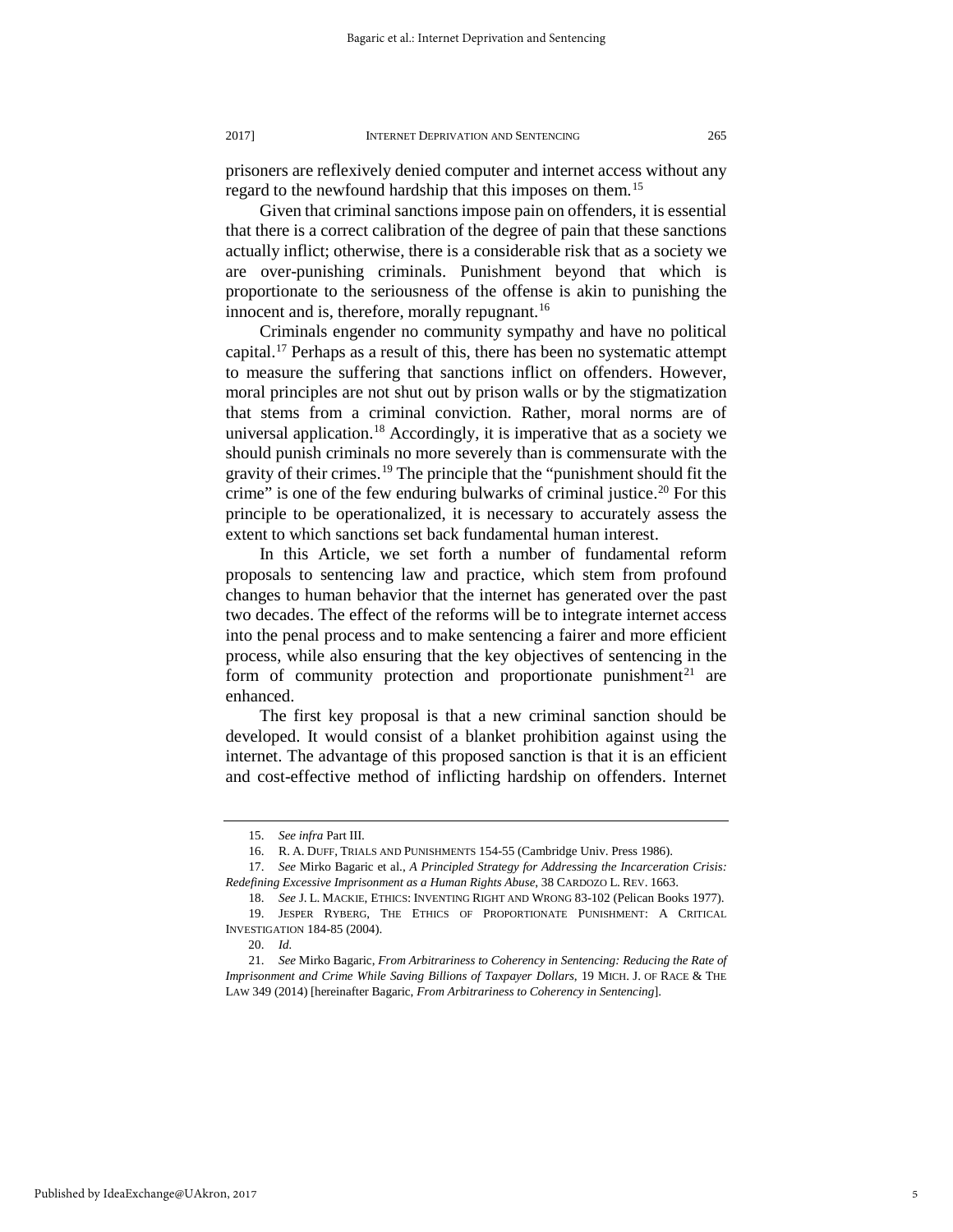deprivation should be developed as a criminal sanction in the same way as deprivation of other privileges, such as how cancelling a motor vehicle license is used to punish some offenders.<sup>22</sup> As a general rule, it should be used as a substitute to all prison terms not exceeding one year and as an alternative to prison terms that would otherwise be imposed for some other types of non-sexual and non-violent offenses. In terms of substitution, we propose that each day in prison is the equivalent to an internet ban of three days.

Secondly, we argue that prisoners should have unencumbered internet access. One of the main reasons for this is that access to the internet is not intrinsically harmful; it would assist offenders to understand developments in the wider community and help with their reintegration into society once they are released. Internet access can also considerably enhance the educational options for prisoners, which could have the incidental, yet considerable, benefit of reducing their likelihood of reoffending.[23](#page-6-1) Moreover, it is now possible to readily track every internet keystroke of a prisoner thereby greatly minimizing the opportunity for prisoners to misuse the internet.<sup>[24](#page-6-2)</sup>

Our third proposal is an alternative to our second recommendation. If the status quo remains and prisoners are not granted internet access, we argue that the denial of internet in the prison setting should be factored into the burden of imprisonment. This reassessment of the pains of imprisonment demonstrates the fact that prison is currently a harsher sanction than is assumed to be the case. Under our proposal, when sentences of imprisonment are still imposed they should generally be shorter given the recognition of the increased burden of imprisonment. We suggest that there should be a reduction in prison time in the order of 20% to accommodate the hardship that stems from internet deprivation.

At the outset, it is important to note that the proposal that prisoners should have access to the internet is not inconsistent with our recommendation that internet denial should be a stand-alone sanction. The fact that prisoners should have access to the internet is: (1) a concession to the reality that some offenses (namely serious sexual and violent crimes) are too serious to be dealt with by sanctions other than imprisonment; and (2) reflective of the desire to reduce recidivism levels once offenders are released. Moreover, the key unifying principles that underpin the recommendations in this Article are that denying people

<sup>22.</sup> *See infra* Part II.

<span id="page-6-2"></span><span id="page-6-1"></span><span id="page-6-0"></span><sup>23.</sup> *See infra* Part IV.

<sup>24.</sup> *See infra* Part IV.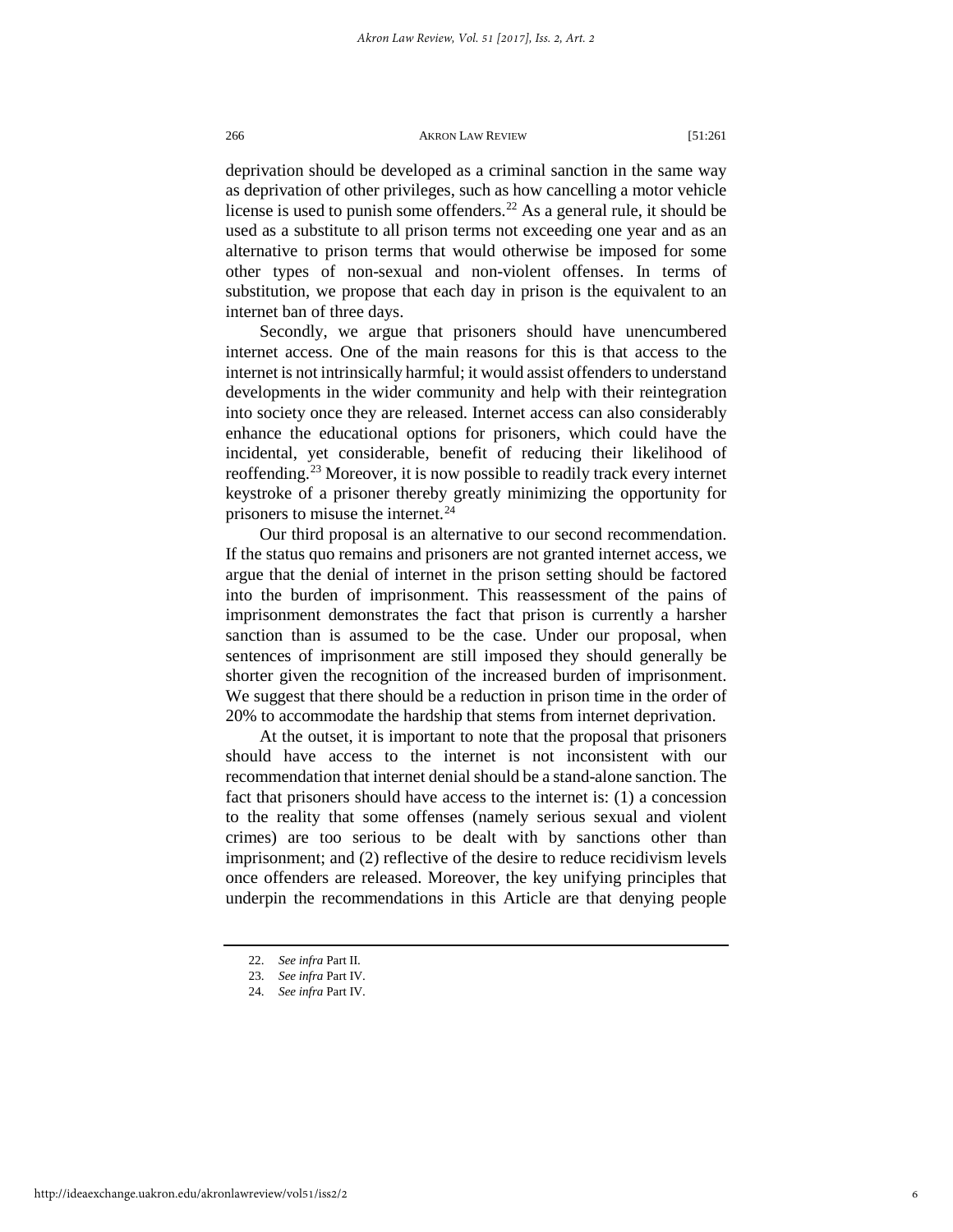access to the internet is a meaningful hardship, and in imposing criminal sanctions it is necessary to calibrate the pain stemming from the sanction as accurately as possible.

In Part II of this Article, we examine the profound impact of the internet in the past two decades and the cardinal role it has assumed in human flourishing. This is followed in Part III by an analysis of the manner in which the internet is currently utilized in the sentencing process. In this Part we demonstrate the novelty of our proposal, as the concept of the internet sanction has not been previously implemented, or even proposed. We also examine the extent to which the internet is currently available in prisons and show that there is in effect a near total prohibition of the internet within penal environments. In Part IV we argue that internet deprivation should be a stand-alone sanction. Part V sets out the reasons why prisoners should have access to the internet. If this proposal is not adopted, we explain in Part VI why deprivation of the internet in prisons should result in shorter prison terms. In Part VII, we briefly conclude.

We undertake the analysis in this Article against the backdrop of two existing sentencing systems: those currently operating in the United States and Australia. These systems are examined because both have undergone considerable change over the past 40 years. The United States and Australia are flourishing, highly-educated democracies with the capacity to make informed, intelligent, and evidence-based public policy decisions. While their sentencing systems have greatly diverged in terms of the manner in which sentencing determinations are made,  $25$  both systems have striking commonalities regarding the nature of criminal sanctions that are currently employed, and in particular the role of the internet. Further, they both have one common sentencing problem: overincarceration. The recommendation in this Article offers solutions to this problem, which should be implemented in both countries.

## II. THE INTERNET: FROM CURIOSITY TO NECESSITY

To contextualize our arguments in support of the internet sanction and prisoner internet access, in this Part of the Article we provide an analysis of the role of the internet in modern life. In short, the internet has penetrated every part of the lives of most people. Internet access enhances human flourishing and many people experience considerable anxiety and inconvenience if they are denied access to the internet. More fully, we

<span id="page-7-0"></span><sup>25.</sup> *See infra* Part II.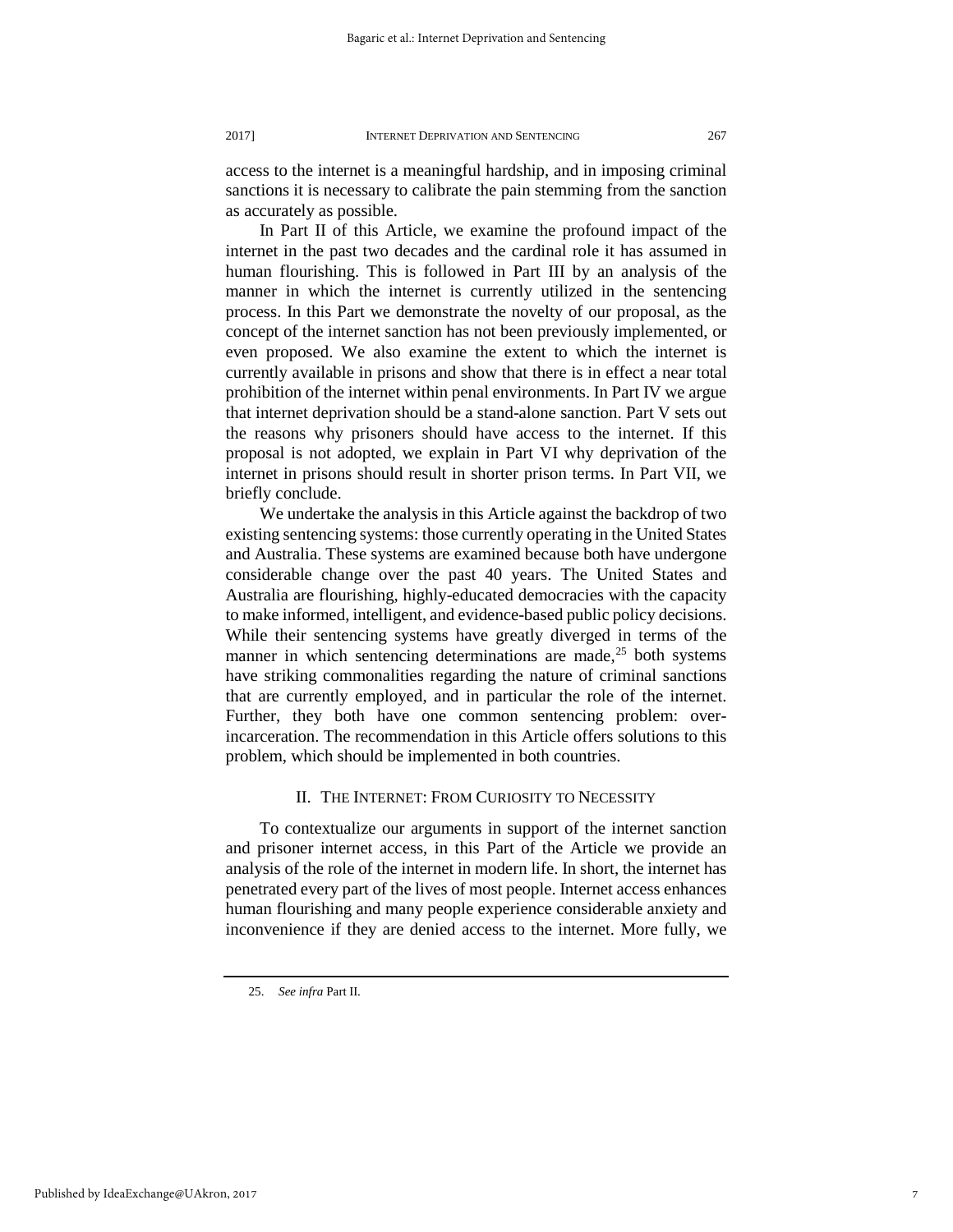now discuss the growth of internet use in America and Australia; the growing recognition of access to the internet as a "right"; and also, the importance of the internet in social networks, to consumers, in business, and as correlating to educational attainment.

## *A. Growth of the Internet Generally*

The internet is now so prevalent in the lives of people living in developed countries that it is easy to forget that its revolutionary effect on the exchange of information dates back a mere 20 years. The "explosion of the Internet onto the business and cultural scene" in 1994, according to business historian Bruce Kogut, was marked by the launch of "an easyto-use" browser called Netscape, which saw the number of web hosts grow from 2.2 million to more than 94 million, and the number of web users (or "internauts") worldwide grow to more than 400 million by the year 2000.<sup>[26](#page-8-0)</sup> Arguably even more significant was the development of broadband internet access, which "has allowed people to leave their computers on all day instead of intermittently dialing up, thereby affording the opportunity for spontaneous communication." This advance "fostered not only the development of Web 2.0, where people can communicate collaboratively via the internet, but also the explosive growth of social network sites such as MySpace and Facebook."[27](#page-8-1)

While social networking may be prominent in media and perhaps the minds of many web "surfers," commercial applications for the internet are also as significant and developed just as rapidly. As one historian documenting the growth and development of the internet in the United States writes, the internet created, with amazing speed, "a new universe of fast and inexpensive 'virtual' applications" that would make commercial transactions "far less costly and/or more convenient than those in the physical world." As this "new economic space" comprised "simply software constructions," extremely cost-effective "opportunities to experiment and create novel applications in software and . . . cyberspace" became available.<sup>[28](#page-8-2)</sup>

Business was increasingly conducted through internet transactions and relationships, in the form of consumer-to-consumer (C2C), business-

<span id="page-8-0"></span><sup>26.</sup> B. M. KOGUT, *Introduction: The Internet has Borders, in* THE GLOBAL INTERNET ECONOMY 2-3 (MIT Press 2003).

<span id="page-8-1"></span><sup>27.</sup> Hua Wang & Barry Wellman, *Social Connectivity in America: Changes in Adult Friendship Network Size from 2002 to 2007*, 53(8) AMERICAN BEHAVIORAL SCIENTIST 1149, 1151 (2010).

<span id="page-8-2"></span><sup>28.</sup> Martin Kenney, *The Growth and Development of the Internet in the United States, in* KOGUT, *supra* note 26, at 83-84.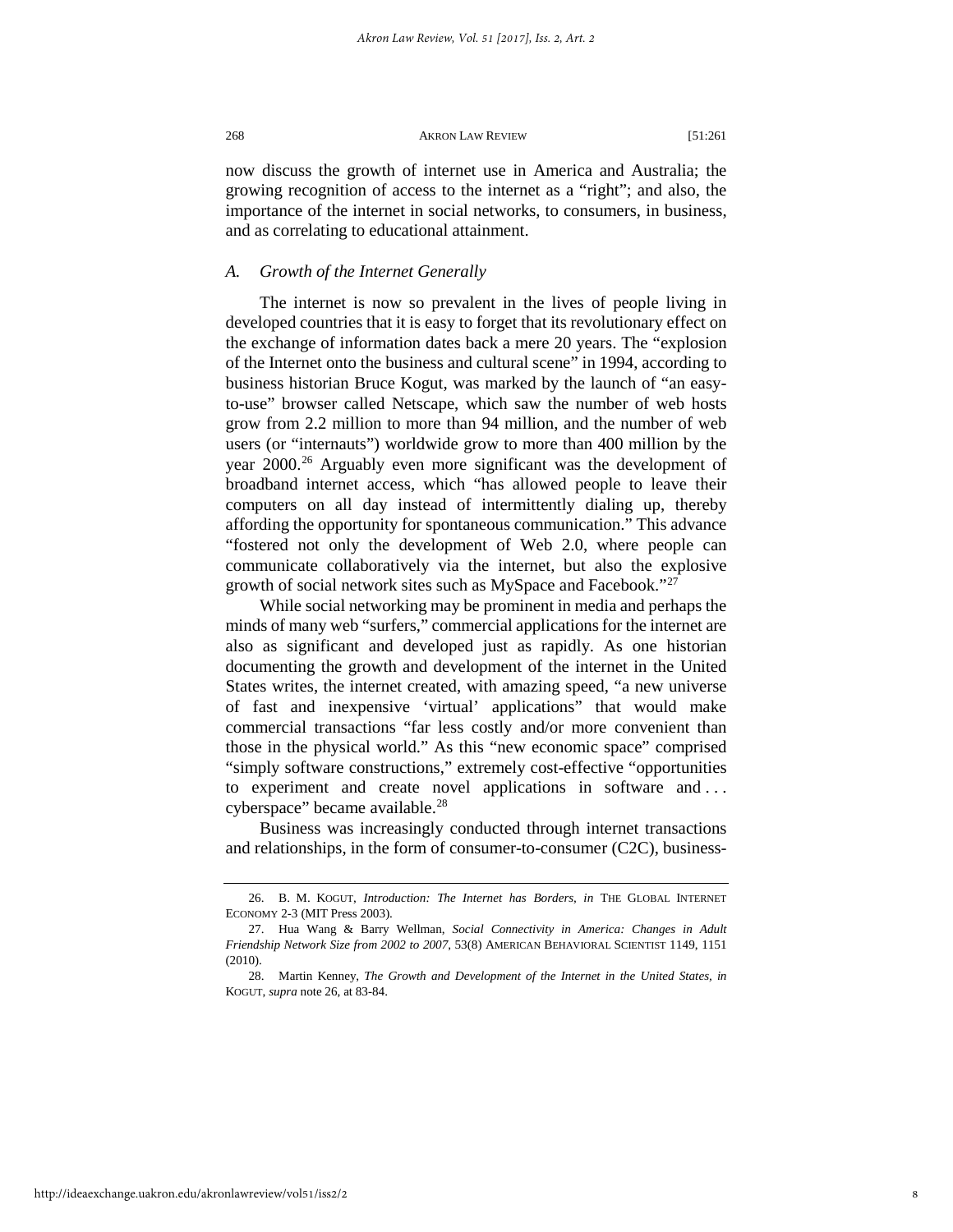to-consumer (B2C), and business-to-business (B2B) "e-commerce." One of the most conspicuous C2C websites is eBay, established in September 1995. By the year 2000, eBay had revenues of \$431 million U.S. dollars. Although the B2B market developed later, it very quickly "outstripped B2C in sales" value. Between July 1998 and July 2000, the number of registered domain addresses ending with ".com," ".org," ".net," and ".edu" had grown in the United States from 1.6 million to 10.12 million. While uptake in the United States outpaced that of the rest of the world, growth outside the United States over the same period was even greater, from around 540,000 to 7.3 million.<sup>[29](#page-9-0)</sup> More recently, from 2008 to 2015, internet usage in the Americas more than doubled, as the proportion of people across the continent (including the poorest nations in Central and South America) reporting regular internet access (several times a week and more) rose from 19% to 44%[.30](#page-9-1)

## *B. Internet Usage in the United States*

Internet use in the United States has grown exponentially since the U.S. Census Bureau (Bureau) began to monitor internet use in households in 1997. One study reported in 2015 that 98.6% of voting age Americans had regular access to the internet.<sup>[31](#page-9-2)</sup> This figure is even higher than was last reported by the Bureau, but far less granular. The Bureau's most recent report on computer and internet use in the United States, issued in May 2013, was based on data collected in July 2011 as part of the Current Population Survey. This data confirms the strong association of higher rates of internet use with educational attainment, steady employment, high incomes, metropolitan locations, and relative youth.

The attainment of higher education qualifications, well-remunerated employment, and urban housing would also appear to be correlated with race and ethnicity, as non-Hispanic White and Asian use of the internet is significantly higher than Hispanic and African American use. Additionally, mobile devices with internet access appear to be bridging the digital divide more effectively than desktop and laptop computers.<sup>[32](#page-9-3)</sup> In 2011, 75.6% of all surveyed households in the United States reported

<sup>29.</sup> *Id.* at 73-74, 94, 100, 104.

<span id="page-9-1"></span><span id="page-9-0"></span><sup>30.</sup> Jessica M. Brunelle et al., *Internet in the Americas: Who's Connected?,* AMERICAS QUARTERLY (Apr. 1, 2015), at 72, http://www.americasquarterly.org/content/internet-americaswhos-connected [http://perma.cc/UK69-JRYS].

<sup>31.</sup> *Id.*

<span id="page-9-3"></span><span id="page-9-2"></span><sup>32.</sup> Thom File & Camille Ryan, *Computer and Internet Use in the United States: 2013*, U.S. CENSUS BUREAU (Nov. 2014), https://www.census.gov/history/pdf/2013computeruse.pdf [http://perma.cc/REM8-TALF].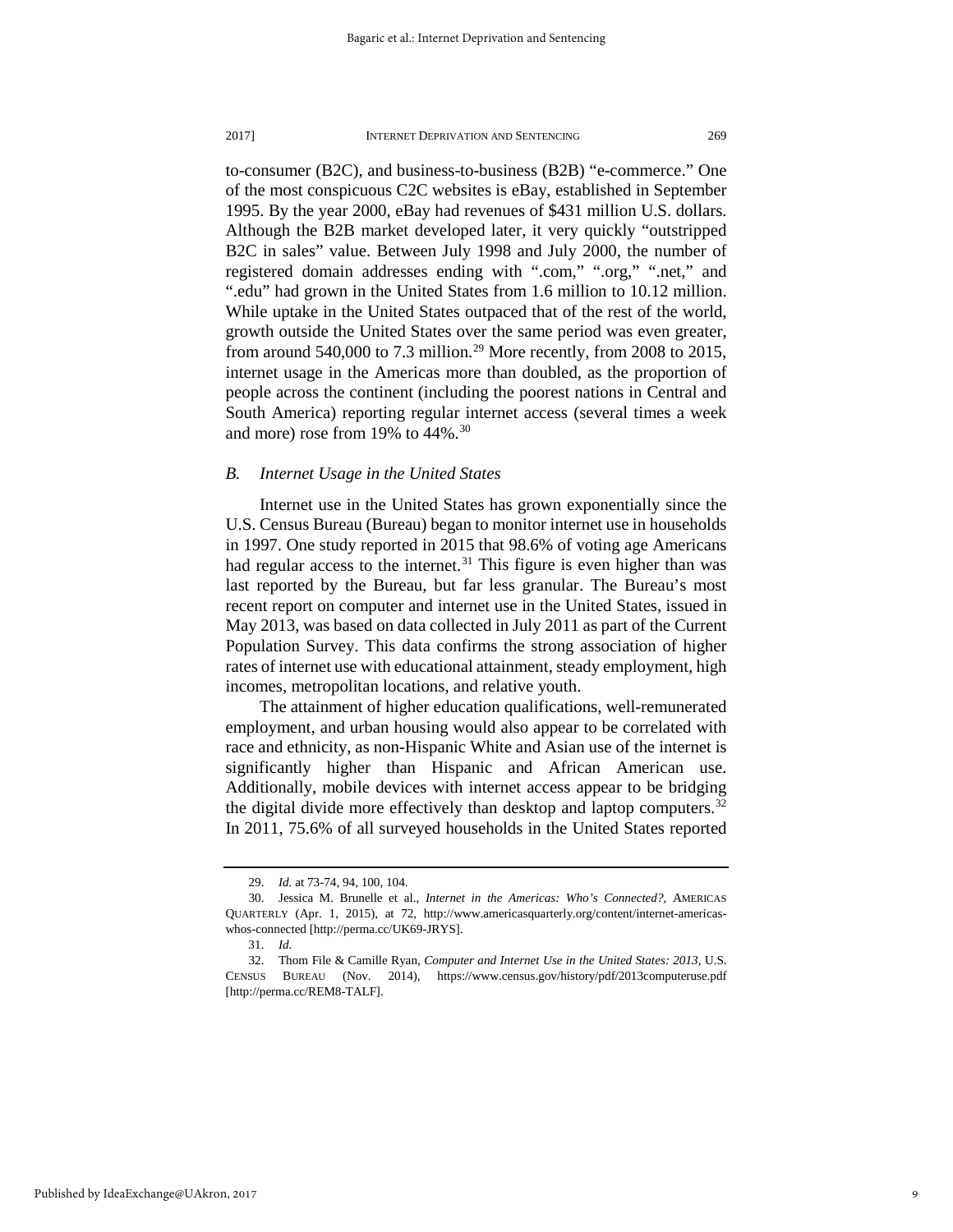having a computer, compared with only 8.2% in 1984, and 61.8% in 2003. Similarly, 71.7% of all households reported accessing the internet, compared with 18% in 1997, and 54.7% in 2003.<sup>33</sup>

Internet use is highest among Asian Americans (82.7% of households), followed by non-Hispanic White households (76.2%), and then, some way back, Hispanic households (58.3%) and African American households  $(56.9\%)$ .<sup>[34](#page-10-1)</sup> These disparities, while significant, have reduced by about half since 2000, when non-Hispanic White households were twice as likely as African American households to report internet use (46.1% compared with 23.6%). The same disparity in 2011 saw non-Hispanic Whites 1.3 times more likely than African Americans to report internet use in the home.<sup>[35](#page-10-2)</sup>

Relative youth is also strongly associated with internet use. Americans aged 18-34 years and 35-44 years were statistically identically high users, with 82% and 81.4% respectively reporting internet use. Americans aged 45-64 were also high users, with 72.4% reporting use. Just over 60% of children aged 3-17 reported internet use, while the 65 and older age bracket recorded internet use rates of 45.5%. Those individuals over 55 were more significant internet users than their fellow older citizens, reporting usage rates of  $61.7\%$ .<sup>[36](#page-10-3)</sup>

Educational attainment is strongly associated with internet use. Just over a third (36.9%) of Americans without high school qualifications reported internet use in 2011, up from 11.7% in 2000. A far higher proportion of Americans with a high school degree (61.2%) reported internet use, up from 29.9% in 2000. More than 77% of Americans with some college education reported having used the internet (up from 49% in 2000), and almost 90% of Americans with a Bachelors or higher degree had used the internet (up from 66% in 2000).<sup>[37](#page-10-4)</sup>

Household income is another important determinant of internet access. Whereas around 50% of households with an income of less than \$25,000 per annum reported using the internet, 63.7% of households earning \$25,000-\$49,999 used it. These rates rose to near 80% for households earning between \$50,000-\$99,999, and 86.9% and 86.2%, respectively, for households earning between \$100,000-\$149,999 and more than \$150,000.<sup>[38](#page-10-5)</sup>

33. *Id.* at 1.

- <span id="page-10-3"></span><span id="page-10-2"></span><span id="page-10-1"></span><span id="page-10-0"></span>35. *Id.* at 3.
- <span id="page-10-4"></span>36. *Id.* at 3, 5.
- 37. *Id.* at 4.
- <span id="page-10-5"></span>38. *Id.* at 5.

<sup>34.</sup> *Id.* at 2.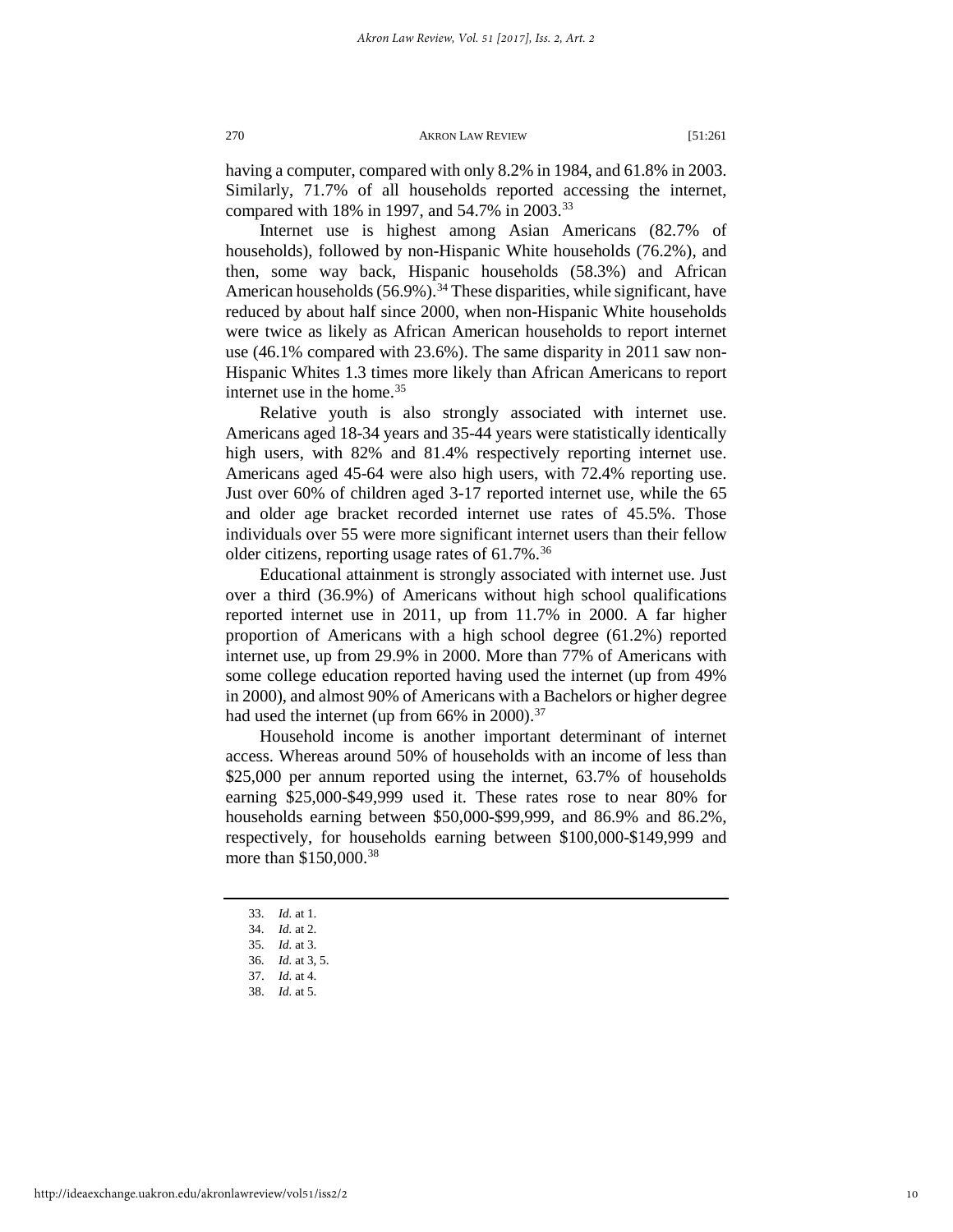Educational attainment and household income are strongly associated with employment status, and while 81.6% of employed Americans reported internet use, and even 75.6% of unemployed citizens reported such use, just 58.8% of those not in the labor force reported internet use.<sup>[39](#page-11-0)</sup>

The "connectivity continuum" is used by the Bureau to measure the frequency and location of citizens' access to the internet. At the highest end of the spectrum, 27% of Americans reported having internet access both inside and outside their home, from multiple devices. At the lowest end, 14.4% reported having a computer at home but no internet, and 15.9% had neither a computer nor internet access.<sup>[40](#page-11-1)</sup> Perhaps surprisingly, although internet use was lower in the South than the Northeast, Midwest, and West, it was not appreciably so; around 67% compared with around 71%.[41](#page-11-2) However, these figures mask considerable variations within regions, where Southern states, predictably, are among the least highlyconnected. States with large percentages of no connectivity included Mississippi (26.8%), New Mexico (21.7%), South Carolina (21.6%), West Virginia (21.5%), Tennessee (21.2%), Arkansas (20.8%), and Texas  $(20.5\%)$ <sup>[42](#page-11-3)</sup>

In 2011, for the first time, the Bureau began to survey Americans' use of mobile technology for internet access. It found that across the nation, almost half of Americans aged 15 years and older were using a smartphone which included access to the internet. Race and ethnicity (and by implication, education, income, and employment) were far less significant factors in smartphone use. Indeed, "smartphones appear to be leveling the Internet use disparities traditionally present for race and ethnicity groups." Whereas 27 percentage points separated highest and lowest reported internet usage rates among Asians and Hispanics (approximately 78% compared with 51%) when desktop or laptop computers were monitored, this gap fell to 18 percentage points among the same groups when mobile devices were monitored. Further, usage rates in both ethnic groups were considerably higher when mobile devices were monitored (83% and 65.5%, respectively). Citizens living in metropolitan areas were also significantly more likely to connect to the internet with mobile devices  $(50\%$  compared with 39%).<sup>[43](#page-11-4)</sup>

- 39. *Id.*
- 40. *Id.* at 6.

- 42. *Id.* at 9.
- 43. *Id.* at 10-12.

<span id="page-11-4"></span><span id="page-11-3"></span><span id="page-11-2"></span><span id="page-11-1"></span><span id="page-11-0"></span><sup>41.</sup> *Id.*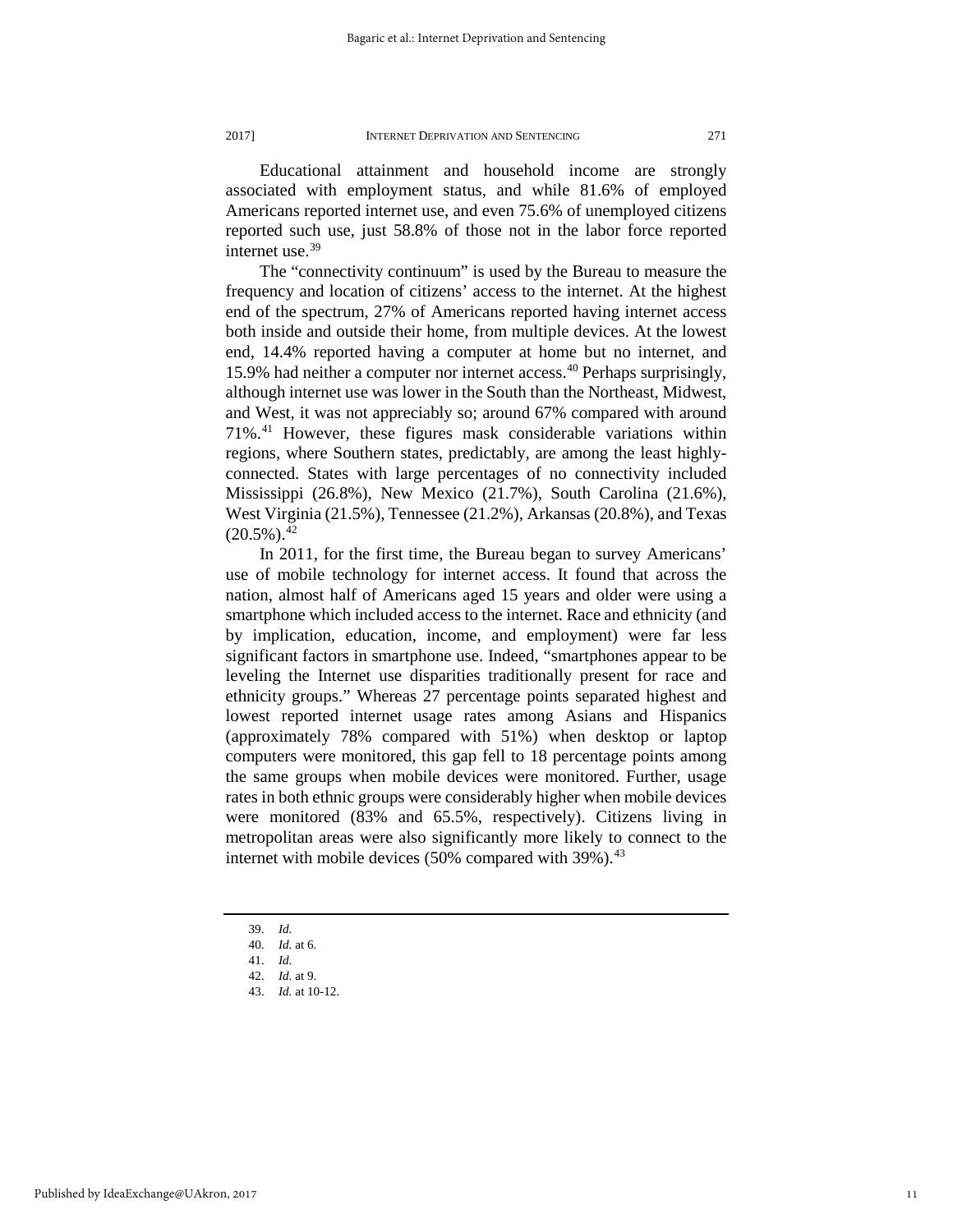## *C. Internet Usage in Australia*

The history and current trajectory of internet usage rates in Australia mirrors that of other advanced global economies. Rates of use have increased dramatically since the mid-1990s, to the point where broadband connection in the workplace and the home, as well as to mobile communication devices, is almost universal. The value of business conducted via the internet has also grown exponentially.

According to the Australian Bureau of Statistics' (ABS) periodic measure of "Household Use of Information Technology," 7.7 million (or 86%) of households in Australia had internet access in 2014-2015. By comparison, 83% of households were connected in 2012-2013, about 66% in 2007-2008, 56% in 2004-2005, and only 7.5% (or 300,000) in 1996. Whereas in 1996, 4.4 million households did not own computing facilities, there were 1.3 million households in 2014-2015 that did not have internet access. The use of broadband in households accessing the internet has also become ubiquitous. Whereas broadband use was not even measured in 1996, the ABS reported that by 2008-2009, 62% of all Australian households, and 86% of households with internet access, had broadband. In 2014-2015, the ABS no longer measured this take-up on account of its universality.<sup>[44](#page-12-0)</sup> Internet usage is strongly correlated with age (in this case, relative youth), educational attainment, higher income levels, gainful employment (particularly in white collar jobs), and personal commercial activity.[45](#page-12-1)

In 2014-2015, 96% of Australians educated to a bachelor degree level were internet users, while only 77% educated to a secondary schooling certificate or lower level used the internet. Similarly, whereas 93% of employed Australians were internet users, only 70% of unemployed Australians regularly used the internet. Additionally, 97% of the "highest equivalised household income quintile" used the internet, compared with just "67% of those in the lowest income quintile."[46](#page-12-2)

<span id="page-12-0"></span><sup>44.</sup> Series 8146.0 - Household Use of Information Technology Australia, 2014-15, AUSTRALIAN BUREAU OF STATISTICS (Feb. 18, 2016), http://www.abs.gov.au/ausstats/ abs@.nsf/mf/8146.0 [http://perma.cc/5SZS-Z6WJ] [hereinafter Series 8146.0]; Series 8146.0 at 2008-09 (Dec. 16, 2009), http://abs.gov.au/AUSSTATS/abs@.nsf/ Lookup/8146.0Main+Features12008-09 [http://perma.cc/QH35-HRX2]; Series 8146.0 at 2004-05 (Dec. 15, 2005), http://www.abs.gov.au/AUSSTATS/abs@.nsf/allprimarymainfeatures/ D299544DB0CA7EF0CA2572440077F833 [http://perma.cc/4FMJ-2WR8]; Series 8146.0 at 1996 (Nov. 14, 1997), http://www.abs.gov.au/AUSSTATS/abs@.nsf/allprimarymainfeatures/ 56738B8C47A766CFCA25722E001BFE4B?opendocument [http://perma.cc/W6JU-KERY].

<span id="page-12-2"></span><span id="page-12-1"></span><sup>45.</sup> This is important to note in the context of the arguments we make in this Article for improving internet access for the majority of prisoners in Australian prisons.

<sup>46.</sup> Series 8146.0, *supra* note 44, at 2014-15 (Feb. 18, 2016),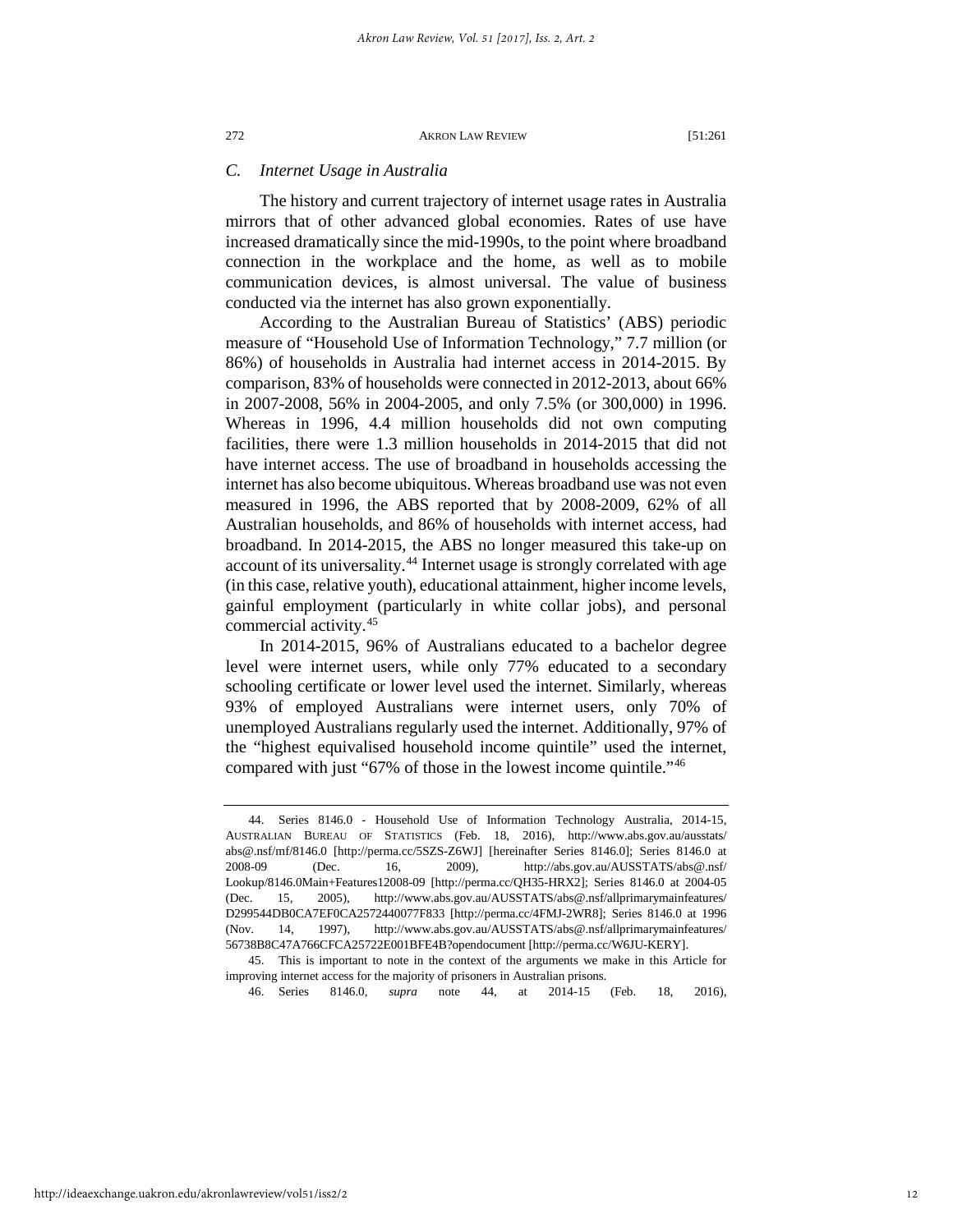The length of time connected Australians are spending on the internet is also rising and has been strongly associated with leisure pursuits, as well as essential personal, financial, banking, and employment activity. In 2014-2015, the mean number of hours spent online for personal reasons was 10 hours in an average week. For Australians aged 15-17 years, the mean number was much higher, at 18 hours per week. Nearly threequarters of Australians (72%) reported using the internet for banking and social networking purposes, while 60% reported purchasing goods, services, and entertainment through the internet. Of the near 12 million people aged 15 years or more who reported being in some form of employment in 2014-2015, 44% accessed the internet for home-based work. Sixteen percent reported regularly performing home-based work for an employer, and the same percentage of people owning their own business also reported regularly performing home-based work using the internet. Among the highest equivalized income quintile, 62% reported accessing the internet for home-based work, as compared with 32% in the lowest quintile. In 2014-2015, the reasons Australians gave for not accessing the internet at home included a lack of confidence or knowledge (22%) and the costs (16%). Internet use for home-based work activity was also higher in metropolitan as opposed to inner and outer regional locations, yet in country areas more than a third of respondents reported regularly using the internet at home for work purposes.[47](#page-13-0) Thus, internet use is demonstrably and increasingly important to managing employment obligations, personal financial affairs, and also leisure needs for all people in contemporary Australia.

The importance of the internet to commercial activity in Australia is no less significant. Internet access among businesses is almost ubiquitous,

http://www.abs.gov.au/ausstats/abs@.nsf/mf/8146.0 [http://perma.cc/S3MH-AYQD]; Series 8146.0, *supra* note 44, at 2008-09 (Dec. 16, 2009), http://abs.gov.au/AUSSTATS/abs@.nsf/ Lookup/8146.0Main+Features12008-09 [http://perma.cc/8PPE-BVVG]; Series 8146.0, *supra* note 44, at 2004-05 (Dec. 15, 2005), http://www.abs.gov.au/AUSSTATS/abs@.nsf/ allprimarymainfeatures/D299544DB0CA7EF0CA2572440077F833 [http://perma.cc/JQ8C-CS59]; Series 8146.0, *supra* note 44, at 1996 (Nov. 14, 1997), http://www.abs.gov.au/AUSSTATS/abs@.nsf/ allprimarymainfeatures/56738B8C47A766CFCA25722E001BFE4B?opendocument [http://perma.cc/PJ7Y-NS4T].

<span id="page-13-0"></span><sup>47.</sup> Series 8146.0, *supra* note 44, at 2014-15 (Feb. 18, 2016), http://www.abs.gov.au/ausstats/abs@.nsf/mf/8146.0 [http://perma.cc/2TBV-NTTC]; Series 8146.0, *supra* note 44, at 2008-09 (Dec. 16, 2009), http://abs.gov.au/AUSSTATS/abs@.nsf/ Lookup/8146.0Main+Features12008-09 [http://perma.cc/FE9B-LXNK]; Series 8146.0, *supra* note 44, at 2004-05 (Dec. 15, 2005), http://www.abs.gov.au/AUSSTATS/abs@.nsf/ allprimarymainfeatures/D299544DB0CA7EF0CA2572440077F833 [http://perma.cc/4Z8Q-JBTN]; Series 8146.0, *supra* note 44, at 1996 (Nov. 14, 1997), http://www.abs.gov.au/AUSSTATS/ abs@.nsf/allprimarymainfeatures/56738B8C47A766CFCA25722E001BFE4B?opendocument [http://perma.cc/XS26-6RPF].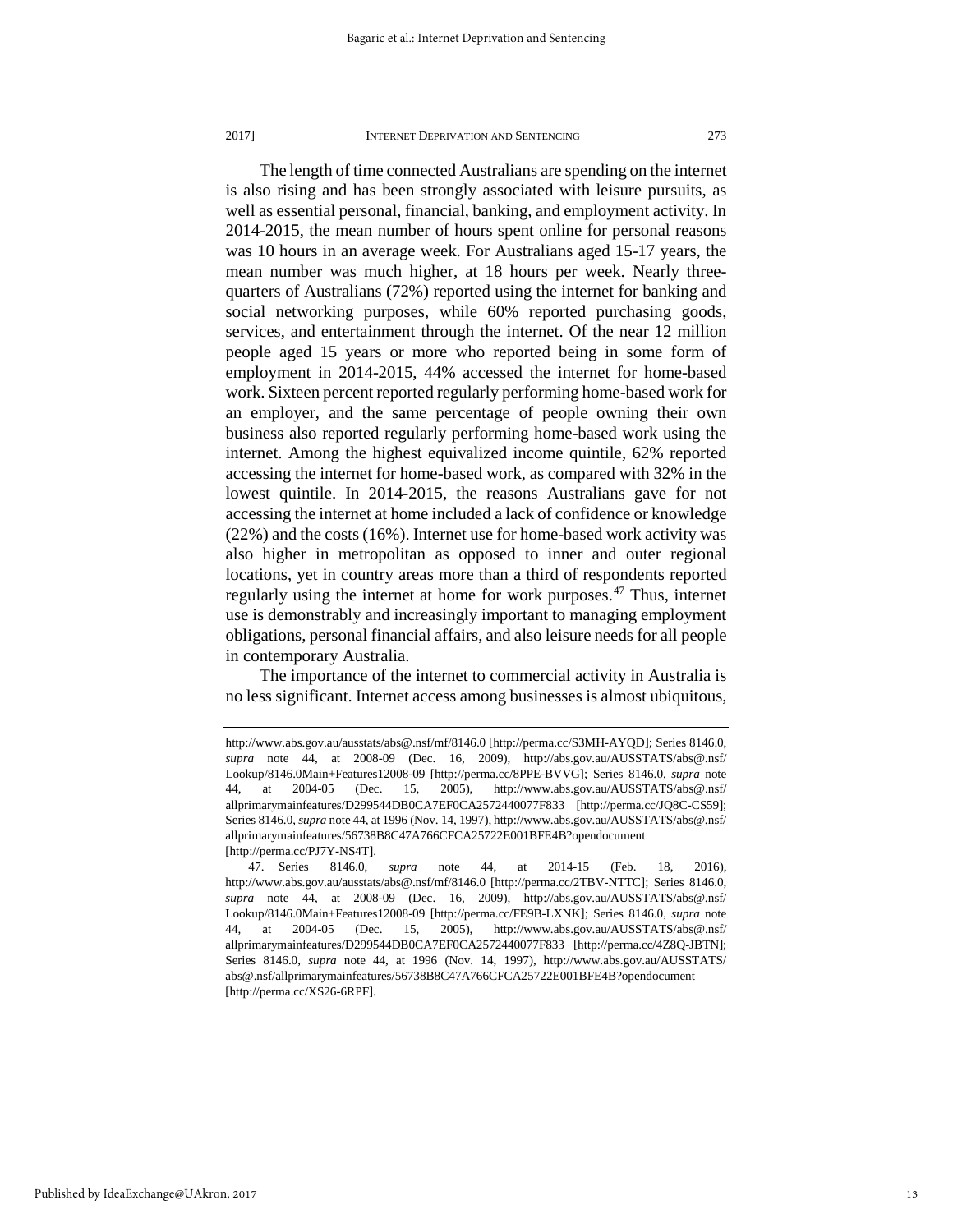standing at virtually 95% for all businesses in 2013-2014, up from 92% in 2011-2012. Income earned by Australian businesses through internet orders rose from \$237.1 billion Australian Dollars (AUD) in 2011-2012 to \$266.8 billion AUD in 2013-2014, amounting to 4% and 8.3% year on year increases during this time. A strong web presence, defined as possession of a devoted website or homepage, as opposed to an online listing, is also increasingly important to business. Nearly 60% of businesses employing 5-19 persons had such a presence in 2013-2014, while around 81% and 97% respectively of businesses employing 20-199 and 200 or more persons also maintained websites and homepages. Manufacturing, information and communication technology, telecommunications, media, and wholesale trade businesses all received more than 50% of their customers through the internet. A social media presence was also established by a majority of businesses employing 20 or more persons (54.3% for 20-199 employees and 66% for businesses employing more than 200 persons).<sup>[48](#page-14-0)</sup>

The internet is increasingly accessed by people worldwide through personal and even hand-held devices. In 2008-2009, ABS reported that around a third of Australian children aged 5 to 14 years had access to their own mobile phones. At the same time, around 80% of these 2.7 million children used the internet to participate in leisure and cultural activity. These rates have undoubtedly increased significantly in the subsequent eight or nine years. Similarly, in Africa, where a majority of people are aged less than 25 years, mobile phones are ubiquitous and are, and will continue to be, the primary tool for internet access.<sup>[49](#page-14-1)</sup> This fact has important implications for the debate about whether prisoners should be provided internet access, particularly in the context of what constitutes adequate preparation for reintegration into the community and workforce in contemporary advanced economies such as the United States and Australia.

<span id="page-14-0"></span><sup>48.</sup> Series 8129.0 - Business Use of Information Technology, 2013-14, AUSTRALIAN BUREAU OF STATISTICS (July 16, 2015), http://www.abs.gov.au/AUSSTATS/abs@.nsf/ Previousproducts/8129.0Main%20Features32013-

<sup>14?</sup>opendocument&tabname=Summary&prodno=8129.0&issue=2013-14 [http://perma.cc/H6BA-W9VB].

<span id="page-14-1"></span><sup>49.</sup> Series 8146.0, *supra* note 44, at 2008-09 (Dec. 16, 2009), http://abs.gov.au/AUSSTATS/abs@.nsf/Lookup/8146.0Main+Features12008-09

<sup>[</sup>http://perma.cc/Y2QE-5H94]; Richard Seymour, *Africa is the Most Innovative, Says Google Chief*, AFRICAN BUSINESS MAGAZINE 38-40 (Mar. 20, 2013), http://africanbusinessmagazine.com/ sectors/technology/africa-is-the-most-innovative-says-google-chief/ [http://perma.cc/VU7W-G6QW].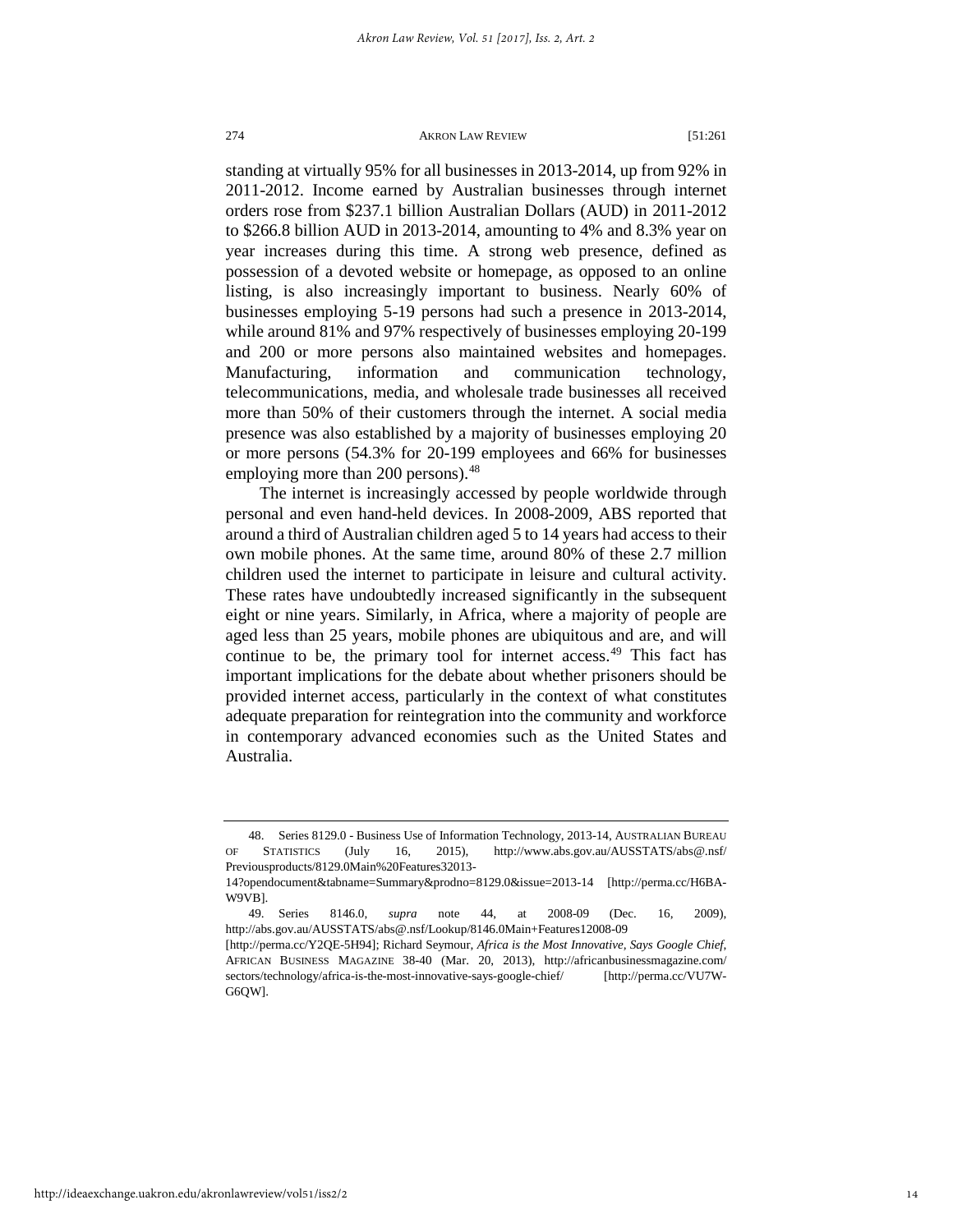#### *D. The Centrality of the Internet to Contemporary Life*

Like previous technological advances, the rise of the internet induced "panic about [a] decline of social connectivity." However, there is in fact abundant, consistent, and systematic evidence that internet use increases social contact with friends and family. The "addition of the Internet and mobile phone communication" to more traditional forms of contact has led to "more overall communication between friends and relatives" because "computer-mediated communication has become cheaper, quicker, and much more efficient than visiting, telephoning, or writing letters the old-fashioned pen-to-paper way."[50](#page-15-0)

Access to the internet is so important to contemporary human flourishing that it has been recognized by the United Nations as a fundamental right and freedom. Access to the internet was a central concern of the Report of the Special Rapporteur on the Promotion and Protection of the Right to Freedom of Opinion and Expression provided to the United Nations General Assembly in May 2011. Responding to the Human Rights Council's request to provide information "on the advantages and challenges of new information and communication technologies, including the internet and mobile technologies, for the exercise of the right to freedom of opinion and expression,"[51](#page-15-1) the Rapporteur concluded that the internet is a central integer of the maintenance and protection of internationally-recognized civil and political rights. The Rapporteur emphasized that internet access "has two dimensions: access to online content, without any restrictions except in a few limited cases permitted under international human rights law; and the availability of the necessary infrastructure and information communication technologies, such as cables, modems, computers and software, to access the Internet in the first place."<sup>[52](#page-15-2)</sup>

The scale of internet use and its centrality to the conduct of business, research, and leisure activity globally was made clear. The Rapporteur noted data from the International Telecommunication Union, putting the total number of internet users worldwide at over 2 billion. Further, the rate of expansion in internet use was indicated by growth in active users of Facebook, from 150 million to 600 million between 2009 and 2011.<sup>53</sup> The internet was recognized by the Rapporteur as being singularly important

<sup>50.</sup> Wang & Wellman, *supra* note 27, at 1149-50.

<span id="page-15-3"></span><span id="page-15-2"></span><span id="page-15-1"></span><span id="page-15-0"></span><sup>51.</sup> U.N. GAOR, 17th Sess., (Special Rapporteur on the Promotion and Protection of the Right to Freedom of Opinion and Expression), U.N. Doc. A/HRC/17/27, ¶ 1 (May 16, 2011).

<sup>52.</sup> *Id*. ¶ 3.

<sup>53.</sup> *Id.* ¶ 2.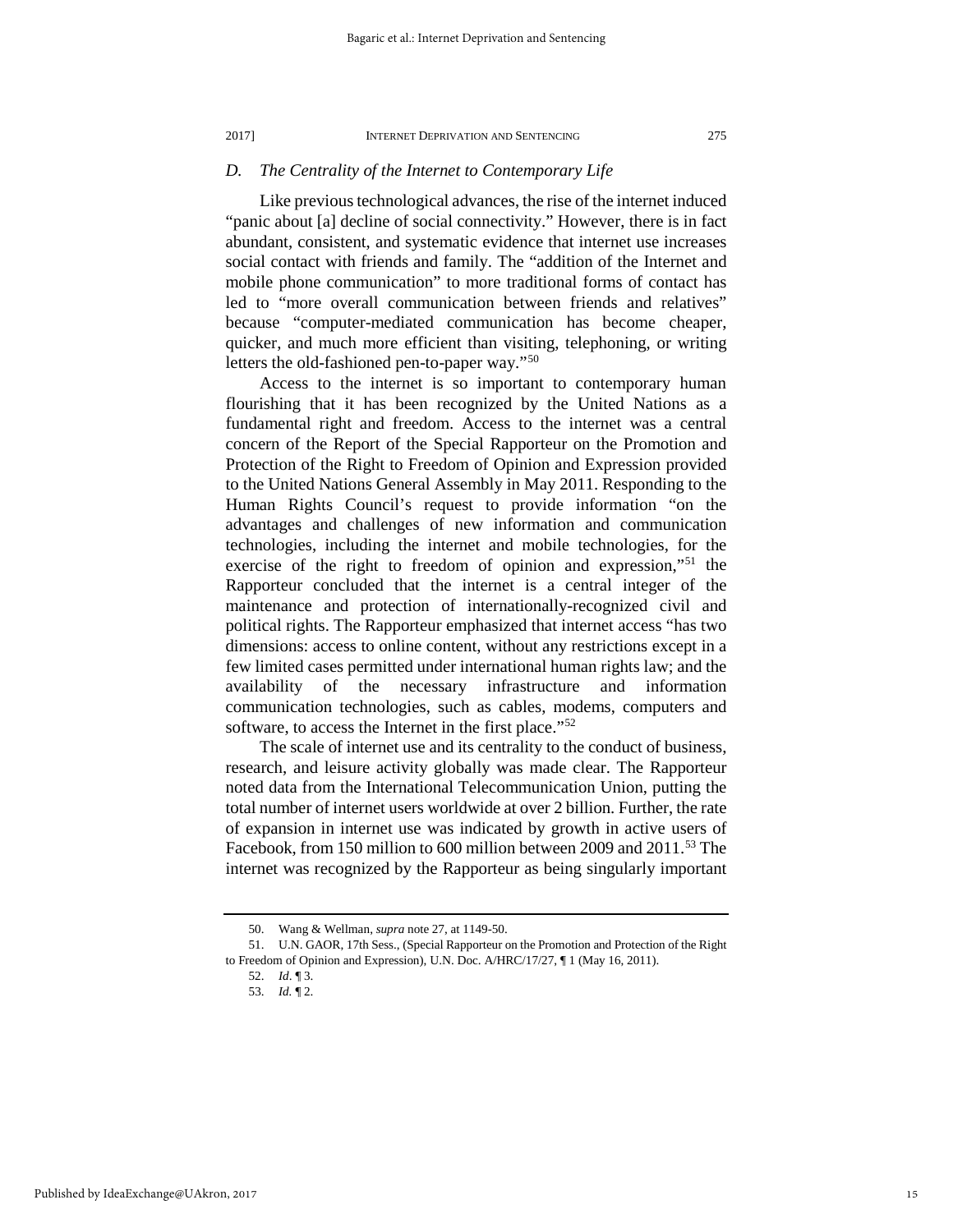to modern life and communications because it is interactive media, "unlike . . . radio, television and printed publications." Further, "by enabling individuals to exchange information and ideas instantaneously and inexpensively across national borders, the Internet allows access to information and knowledge that was previously unattainable. This, in turn, contributes to the discovery of the truth and progress of society as a whole."[54](#page-16-0)

The internet has thus become a crucial tool for facilitating the individual exercise of the right to freedom of opinion and expression, "as guaranteed by article 19 of the Universal Declaration of Human Rights and the International Covenant on Civil and Political Rights."[55](#page-16-1) The Covenant, in particular, provides that every person has the right to hold opinions without interference, as well as the right to free expression, including the freedom to "seek, receive and impart information and ideas of all kinds, regardless of frontiers, either orally, in writing or in print, in the form of art, or through any other media [of] choice.["56](#page-16-2) These rights are to be restricted only in accordance with law and, when necessary, to "respect of the rights or reputations of others" or for "the protection of national security or of public order, or of public health or morals."[57](#page-16-3) Further, these rights must only be denied when it is "proven necessary and the least restrictive means required to achieve the purported aim ([adhering to the] principles of necessity and proportionality)." It was further noted that any deprivation of these rights must be "neither arbitrary nor discriminatory, and with adequate safeguards against abuse, including the possibility of challenge and remedy against its abusive application."[58](#page-16-4)

The Rapporteur regards the right to freedom of opinion and expressions as a "fundamental right on its own accord" as well "as an 'enabler' of other rights, including economic, social and cultural rights, such as the right to education and the right to take part in cultural life and to enjoy the benefits of scientific progress and its applications, as well as civil and political rights."[59](#page-16-5) It has no doubt that this right encompasses use of and access to the internet, as article 19 was deliberately "drafted with foresight to include and to accommodate future technological

- 54. *Id.* ¶ 19.
- <span id="page-16-0"></span>55. *Id.* ¶ 20.
- <span id="page-16-1"></span>56. *Id.* ¶ 1.
- <span id="page-16-4"></span><span id="page-16-3"></span><span id="page-16-2"></span>57. *Id.* ¶ 20.
- <span id="page-16-5"></span>58. *Id.* ¶ 24.
- 59. *Id.* ¶ 22.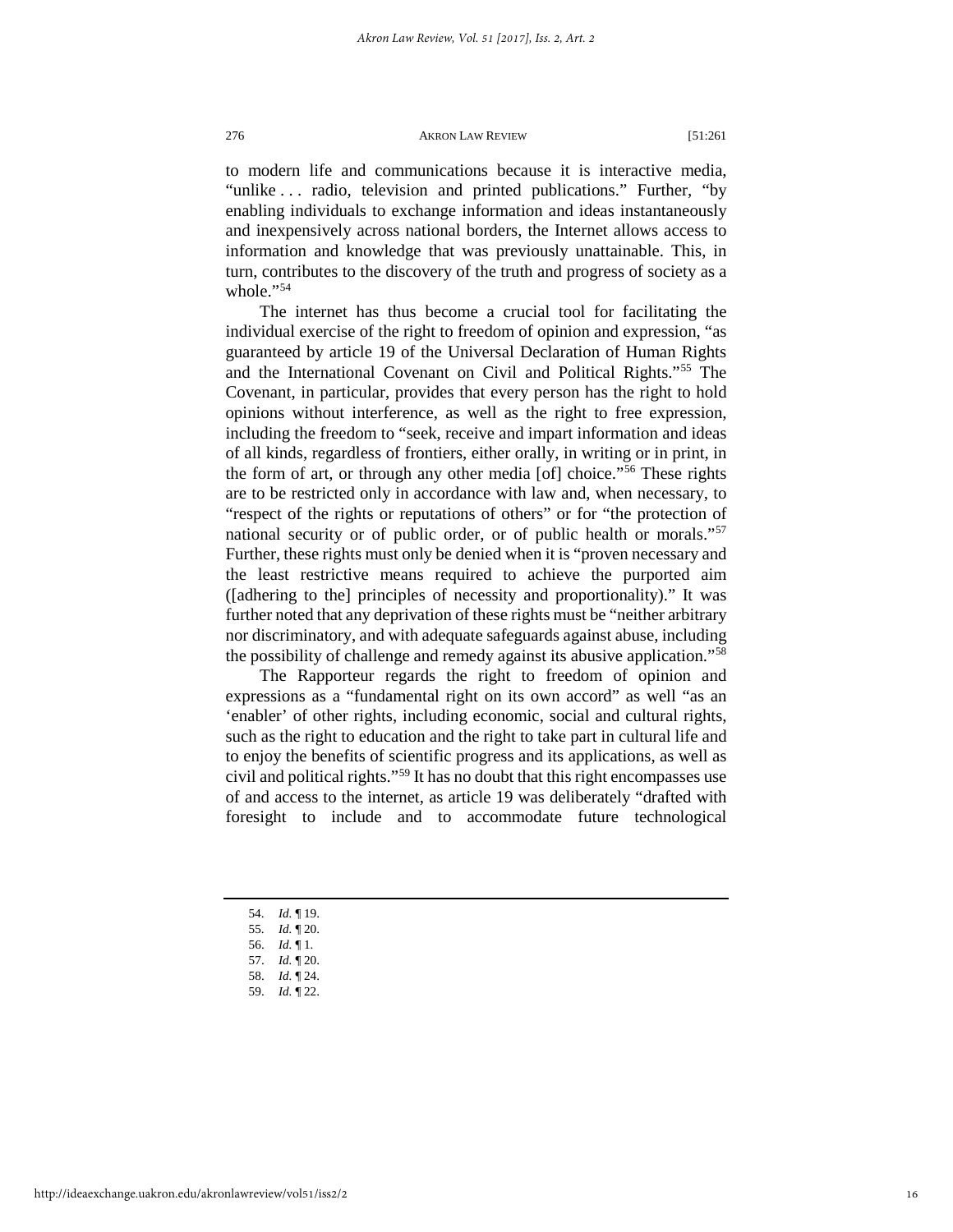developments through which individuals can exercise their right to freedom of expression."[60](#page-17-0)

Numerous countries have recognized internet access as a fundamental right. In 2000, Estonia declared internet access a basic human right. The "constitutional council of France effectively declared Internet access a fundamental right in 2009," while the constitutional court of Costa Rica "reached a similar decision in 2010." Finland passed a decree in 2009 "stating that every Internet connection needs to have a speed of at least one Megabit per second (broadband level)." And a survey conducted by the British Broadcasting Service in 2010 found that 80% of respondents from 26 countries believed that internet access is a fundamental human right.<sup>61</sup>

The Rapporteur recognizes that "digital divides also exist along wealth, gender, geographical and social lines within States." There are few greater digital divides in the United States and Australia than that between the imprisoned and the free population. The importance of this divide will only grow as the internet becomes an ever more "important educational tool," providing access to "a vast and expanding source of knowledge" and making "previously unaffordable" research and pedagogy available in hitherto untapped areas of global society, including developing states. $62$ 

The Millennium Development Goals call upon states to "make available the benefits of new technologies, especially information and communications."[63](#page-17-3) Typically, these goals are interpreted as requiring application across, rather than within, states. The situation of prisoners is one illustration of how these goals should be interpreted more frequently as having urgent application through the vertical layers of any given society. Because the internet "has become an indispensable tool for realizing a range of human rights, combating inequality, and accelerating development and human progress, ensuring universal access to the Internet should be a priority for all states"; authorities such as the Rapporteur have called on states to make the internet "widely available, accessible and affordable to all segments of the population," and to include "Internet literacy skills in school curricula and support similar learning modules outside of schools.["64](#page-17-4)

- 60. *Id.* ¶ 21.
- <span id="page-17-0"></span>61. *Id.* ¶ 65.
- <span id="page-17-4"></span><span id="page-17-3"></span><span id="page-17-2"></span><span id="page-17-1"></span>62. *Id.* ¶ 17.
- 63. *Id.* 64. *Id.* ¶ 85.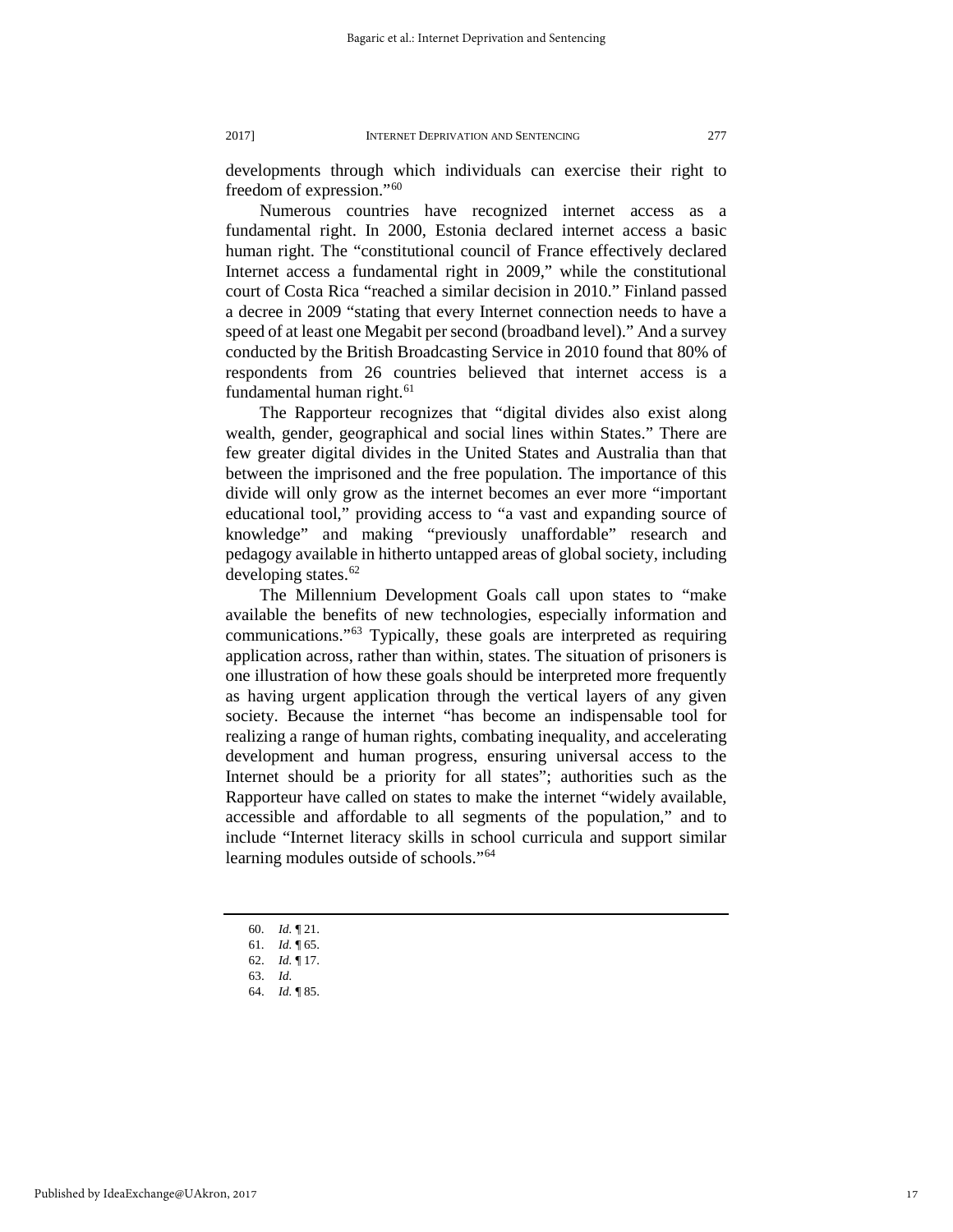It follows that the internet is an integral and irreplaceable tool for most people which is used to facilitate and enhance all aspects of their lives, especially their social, business, and work activities. Not surprisingly then, people report anxiety, stress, and discomfort if they are denied access to the internet. Studies show that this anxiety is not inconsiderable;<sup>[65](#page-18-0)</sup> one study showed that many people would prefer to have no heating and water as opposed to losing access to the internet.<sup>[66](#page-18-1)</sup>

The pain that stems from internet denial thus comes in two broad forms. First, there is the stress and anxiety that is often associated with not having connectivity. Then there is the loss of the concrete instrumental opportunities, such as reduced contact with friends and family, lost business opportunities, and reduced work effectiveness. Cumulatively, this is a considerable hardship.

## III. THE INTERNET AND CRIMINAL SANCTIONS

This Article makes two key proposals about criminal sentences and internet use. The first is that internet deprivation should be developed as a discrete sentencing sanction; the second is that prisoners should have access to the internet. The third (default) proposal, if the second proposal is not implemented, is that deprivation of the internet should result in shorter prison terms.<sup>[67](#page-18-2)</sup> Prior to discussing these proposals at greater length in the Parts below, we explain the existing orthodoxy so far as these proposals are concerned. To put this into context, we provide a brief overview of sentencing law and practice in the United States and Australia.

## *A. Sentencing Law in the United States and Australia*

In the United States, the federal government and each state have their own sentencing system.[68](#page-18-3) However, several important commonalities are shared by most jurisdictions. The main objectives of the sentencing

<span id="page-18-0"></span><sup>65.</sup> *A Day Without Media,*ICMPA, WORD PRESS (2016), https://withoutmedia.wordpress.com/ [http://perma.cc/6U22-OYKW].

<span id="page-18-1"></span><sup>66.</sup> The study is reported in *Internet 'More Important' Than Heating Or Water, Study Says*, HUFFINGTON POST (June 10, 2013)*,* http://www.huffingtonpost.co.uk/2013/04/10/internet-moreimportant-than-heating\_n\_3050505.html [http://perma.cc/NL2W-J398]*.*

<span id="page-18-2"></span><sup>67.</sup> For the sake of clarity, the first key point—internet deprivation as a discrete sanction—is discussed in Section IV. The second proposal—prisoners should have unlimited access to internet is in Section V. The third proposal—if prisoners do not get unlimited access, then sentences should be shortened—is in Section VI.

<span id="page-18-3"></span><sup>68.</sup> *See* United States v. Morrison, 529 U.S. 598, 610–11 (2000) (explaining that sentencing, and more generally, the criminal law, in the United States is mainly the province of states).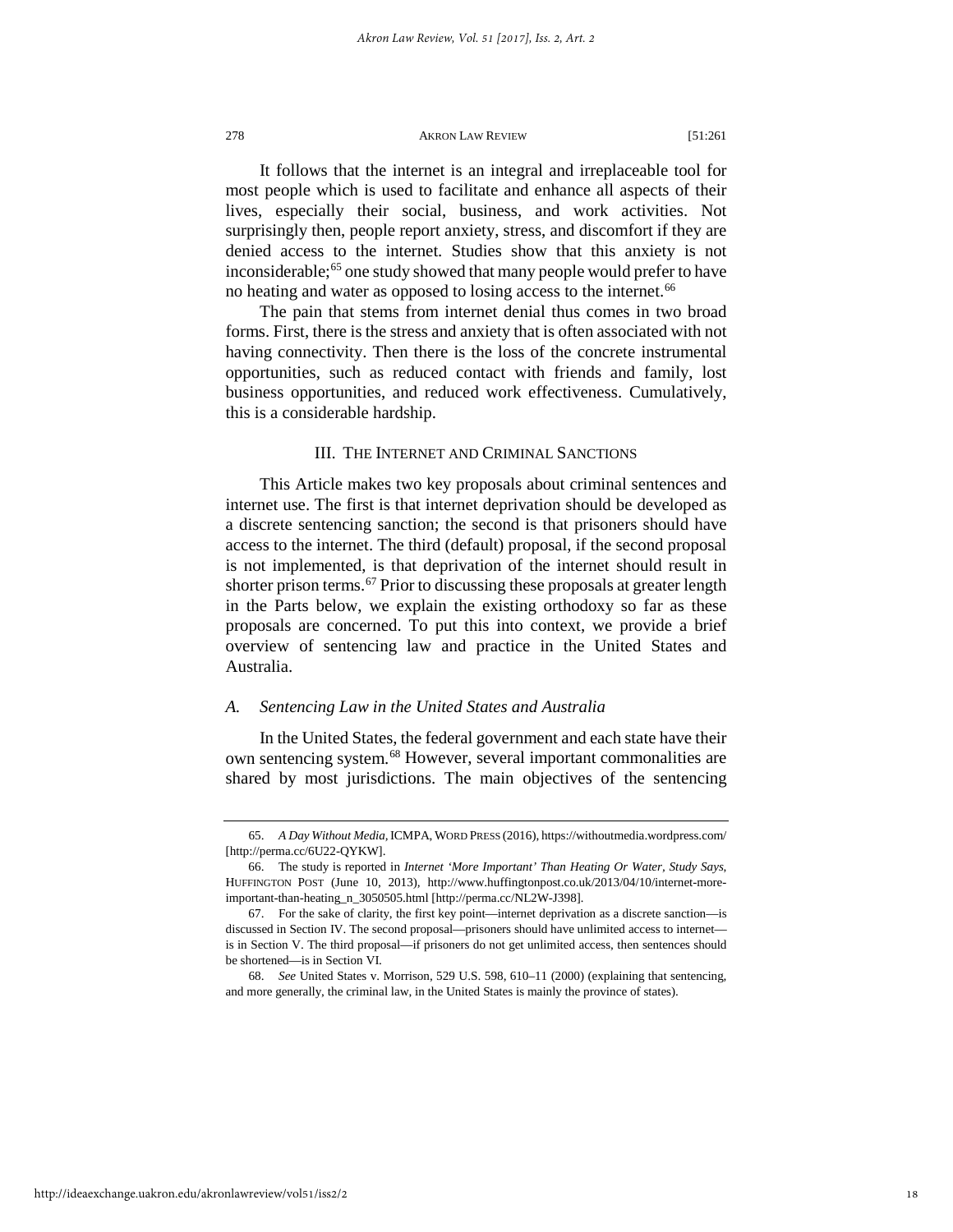system<sup>[69](#page-19-0)</sup> are general deterrence,<sup>[70](#page-19-1)</sup> specific deterrence,<sup>71</sup> community protection (also known as incapacitation),<sup>[72](#page-19-3)</sup> and rehabilitation.<sup>[73](#page-19-4)</sup> These aims often conflict and are not ranked—however, as a practical matter, community protection, pursued through incarceration, has been the cardinal objective over the past few decades.

There are now almost 2 million Americans in jail or prison. This equates to over 700 per 100,000 of the adult population.<sup>[74](#page-19-5)</sup> While a slight decrease in prison numbers was observed between the years 2010-2012 (approximately 3%), the overall prison population has typically shown a steady increase over the past 40 years and has more than doubled over the past two decades. More recently, incarceration numbers increased again in 2013<sup>[75](#page-19-6)</sup> before slightly declining in 2014.<sup>[76](#page-19-7)</sup>

 The central cause of increased prison numbers was a move to harsher penalties which were increasingly implemented through wideranging prescriptive and harsh sentencing laws, which limited curtailed judicial discretion. As noted by Berry:

Prior to 1984, federal judges possessed discretion that was virtually "unfettered" in determining sentences, guided only by broad sentence ranges provided by federal criminal statutes. The Sentencing Reform Act of 1984 . . . moved the sentencing regime almost completely to the

<span id="page-19-0"></span><sup>69.</sup> UNITED STATES SENTENCING COMM'N, GUIDELINES MANUAL, § 3E1.1, 2 (Nov. 2015), http://www.ussc.gov/sites/default/files/pdf/guidelines-manual/2015/GLMFull.pdf [http://perma.cc/JD37-H7CM].

<span id="page-19-2"></span><span id="page-19-1"></span><sup>70.</sup> This is the theory that there is a connection between the crime rate and sentence severity. *See* MIRKO BAGARIC & RICHARD EDNEY, AUSTRALIAN SENTENCING (3d ed. 2016).

<sup>71.</sup> This is the theory that harsher sanctions will dissuade offenders from reoffending. *See id.*

<sup>72.</sup> This is the theory that confining offenders will protect the community. *See id.*

<span id="page-19-4"></span><span id="page-19-3"></span><sup>73.</sup> This is the theory that the sentencing system can elicit positive attitudinal reform in offenders, which will reduce the rate of reoffending. *See id.*

<span id="page-19-5"></span><sup>74.</sup> NAT'L RESEARCH COUNCIL, THE GROWTH OF INCARCERATION IN THE UNITED STATES: EXPLORING THE CAUSES AND CONSEQUENCES 33 (Jeremy Travis et al. eds., 2014).

<span id="page-19-6"></span><sup>75.</sup> There was an increase of 4,300 prisoners in 2013, compared with 2012. While the federal prison population decreased for the first time since 1980, it was more than offset by an increase in the state prison population (the first increase since 2009). *See* E. Ann Carson, *Prisoners in 2013*, BUREAU OF JUSTICE STATISTICS (Sept. 30, 2014), http://www.bjs.gov/content/pub/pdf/p13.pdf [http://perma.cc/7ZZ8-89UR].

<span id="page-19-7"></span><sup>76.</sup> In 2014, there was a slight decrease in federal and state prison numbers; however, this was partially offset by an increase in local jail numbers. *See* Matthew Friedman, *The U.S. Prison Population Is Down (A Little)*, BRENNAN CENTER FOR JUSTICE (Oct. 29, 2015), http://www.brennancenter.org/blog/us-prison-population-down-little [http://perma.cc/2DZG-6HA5]. State and federal prison numbers decreased by 15,400 people from December 31, 2013 to December 31, 2014. *Id.* However, county and city jail numbers increased by 13,384 inmates from mid-year 2013 to mid-year 2014. *Id.* While these time periods are not aligned, they are indicative of a larger trend; the increasing jail numbers are eclipsing the progress made by decreasing prison numbers.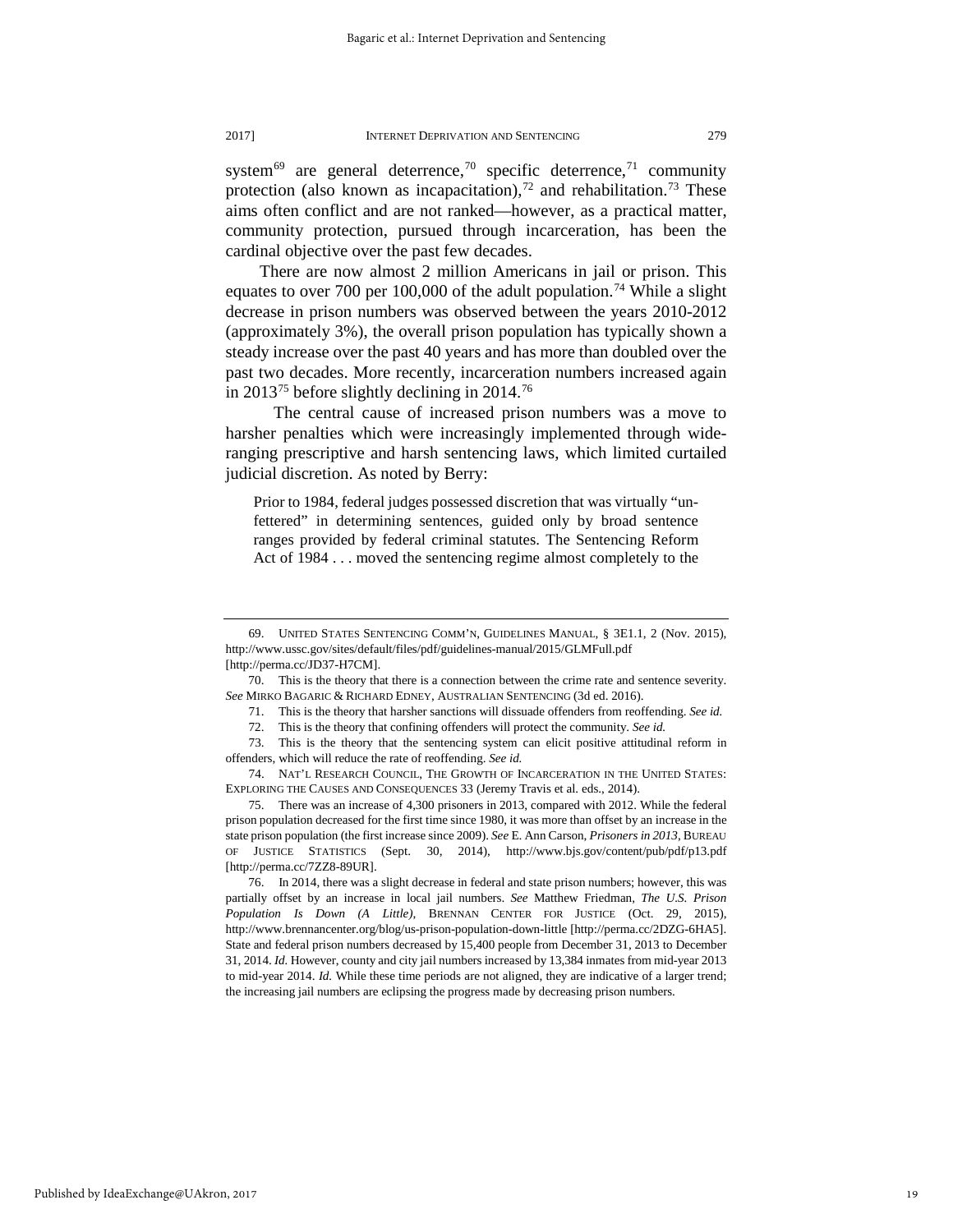other extreme, implementing a system of mandatory guidelines that severely limited the discretion of the sentencing judge.

Fixed or presumptive penalties<sup>[78](#page-20-1)</sup> now operate to varying degrees in the United States.<sup>79</sup> Typically, prescribed penalties are set out in grids which use criminal history score<sup>[80](#page-20-3)</sup> and offense seriousness to calculate the appropriate penalty. As noted by Tonry, prescribed penalties have been an instrumental aspect of operationalizing a tough-on-crime agenda:

Anyone who works in or has observed the American criminal justice system over time can repeat the litany of tough-on-crime sentencing laws enacted in the 1980s and the first half of the 1990s: mandatory minimum sentence laws (all 50 states), three-strikes laws (26 states), LWOP [life without parole] laws (49 states), and truth-in-sentencing laws (28 states), in some places augmented by equally severe "career criminal," "dangerous offender," and "sexual predator" laws. These laws, because they required sentences of historically unprecedented lengths for broad categories of offenses and offenders, are the primary causes of contemporary levels of imprisonment.<sup>[81](#page-20-4)</sup>

Sentencing in each of the nine Australian jurisdictions—the six states, the Northern Territory, the Australian Capital Territory, and the Federal jurisdiction—is governed by a combination of legislation and the common law.<sup>[82](#page-20-5)</sup> Sentencing laws differ in each of these jurisdictions, but as is the case in the United States, the main sentencing objectives are the same throughout Australia.<sup>[83](#page-20-6)</sup> The main aims, as in the United States, are general deterrence, specific deterrence, community protection, and rehabilitation.<sup>[84](#page-20-7)</sup>

<span id="page-20-0"></span><sup>77.</sup> William W. Berry III, *Discretion Without Guidance: The Need to Give Meaning to § 3553 After Booker and its Progeny,* 40 CONN. L. REV. 631, 633 (2008).

<span id="page-20-1"></span><sup>78.</sup> For the purposes of clarity, these both come under the terminology of fixed or standard penalties in this Article.

<span id="page-20-2"></span><sup>79.</sup> They are also one of the key distinguishing aspects of the United States' sentencing system compared to that of Australia's (and most other sentencing systems in the world). *See* UNIV. OF S.F. SCH. OF LAW CTR. FOR LAW AND GLOBAL JUSTICE, CRUEL AND UNUSUAL: U.S. SENTENCING PRACTICES IN A GLOBAL CONTEXT 46-47 (2012) (noting that 137 of 168 surveyed countries had some form of minimum penalties but none was as wide-ranging or severe as in the United States); *see also* Michael Tonry, *Remodeling American Sentencing: A Ten-Step Blueprint for Moving Past Mass Incarceration,* 13 CRIMINOLOGY & PUB. POL'Y 503, 516 (2014).

<sup>80.</sup> *See* THE GROWTH OF INCARCERATION IN THE UNITED STATES, *supra* note 74, at 325.

<span id="page-20-7"></span><span id="page-20-6"></span><span id="page-20-5"></span><span id="page-20-4"></span><span id="page-20-3"></span><sup>81.</sup> *See* Tonry, *supra* note 79, at 516. For a list of jurisdictions in the United States which use guideline sentencing, *see* ROBINA INST., SENTENCING GUIDELINES RESOURCE CENTER, UNIVERSITY OF MINNESOTA, http://sentencing.umn.edu/ [http://perma.cc/WD4T-7SXE].

<sup>82.</sup> BAGARIC & EDNEY, *supra* note 70, at 4–5.

<sup>83</sup>*. Id.*

<sup>84.</sup> *Id*.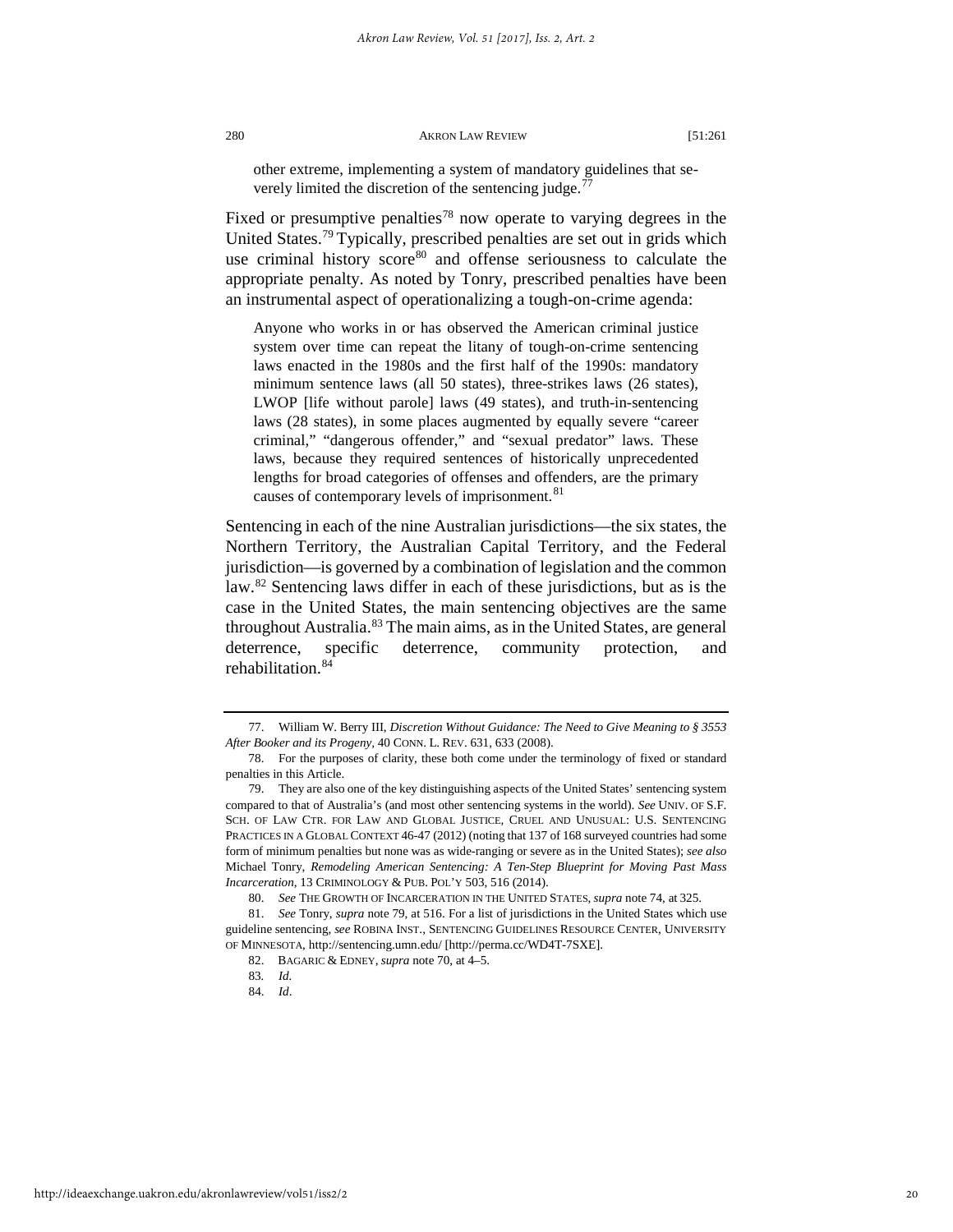A key point of difference with the Australian system compared to the sentencing system in the United States is that the sentencing decision-making process involves a considerable degree of discretion.<sup>[85](#page-21-0)</sup> Presumptive penalties for serious offenses in Australia are not commonplace.[86](#page-21-1) All offenses have a maximum penalty, and sentencing courts can impose any sanction which does not exceed the maximum. As a matter of practice, however, a general range or tariff applies for most offense types.[87](#page-21-2) This tariff is not a strict fetter on the sentencing discretion, and judges are free to sentence outside this range.<sup>[88](#page-21-3)</sup> The largely unfettered discretionary nature of Australian sentencing law is similar to the process that existed in the United States approximately 50 years ago, which led Justice Marvel Frankel to describe the system as "lawless."[89](#page-21-4) Similar observations were made by the United States Supreme Court in *Mistretta v. United States*, [90](#page-21-5) where indeterminate sentencing was criticized for leading to "[s]hameful consequences [in the form of] a great variation among sentences imposed by different judges upon similarly situated offenders [and] uncertainty as to the time the offender would spend in prison."[91](#page-21-6)

The incarceration rate in Australia is slightly over 200 prisoners per 100,000 of the adult population.<sup>[92](#page-21-7)</sup> This is small compared to the United States, but high by international levels.<sup>[93](#page-21-8)</sup> Moreover, the incarceration rate is rapidly increasing. In 1995, the incarceration rate was 66 per 100,000. There has thus been a tripling of the imprisonment rate over the last three decades—an unprecedented occurrence in Australian history.<sup>[94](#page-21-9)</sup>

The United States and Australia employ a number of sanctions against prisoners. The United States is only one of two developed

<sup>85.</sup> *Id.*

<sup>86</sup>*. Id.*

<sup>87.</sup> *Id.*

<sup>88.</sup> *Hili v The Queen* (2010) 242 CLR 520, 554 (Austl.).

<span id="page-21-5"></span><span id="page-21-4"></span><span id="page-21-3"></span><span id="page-21-2"></span><span id="page-21-1"></span><span id="page-21-0"></span><sup>89.</sup> Marvin E. Frankel, Criminal Sentences: Law without Order 8 (1972). For a critique of Frankel's impact, *see* Lynn Adelman & Jon Dietrich, *Marvin Frankel's Mistakes and the Need to Rethink Federal Sentencing*, 13 Berkeley J. Crim. L. 239 (2008).

<sup>90.</sup> Mistretta v. United States, 488 U.S. 361 (1989).

<sup>91</sup>*. Id.* at 366.

<span id="page-21-7"></span><span id="page-21-6"></span><sup>92.</sup> 4512.0 - CORRECTIVE SERVICES, AUSTRALIA, AUSTRALIAN BUREAU OF STATISTICS (June 8, 2017), http://www.abs.gov.au/ausstats/abs@.nsf/mf/4512.0 [http://perma.cc/8HH6-ECZE].

<span id="page-21-8"></span><sup>93.</sup> It is approximately three times higher than most Scandinavian countries, for example: *see* ICPR, WORLD PRISON POPULATION LIST (11th ed. 2015).

<span id="page-21-9"></span><sup>94.</sup> It took nearly 50 years for the rate to go from 50 per 100,000 (in 1940) to 100 per 100,000 (in 1998). *Crime in Twentieth Century Australia*, AUSTRALIAN BUREAU OF STATISTICS (Jan. 25, 2001), http://www.abs.gov.au/ausstats/abs@.nsf/Lookup/4524A092E30E4486CA2569DE00256331 [http://perma.cc/KF4N-W49X].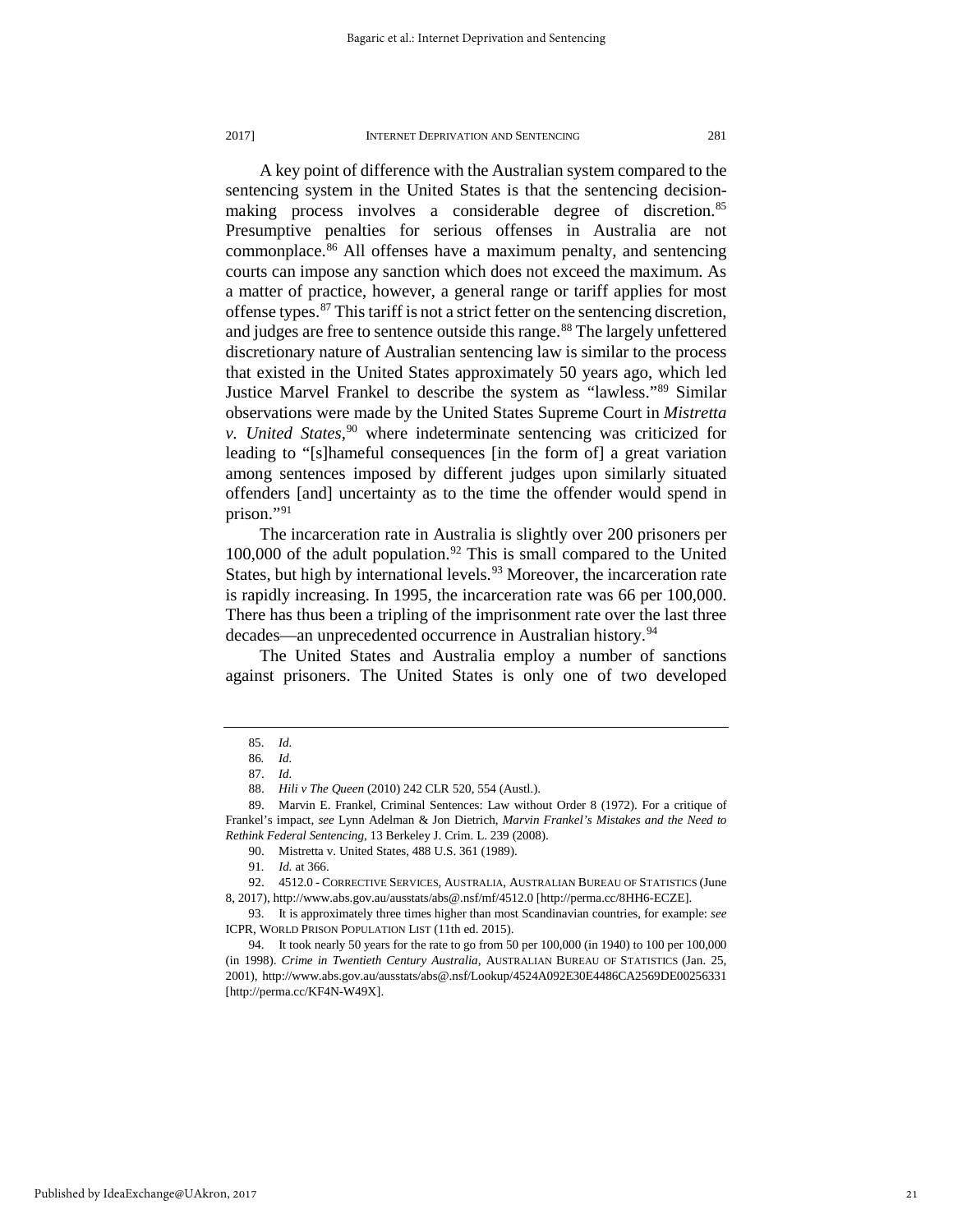countries that has the death penalty.<sup>[95](#page-22-0)</sup> But apart from this, as is discussed below, the type of sanctions that are available in the United States and Australia are similar.

## *B. The Internet Sanction*

We propose here a sanction for the deprivation of the internet as a separate option in the criminal sentencing process, both in the United States and Australia. Presently, no jurisdiction utilizes internet deprivation as a criminal sanction. Moreover, there is no proposal for such a sanction to be developed. The novelty of the proposal is not, however, a basis for rejecting the proposal. As noted above, the sentencing system is the one area of human activity that has remained largely impervious to advances in technology and the proposal to develop an internet prohibition sanction is consistent with other existing criminal sanctions. Further, as discussed below, it is only in recent years that technological capabilities have been developed which effectively and efficiently enable authorities to disable individuals from internet access.

## *C. Prisoners Have Virtually No Access to the Internet*

## 1. Prisoners and the Internet in the United States

The second major proposal in this Article, to provide internet access to prisoners, has, to a very limited extent, been trialed in prisons in both the United States and Australia. However, none of the existing trials or practices are anywhere near as expansive as suggested in this Article.

The general position regarding prisoner access to the internet is that it is totally prohibited. There are some minor exceptions to this general prohibition; computers are commonly used in prisons by inmates, however, access to the internet and internet-based instruction is very limited in the United States. The RAND Corporation recently undertook an assessment of the internet technologies in the criminal justice system, part of which included a survey of the availability of the internet and information and computer technologies (ICT) to prisoners. Thirty states

<span id="page-22-0"></span><sup>95.</sup> The other is Japan. *Abolitionist and Retentionist Countries*, DEATH PENALTY INFO. CTR. (Dec. 31, 2015), http://www.deathpenaltyinfo.org/abolitionist-and-retentionist-countries [http://perma.cc/NUD7-GWMT]. Thirty-one states still have the death penalty. *States With and Without Death Penalty*, DEATH PENALTY INFO. CTR. (Dec. 31, 2016), http://www.deathpenaltyinfo.org/states-and-without-death-penalty [http://perma.cc/7B43-J8BB]. Since 1976, there have been 1,419 executions in the United States. *Executions by Year Since 1976*, DEATH PENALTY INFO. CTR. (Oct. 30, 2015), http://www.deathpenaltyinfo.org/executions-year [http://perma.cc/EJL4-94UH]. Note that the federal government also still has the death penalty.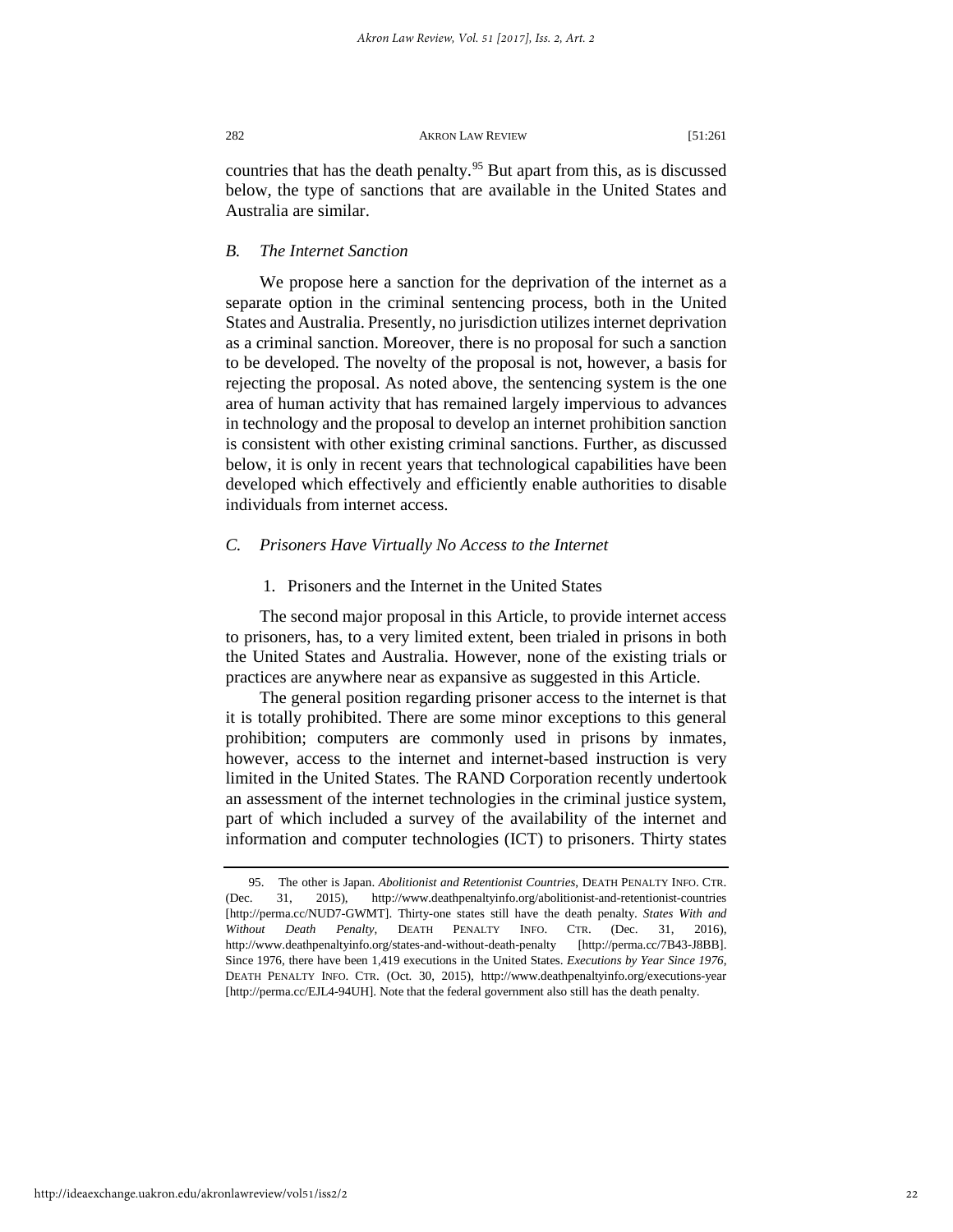in America informed RAND that only teachers and instructors had access to live internet technology, while a further 26 states reported that inmate students lacked access to any internet technology.<sup>[96](#page-23-0)</sup> Sixteen states provided students with access to simulated internet programs, and just "a few" states reported using "one-way or interactive video/satellite instruction."[97](#page-23-1) The primary inhibitor of greater use of ICT in prison educational settings remains concern about security breaches. Other significant inhibitors include insufficient funds, as well as staff capacity to purchase, implement, maintain, and monitor advanced ICT.<sup>[98](#page-23-2)</sup>

The RAND Corporation established that while most states provide prisoners with some access to desktop and laptop computers, only a quarter of responding states reported that one or more of their prisons provided access to tablet devices. They also have very low internet use. More than half the states use a Local Area Network (LAN), that is, a "computer network that links computing devices over a relatively small geographic area, such as a home, office, or group of buildings," which uses "connectivity technologies, such as an Ethernet or Token Ring." Eleven states' prisons were in a Wide Area Network (WAN). As the term suggests, WANs spread over broad distances and connect geographically dispersed LANs with a router. Typically, WANs use "connectivity technologies, such as ATM, Frame Relay, and X.24." While the internet is actually the world's largest WAN, WAN-enabled prisons do not use it. Finally, a handful of states permit their inmates—at least in one or more prisons—restricted internet access. More than 40% of states reported using simulated internet programs in one or more of their prisons, and 26 states gave some instructors access to live internet technology in prison classrooms. However, only a few states use "interactive or one-way internet-based, video, or satellite instruction."[99](#page-23-3)

In the United States, there are three ways in which ICT is used for prisoners, all of which are laborious and expensive in terms of time, staff costs, and infrastructure. The first service method is an "isolated local server." Prisons using these servers transfer internet content to an internal LAN and make documents available to anyone with access to the offline

<span id="page-23-0"></span><sup>96.</sup> Lois M. Davis et al., *How Effective is Correctional Education, and Where Do We Go from Here? The Results of a Comprehensive Evaluation*, RAND CORPORATION, 69 (2014), https://www.bja.gov/publications/rand-howeffectiveiscorrectionaleducation.pdf [http://perma.cc/9XN4-BDQ9].

<sup>97.</sup> *Id.* at 79.

<span id="page-23-3"></span><span id="page-23-2"></span><span id="page-23-1"></span><sup>98.</sup> Michelle Tolbert et al., *Educational Technology in Corrections 2015*, U.S. DEP'T OF EDUC.: OFFICE OF CAREER, TECHNICAL AND ADULT EDUC., 1 (2015), https://www.edpubs.gov/document/ed005580p.pdf [http://perma.cc/XQC8-7HZB].

<sup>99.</sup> *Id.* at 5.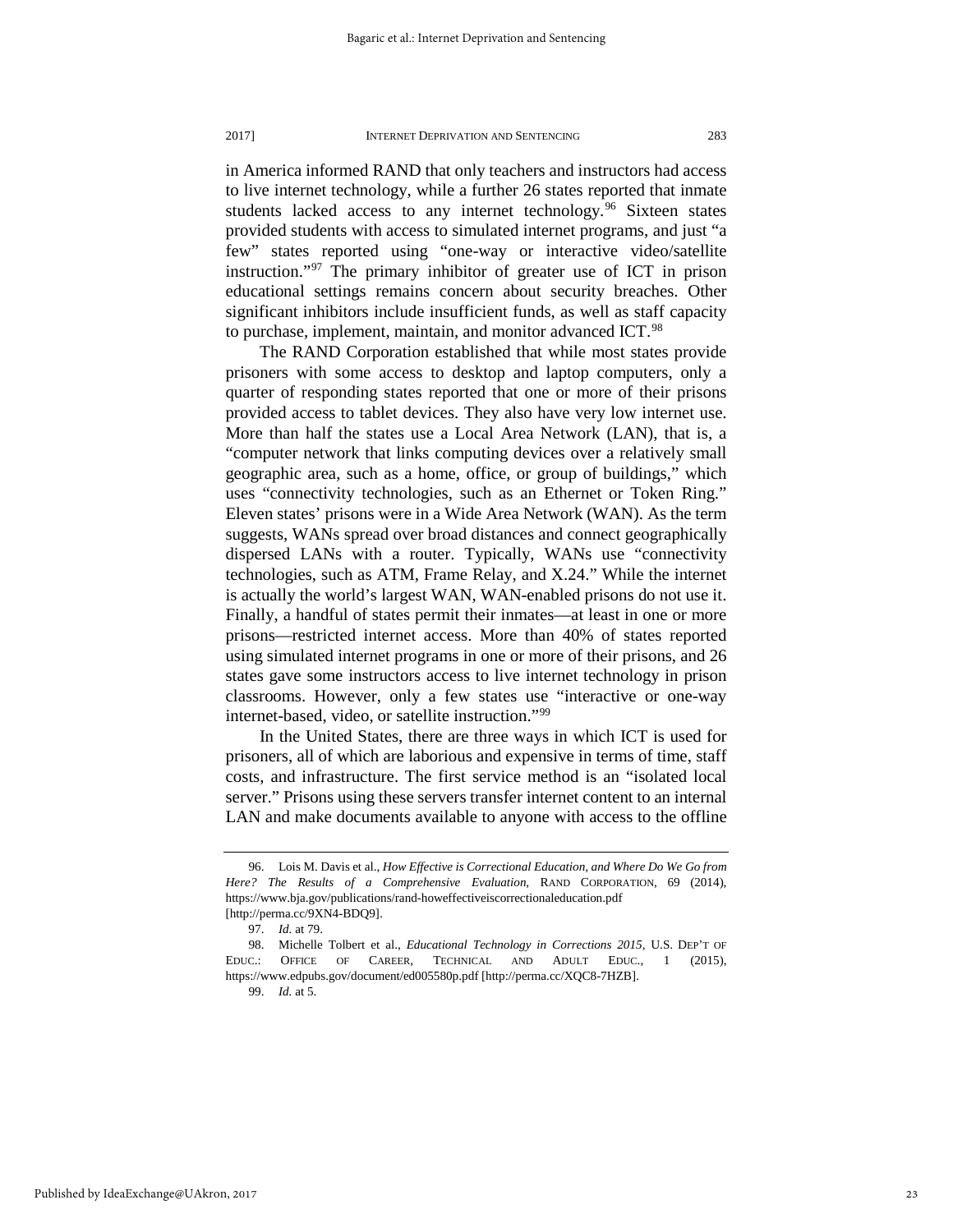database. This is the most secure way to provide internet content to prisoners, short of banning all access to any internet content. It requires frequent uploading of content and does not provide real-time access to the internet, student outcome data, or educational instruction. The second service method is the "point-to-point secure line." This comprises a virtual circuit setup between a prison and its ICT vendor. Internet content is streamed into the prison through the vendor's server. It provides real-time access and a high level of security, but vendor's fees can make this delivery method expensive. The third method is restricted internet connection. Prisons with these connections use routers and firewalls to permit preapproved (or "whitelisted") internet content through the system. These systems require all nonessential software programs and utilities to be removed from computers, as well as the whitelisting of all content. Vendor fees also make this delivery service expensive. However, it does provide real-time access and a high level of security, if arguably not as high as the other two methods. $100$ 

While prisoners have virtually no access to the internet and ICT for education and entertainment purposes, ICT is widely used in other areas of prison administration. Advanced technology is widely integrated into other areas of correctional administration, such as facilitating family communications via email and video conferencing, restricted online banking for prisoners, video attendance by prisoners at court hearings, and in the provision of "telemedicine."[101](#page-24-1) Indeed, the use of ICT in these areas of prison administration is even influencing some authorities to restrict visiting opportunities for families of inmates to video conferencing, for which they are charged exorbitant rates and which are "funneled" to the private companies that manufacture and service this technology.<sup>[102](#page-24-2)</sup>

Security concerns have to date made the provision of ICT and internet to prisoners both cumbersome and far less effective than they otherwise might be. Case studies of prisons using isolated local servers show that significant time and effort must be spent by authorized educators in identifying suitable content, and then whitelisting content on a case-by-case basis. Considerable time is also spent obtaining permission from publishers to download web pages. Further, those prisons that provide access to resources in classrooms only substantially limit

<sup>100.</sup> *Id.* at 9.

<sup>101.</sup> *Id.* at 1, 3.

<span id="page-24-2"></span><span id="page-24-1"></span><span id="page-24-0"></span><sup>102.</sup> Max Lewontin, *Why Jails' Embrace of Video Visiting Technology can Harm Inmates, Families,* CHRISTIAN SCIENCE MONITOR (Sept. 25, 2015), https://www.csmonitor.com/Technology/2015/0925/Why-jails-embrace-of-video-visitingtechnology-can-harm-inmates-families [http://perma.cc/A5FG-K4UX].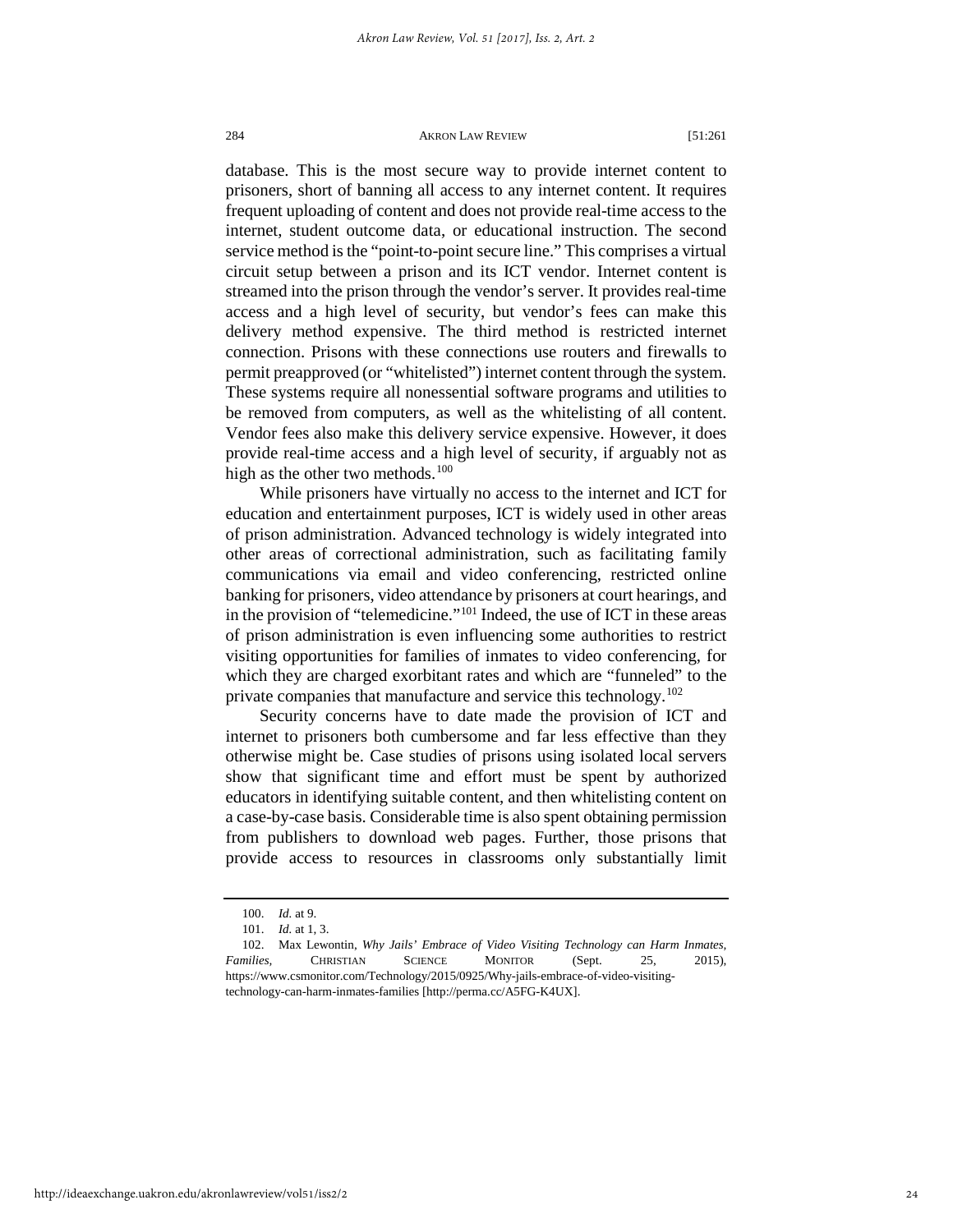educational opportunities for individual inmates. Prisons using point-topoint secure line systems have to install endpoint security software in every computer lab, but security updates interfere with access to online course content. Some prisons using restricted internet connections have provided tablets to students in secure facilities. This is important, because jails often have no room for computer labs, which in any case require significant monitoring.<sup>[103](#page-25-0)</sup>

Nevertheless, the United States Department of Education (D.O.E.) reports that prisons are increasingly, if "cautiously, adopting advanced technologies"<sup>[104](#page-25-1)</sup> to:

- develop prisoners' computer and digital literacy skills, with computer-assisted instruction, accessing college courses, and preparation for employment;
- access online course assessment;
- expand professional development resources for prison-based education instructors and equip them with technology-based instructional tools (such as open educational resources);
- support education pathways through data sharing and aligning prison-based education and training programs with programs offered to the general community; and
- provide more prisoners with knowledge and skills to obtain living wage employment.<sup>[105](#page-25-2)</sup>

Most recently, the issue of prisoners and the use of internet for social purposes has attracted considerable publicity in the United States. In recent years some prisoners have used friends and family outside of prison to maintain social media pages, such as Facebook, for them.<sup>[106](#page-25-3)</sup> This was directly stopped in April 2016 in Texas when the Department of Criminal Justice implemented a new policy that prisoners in Texas "can no longer maintain a social media profile through a third party 'for the purposes of soliciting, updating, or engaging others."<sup>[107](#page-25-4)</sup>

<sup>103.</sup> Tolbert et al., *supra* note 98, at 12, 16.

<sup>104.</sup> *Id.* at 2.

<sup>105.</sup> *Id.*

<span id="page-25-4"></span><span id="page-25-3"></span><span id="page-25-2"></span><span id="page-25-1"></span><span id="page-25-0"></span><sup>106.</sup> Maurice Chammah, *Should Prisoners Be Allowed to Have Facebook Pages?,* THE MARSHALL PROJECT (Apr. 14, 2016, 10:00 PM), https://www.themarshallproject.org/ 2016/04/14/should-prisoners-be-allowed-to-have-facebook-pages#.deTnggdDl [http://perma.cc/57PY-DMMC].

<sup>107.</sup> *Id.* (internal citation omitted). The report notes:

In 2013, Alabama lawmakers decided that helping an inmate post on social media should result in a \$500 fine. In 2014, New Mexico banned inmates from posting through third parties online, and Indiana put an inmate in solitary confinement after his sister posted a video of him in prison on Facebook. In 2015, the Electronic Frontier Foundation, an advocacy group, discovered that South Carolina prisons had doled out more than a decade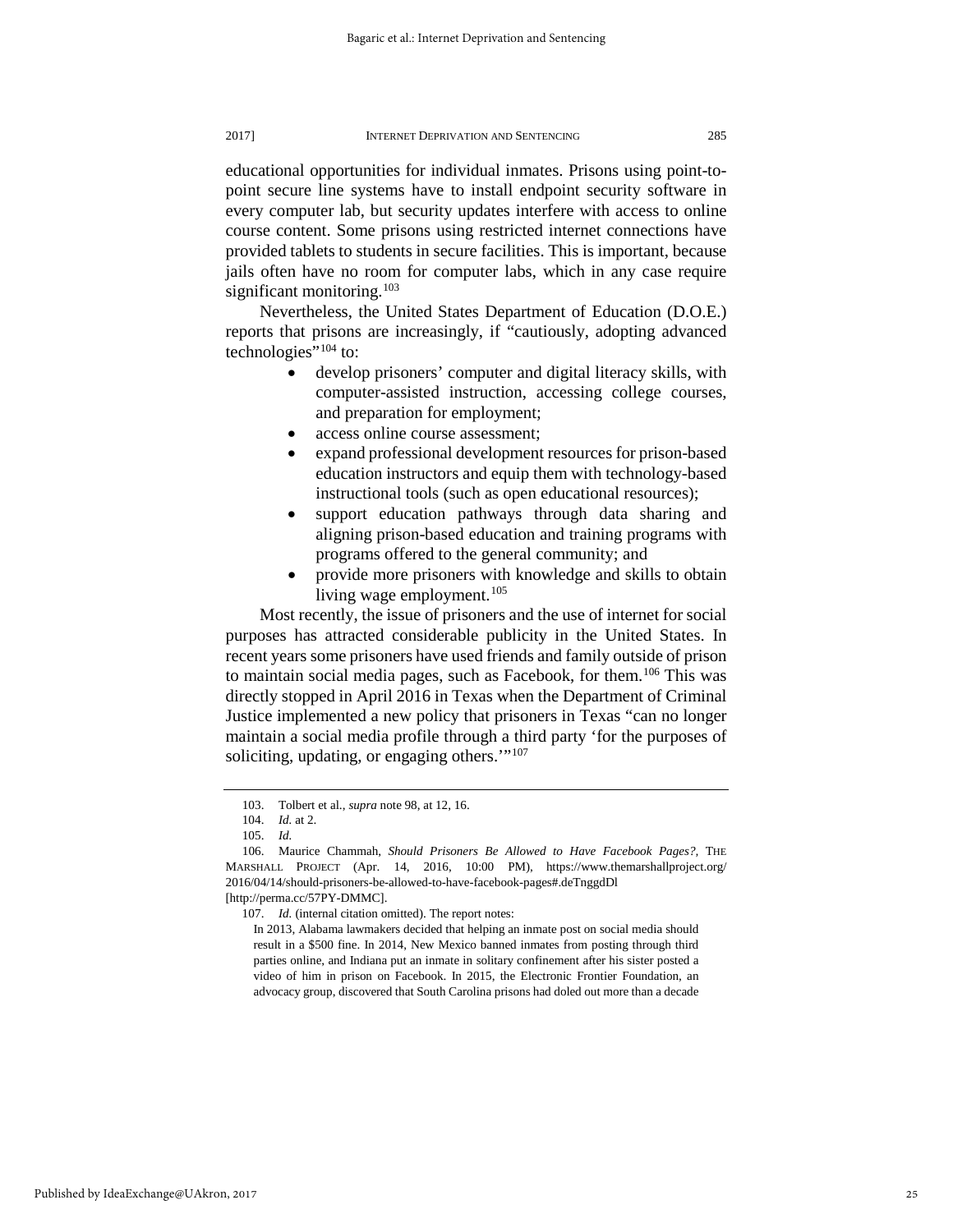## 2. Prisoners and the Internet in Australia

In Australia, prisoners are generally denied access to the internet, with one minor exception which applies to only a small number of prisoners for limited purposes. The most extensive internet access provided to prisoners currently in Australia occurs in prisons that use the *PrisonPC: Secure Prisoner Interactive Learning System*, a product of the firm Cyber IT Solutions. Described by the D.O.E. as a "hybrid model of content caching and white-listed site access management," PrisonPC provides prisoners with in-cell desktop computing capacity. The basis of the system—and its particular claims to security and flexibility—is centralized control of all programs and applications, coupled with the remote roll out of these same programs and applications. While prisoners are provided with desktop computers in their cells, they are unable to access the underlying operating system or application software, or to save material on their personal PCs. The system is locked down and centrally managed, permitting custodial staff to manage all desktop PCs in the prison from a single location.<sup>[108](#page-26-0)</sup>

According to Cyber IT Solutions, PrisonPC makes desktop computers impervious to permanent and unauthorized changes. Each PC is customized to permit use only of those applications that custodial staff has approved. PCs are not equipped with a hard drive, and because the software that prisoners use is not installed on their computers, they are unable to manipulate programs or hide documents. When the system manager wants to update a given application, they are able to provide access only to those prisoners who have been approved to use it, almost instantly. PrisonPC provides restricted internet access to prisoners, permitting them to view a limited whitelist of websites. The system periodically checks these sites to identify altered content, and changed sites are immediately removed from the whitelist and quarantined for review. Similarly, a secure email system permits prisoners to communicate only with approved addressees. Each email passes through a whitelist and keyword filter, allowing custodial staff to review messages prior to delivery, and to access archived emails at will.<sup>[109](#page-26-1)</sup>

Cyber IT claims a number of major advantages for the system. Prison administrators are spared the burden of installing and administering

109. *Id.*

of solitary confinement to at least 16 prisoners who were using social media.

<span id="page-26-1"></span><span id="page-26-0"></span><sup>108.</sup> Cyber IT Solutions, *Secure Server and Desktop Solution: Optimal physical, software, device and media security for correctional facilities*, PRISONPC, http://www.prisonpc.com/ documents/CyberITSolutions\_PrisonPC-small.pdf [http://perma.cc/3SQ2-FT66].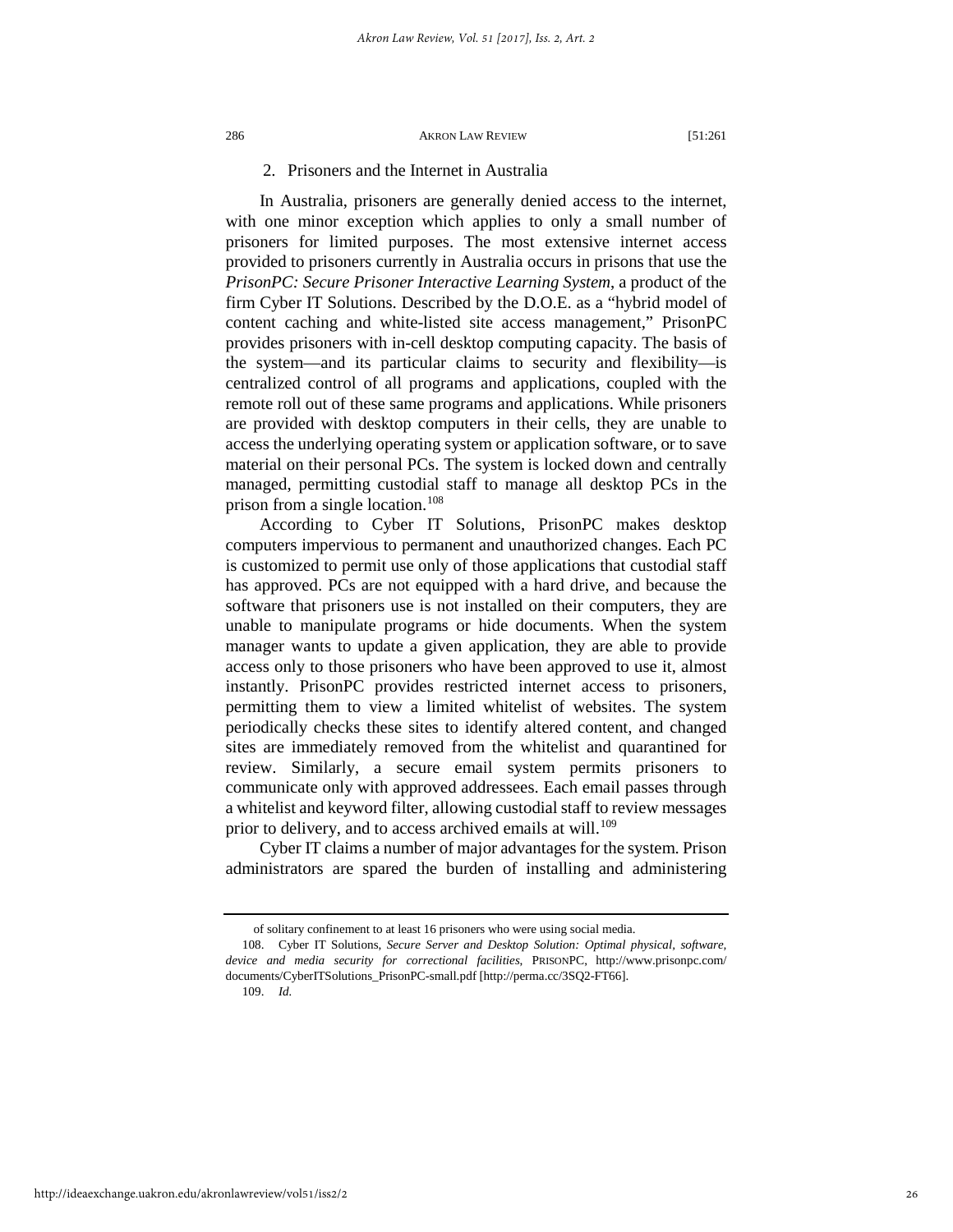software, and then having to monitor the use of each individual PC. Further, PCs do not have to be separately audited, and prisoners are deprived of opportunities to store contraband in PC ports. Custodial staff does not require high-level ICT skills to administer the system and are spared the physical process of having to inspect inmates' cells for security breaches. Prisoners also benefit from having access to their own personal file storage on the server, which can be accessed only by them and authorized staff who can monitor their files. Prisoners are further able to access designated websites and to communicate with approved persons in order to pursue studies, their legal cases, communication with family and friends, and approved entertainment options.<sup>[110](#page-27-0)</sup> PrisonPC provides ICT services to several Australian prisons, and hence promises to be a useful prototype for providing internet access into prisons.

## 3. Prisoners and the Internet in Scandinavia

This Article focuses on sentencing law and prisoner access to the internet in the United States and Australia. However, as a possible contrast, it is potentially illuminating to ascertain the extent to which prisoners have access to the internet in Scandinavian countries, given that prison conditions in these countries are generally recognized as the most progressive and least punitive in the world.<sup>[111](#page-27-1)</sup>

Lifelong learning is regarded as essential to social integration and an important responsibility of the Member States of the European Union (EU). The importance of education in prisons has been acknowledged in the Council of Europe Recommendation on Education in Prison (2011), which stated that "education for prisoners should be like the education provided for similar age-groups in the outside world, and the range of learning opportunities should be as wide as possible."<sup>[112](#page-27-2)</sup> Nevertheless, on average, fewer than 25% of inmates in European prisons participate in lifelong learning activity. While the implementation of improved pedagogical instruction, including through the use of ICT, is acknowledged by member governments to be essential to improving these participation rates, security concerns and limited funding restrict prisoner access to ICT and the internet in Member States just as they do in Australia and the United States.<sup>[113](#page-27-3)</sup>

<sup>110.</sup> *Id.*

<sup>111.</sup> *See infra* Part IV.

<span id="page-27-3"></span><span id="page-27-2"></span><span id="page-27-1"></span><span id="page-27-0"></span><sup>112.</sup> GHK Consulting, *Prison Education and Training in Europe*, EUROPEAN COMN'N, 12 (May 2013), http://ec.europa.eu/dgs/education\_culture/repository/education/library/study/ 2013/prison\_en.pdf [http://perma.cc/6GR7-VKC9].

<sup>113.</sup> Angelica Monteiro et al., *Lifelong Learning Through E-Learning in European Prisons:*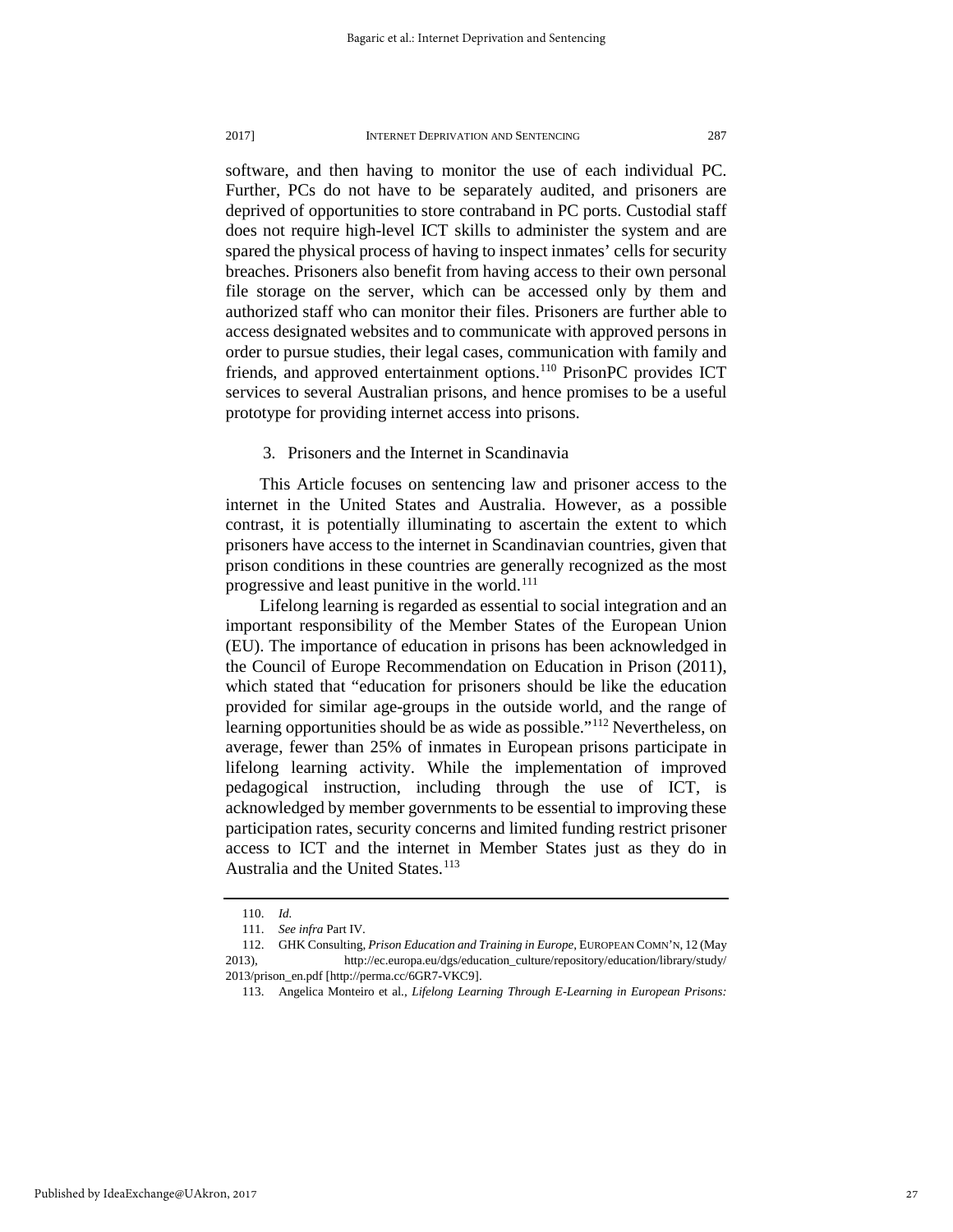The typical European inmate resembles that of the Australian or American inmate: they have restricted or no access to ICT and the internet; they are very likely to have low level digital skills; they are likely to have little motivation to engage in education and training while they are incarcerated; and the preparedness of authorities to provide prisoners with access to ICT is compromised by security concerns.<sup>[114](#page-28-0)</sup>

ICT-facilitated, or "e-learning," has been implemented in European prisons since the mid-2000s. The EU funded seven e-learning campaigns in prison projects from 2005-2009. Each of these projects involved three to eight nations, with the United Kingdom participating in five, and Romania, Norway, and Denmark each participating in four. Several nations, including the United Kingdom, Germany, Austria, and Norway also run permanent e-learning prison programs.<sup>[115](#page-28-1)</sup>

Security concerns have limited the functionality of all of these programs and e-learning in prisons, and therefore "corresponds mostly to a controlled access to the internet or intranet resources"—i.e., whitelisting. The pedagogical quality is largely dependent on the digital capacity of the trainer or teacher and the tools with which they and their prisoner-students are working. These observations pertain equally to Norway's *Internet-for-Inmates* system, the United Kingdom's Virtual Campus, and the *Elis* learning platform used in Germany and Austria.[116](#page-28-2)

For example, while 4,000 Norwegian prisoners—equal to about one third of all inmates—are engaged in formal education and training, and while the use of digital tools has been integrated as a stand-alone subject in Norwegian curriculum, 70% to 80% of the inmates in Norway are serving time in high security prisons. This means that security concerns are paramount, and internet access and pedagogy have suffered. Historically, e-learning has been restricted to classrooms where common workstations have been located. The pedagogical and technical use of elearning was not standardized, and no teachers in the prison system were employees of that system. Further, prisoners were not directly connected to the external providers of education and training that the prison system used. These external institutions do, however, help prisoners to continue

*Rethinking Digital and Social Inclusion*, PROCEEDINGS OF INTED2015 CONFERENCE, Madrid 1039- 40 (Mar. 2-4, 2015), https://www.researchgate.net/profile/Rita\_Barros/publication/ 281441754\_Lifelong\_learning\_through\_e-

<span id="page-28-2"></span><span id="page-28-1"></span><span id="page-28-0"></span>learning\_in\_european\_prisons\_Rethinking\_digital\_and\_social\_inclusion/links/55e7228f08ae3e1218 420433/Lifelong-learning-through-e-learning-in-european-prisons-Rethinking-digital-and-socialinclusion.pdf [http://perma.cc/879J-47KS].

<sup>114.</sup> *Id.* at 1040.

<sup>115.</sup> *Id.* at 1041-42.

<sup>116.</sup> *Id.*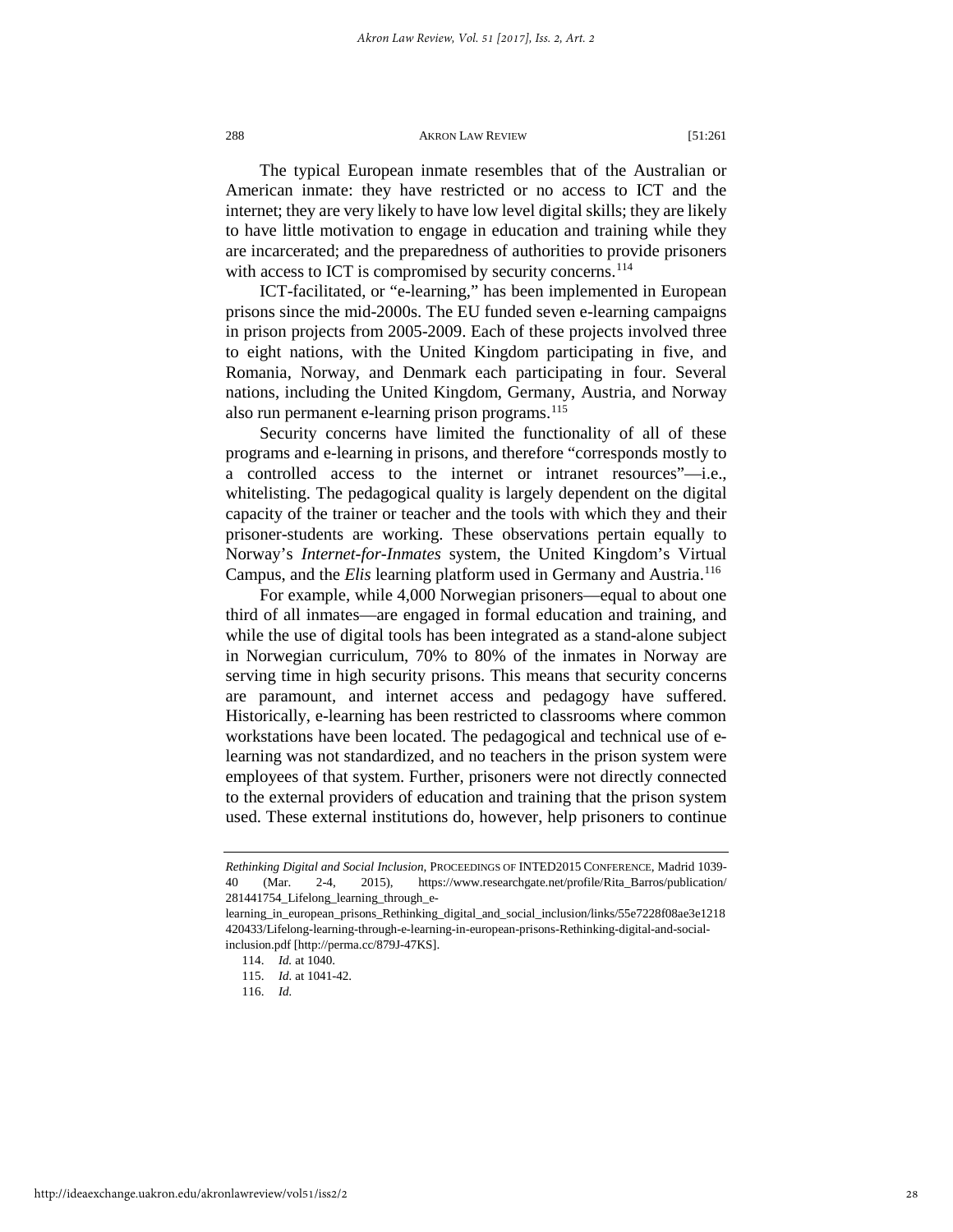training after their release, and the Norwegian Government has stated its commitment to exploring different ICT platforms to provide prisoners with more pedagogical interactivity and connectivity.<sup>[117](#page-29-0)</sup>

The prison education system being developed by Sweden is, by comparison, far more evolved than in other Member States. And while this may provide improved pedagogy for students, the ICT and internet access for prisoner students does not differ from other nations examined in this Article. In each of six regions into which Swedish prisons are organized, a principal coordinates all educational matters in that region, further coordinating at a national level. Each prison has a learning center, employing between one and six qualified subject teachers, and the prison system itself can grade and certify courses. Courses are customized for each prisoner, which means subject selection and availability is not dependent on reaching a critical mass of fellow students, and that each inmate can study at their own pace and begin and conclude their course at any time of the school year. However, historically, all instruction and study was restricted to the learning centers, access to virtual classrooms, and the central repository of e-material—the net center—varied depending on the student and their subjects, and students as a rule could not enter the open internet; rather, they were granted limited access to participate in online examinations, for example. Initially, instruction was restricted to general and school education, excluding vocational training, but plans were being developed to broaden the educational offering and ICT capacity.<sup>[118](#page-29-1)</sup>

## 4. Conclusion

We can therefore conclude that most prisoners worldwide have no access to the internet. In the instances that some internet access is provided, it is highly regulated. Websites that can be accessed are extremely limited and generally the little access that is provided is only for educational purposes.

The following Parts discuss the implications of this observation within the penal system. We begin by proposing that internet deprivation should be a distinct option in criminal sentencing. In the succeeding Parts, we examine the flip side of this proposal: whether inmates should be

<span id="page-29-1"></span><span id="page-29-0"></span><sup>117.</sup> Walter Hammerschick, *Report on e-learning in European prisons - Concepts, organization, pedagogical approaches in prison education*, LEARNING INFRASTRUCTURE FOR CORRECTIONAL SERVICES 13-15 (Dec. 23, 2010), http://www.adameurope.eu/prj/3840/prj/08-lcreport-e-learning-in-prison-eu-10.pdf [http://perma.cc/9KG4-CMNR].

<sup>118.</sup> *Id.* at 18-20.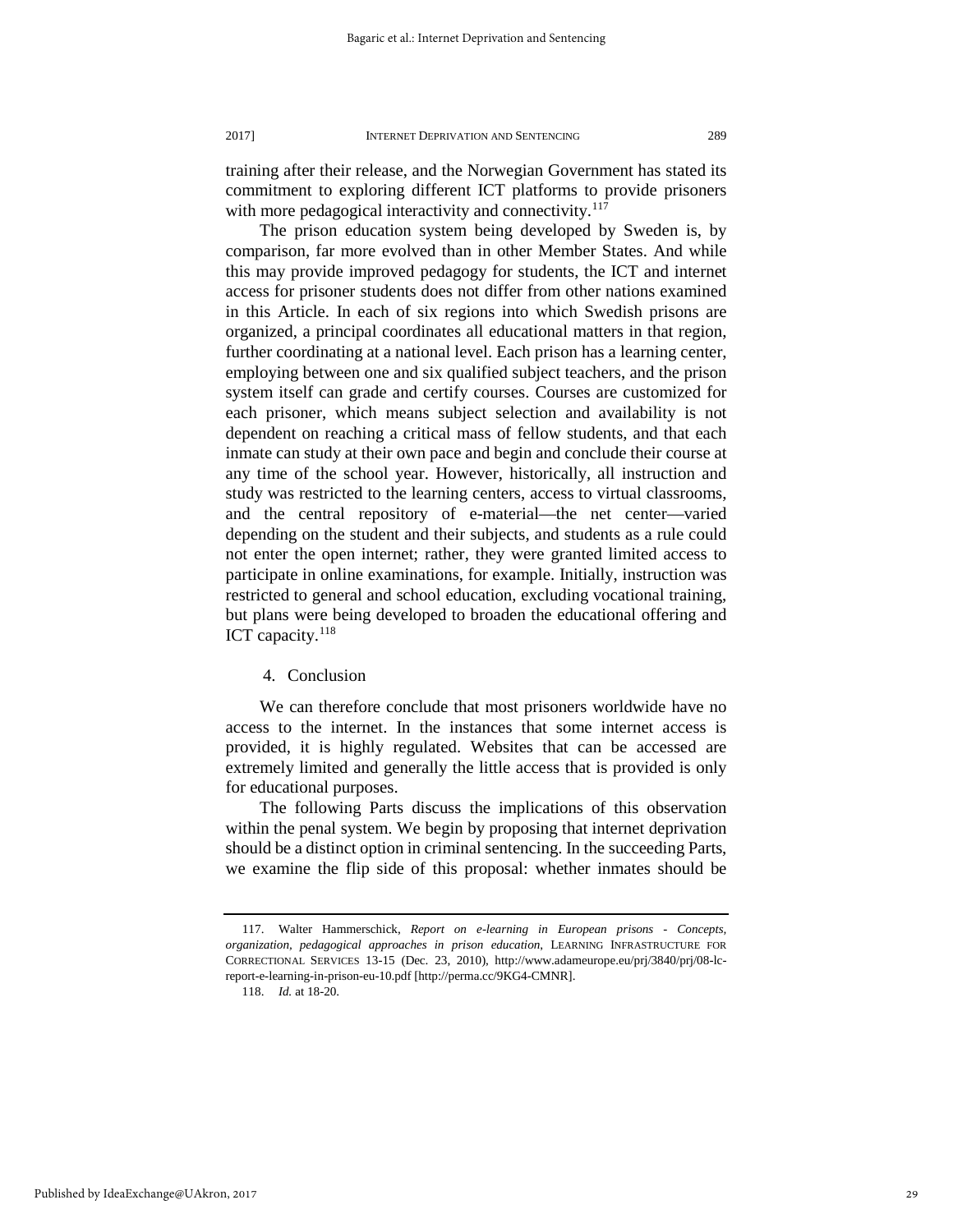allowed internet access and, if not, what implications this should have on their sentences.

## IV. INTERNET DENIAL AS A SANCTION

We now focus on our first recommendation: the denial of the internet should be a stand-alone criminal sanction.

### *A. Punishment as Pain, Internet Denial as Hardship*

In order to assess whether the denial of the internet should be factored into decisions regarding the nature and length of criminal sanctions, it is important to understand the nature and objectives of criminal sanctions. There are three key criteria that criminal sanctions need to satisfy: (1) they must constitute a hardship; (2) they cannot violate important moral limitations; and (3) they must be efficient to impose. We now explain each of these considerations in more detail.

Ultimately, with few exceptions,  $119$  sentencing is about the infliction of punishment. There is no universally accepted definition of punishment. In defining punishment, some commentators focus on its association with guilt[.120](#page-30-1) Thus, Morris defines punishment as "the imposition upon a person who is believed to be at fault of something commonly believed to be a deprivation where that deprivation is justified by the person's guilty behavior."<sup>[121](#page-30-2)</sup> Duff defines punishment as "the infliction of suffering on a member of the community who has broken its laws."<sup>[122](#page-30-3)</sup>

Other scholars have emphasized the deprivation that punishment seeks to cause. Christie describes punishment simply as pain delivery<sup>123</sup> and, similarly, McTaggart defines punishment as "the infliction of pain on a person because he has done wrong.["124](#page-30-5) According to Bentham, "all punishment is mischief; all punishment in itself is evil."[125](#page-30-6) Less emotive is Ten, who describes punishment in a similar vein as "the infliction of

<span id="page-30-1"></span><span id="page-30-0"></span><sup>119.</sup> The most notable are those directed towards rehabilitation, but even then, they can be outweighed by the other objectives of punishment, such as community protection and deterrence.

<sup>120.</sup> DUFF, *supra* note 16, at 267.

<span id="page-30-3"></span><span id="page-30-2"></span><sup>121.</sup> Herbert Morris, *Persons and Punishment, in* THEORIES OF PUNISHMENT 476, 482-83 (S. E. Grupp ed., 1971).

<sup>122.</sup> DUFF, *supra* note 16, at 267.

<sup>123.</sup> CHRISTIE, *supra* note 1, at 49.

<span id="page-30-6"></span><span id="page-30-5"></span><span id="page-30-4"></span><sup>124.</sup> JOHN MCTAGGART &ELLIS MCTAGGART, STUDIES IN HEGELIAN COSMOLOGY 111 (1901) (Batoche Books ed. 2000).

<sup>125.</sup> BENTHAM, *supra* note 1, at 158.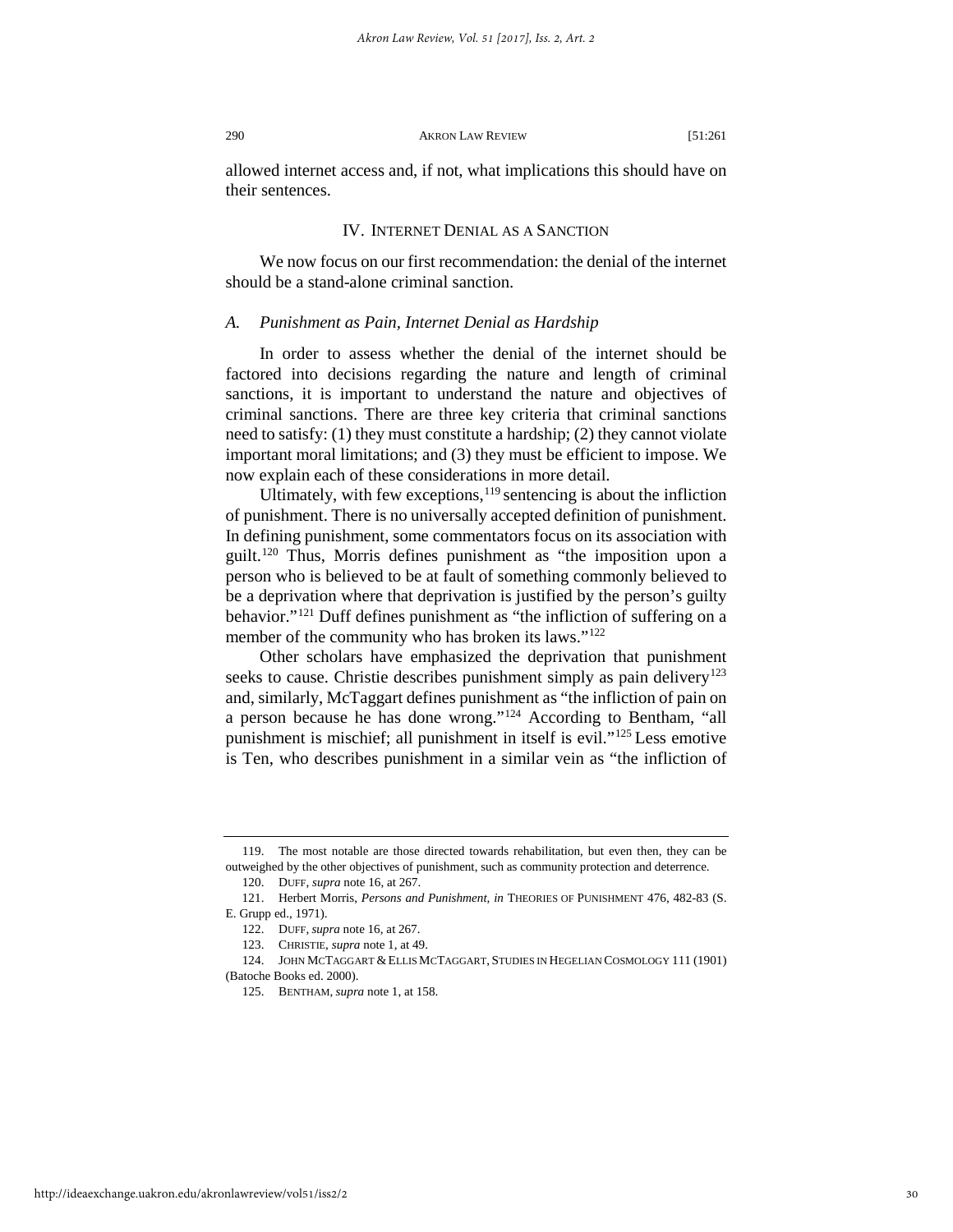some unpleasantness on the offender or it deprives the offender of something valued."<sup>[126](#page-31-0)</sup>

Hart provides the most elaborate definition of punishment. He states that the features of punishment are that: (1) it must involve pain or other consequences normally considered unpleasant; (2) it must be for an offense against legal rules; (3) it must be of an actual or supposed offender for his offense; (4) it must be intentionally administered by human beings other than the offender; and (5) it must be imposed and administered by an authority constituted by a legal system against which the offense is committed.<sup>[127](#page-31-1)</sup> Of the definitions that have been advanced, the least expansive, when one cuts through the often emotive language, comes down to the view that punishment is a hardship or deprivation; the taking away of something of value for a wrong which has been committed.<sup>[128](#page-31-2)</sup>

Thus, punishment by its very nature involves the infliction of a degree of inconvenience or hardship on an offender. An important aspect of this is that hardship comes in degrees. Thus, we see that all jurisdictions have a hierarchy of sanctions. From least to most severe, common sanction types are: fines, cancellation of licenses and privileges (such as a motor vehicle license), parole, and lastly, imprisonment—which is the harshest disposition, with the exception of capital punishment.

Prison is an effective sanction because it clearly satisfies this first criterion. Prison deprives offenders of time, which is a finite resource, and almost totally curtails their right to liberty, which is an interest that is almost universally coveted.<sup>[129](#page-31-3)</sup> In establishing new types of criminal sanctions, it is essential that the sanctions target interests which are of wide-ranging appeal.

On this criterion, it is clear that the denial of the internet is a punishment. As noted above, most individuals spend considerable amounts of time on the internet. It is a source of entertainment, connectedness, and vocational efficiency. Therefore, an inability to access and use the internet will necessarily frustrate the preferences of most people, thereby diminishing their well-being.<sup>[130](#page-31-4)</sup>

<span id="page-31-4"></span>Published by IdeaExchange@UAkron, 2017

<sup>126.</sup> TEN, *supra* note 1, at 2.

<span id="page-31-1"></span><span id="page-31-0"></span><sup>127.</sup> See further, Mirko Bagaric, *First-time Offender; Productive Offender; Offender with Dependants: Why the Profile of Offenders Matters in Sentencing,* 78 ALBANY L. REV. 397 (2015); H.L.A. HART, PUNISHMENT AND RESPONSIBILITY 4-5 (1968).

<sup>128.</sup> TEN, *supra* note 1, at 2.

<span id="page-31-3"></span><span id="page-31-2"></span><sup>129.</sup> Andrew Ashworth & E. Player, *Sentencing, Equal Treatment and the Impact of Sanctions, in* FUNDAMENTALS OF SENTENCING THEORY 251, 259-60 (Andrew Ashworth & Martin Wasik eds., 1998).

<sup>130.</sup> To this end, it is notable that it has been contended that fulfilment of one's preferences is the ultimate aim of morality. This is termed preference utilitarianism. *See* RICHARD MERVYN HARE,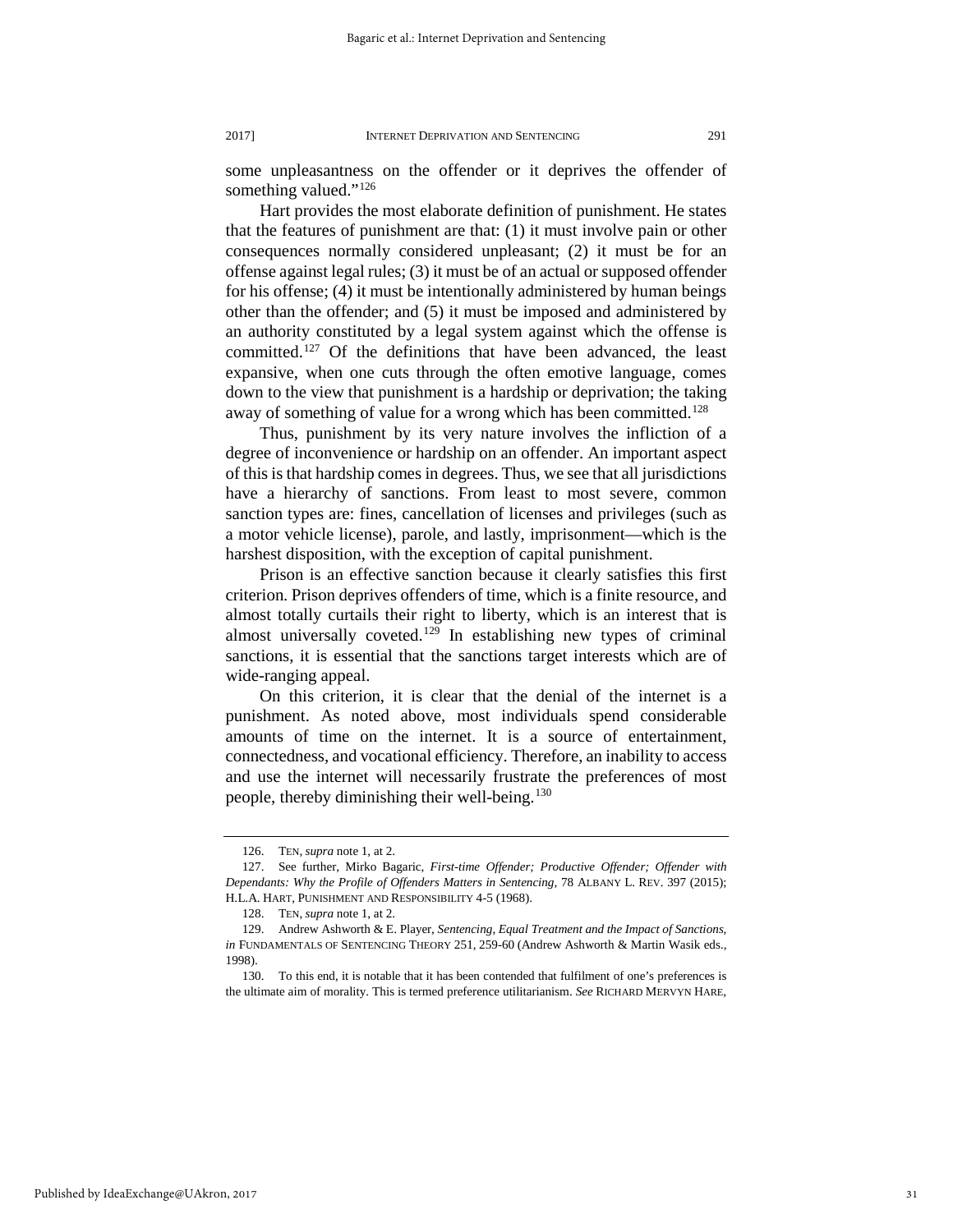It could be countered that prohibiting people from the internet is not a deprivation and is in fact a benefit to them. Some studies have suggested that the internet, for all of its popularity and functionality, is in fact detrimental to human flourishing.<sup>[131](#page-32-0)</sup> Long periods on devices can cause physical problems, such as back pain, damage to eyesight, and other skeletal and muscular problems. It can also lead to anxiety, stress, and a detachment from the physical world, given that the internet can discourage the formation and consolidation of enduring and meaningful friendships.<sup>[132](#page-32-1)</sup>

There is no doubt that there are some disadvantages and negatives associated with the internet, but such studies do not undermine the fact that internet deprivation is a hardship. There are two reasons for this. First, people have a strong preference to use the internet. The frustration of this preference alone is a hardship. Secondly, the overwhelming weight of studies suggest that the internet is a productive and positive tool.<sup>[133](#page-32-2)</sup> The possibility of overuse or improper use by some individuals does not change this conclusion. The possibility that a sanction will not constitute a hardship to all people is not an insurmountable objection to the viability of the sanction; this is simply a concession to the variability of the human condition. Some people prefer prison to living in the general community,[134](#page-32-3) but this of course does not negate the effectiveness of prison as a means of punishment.

Thus, it follows that the denial of the internet is a hardship. With this established, there are two other criteria that criminal sanctions should satisfy.

MORAL THINKING: ITS LEVELS, METHODS AND POINT (Oxford Univ. Press ed., 1981); PETER SINGER, PRACTICAL ETHICS (Cambridge Univ. Press, 2d ed. 1993).

<span id="page-32-0"></span><sup>131.</sup> Keith Hampton et al., *Psychological Stress and Social Media Use,* PEW RESEARCH CENTER (Jan. 15, 2015), http://www.pewinternet.org/2015/01/15/psychological-stress-and-social-media-use-2/ [http://perma.cc/6ARU-QX4R].

<span id="page-32-1"></span><sup>132.</sup> *See, e.g.*, *id*; Michela Romano et al., *Differential Psychological Impact of Internet Exposure on Internet Addicts*, PLOS ONE (Feb. 7, 2013), http://journals.plos.org/plosone/article?id=10.1371/journal.pone.0055162#pone.0055162-Young2 [http://perma.cc/8NGG-P29M].

<sup>133.</sup> *See infra* Part I.

<span id="page-32-3"></span><span id="page-32-2"></span><sup>134.</sup> *See*, for example, this report regarding recidivist criminal Roy Murphy. Marshall White, *Man wants to return to prison,* ST. JOSEPH NEWS-PRESS (Dec. 31, 2013), http://www.newspressnow.com/news/local\_news/man-wants-to-return-to-prison/article\_9a1dae1b-57b2-5464-a948-b62849cdc6e2.html [http://perma.cc/6R24-54NE].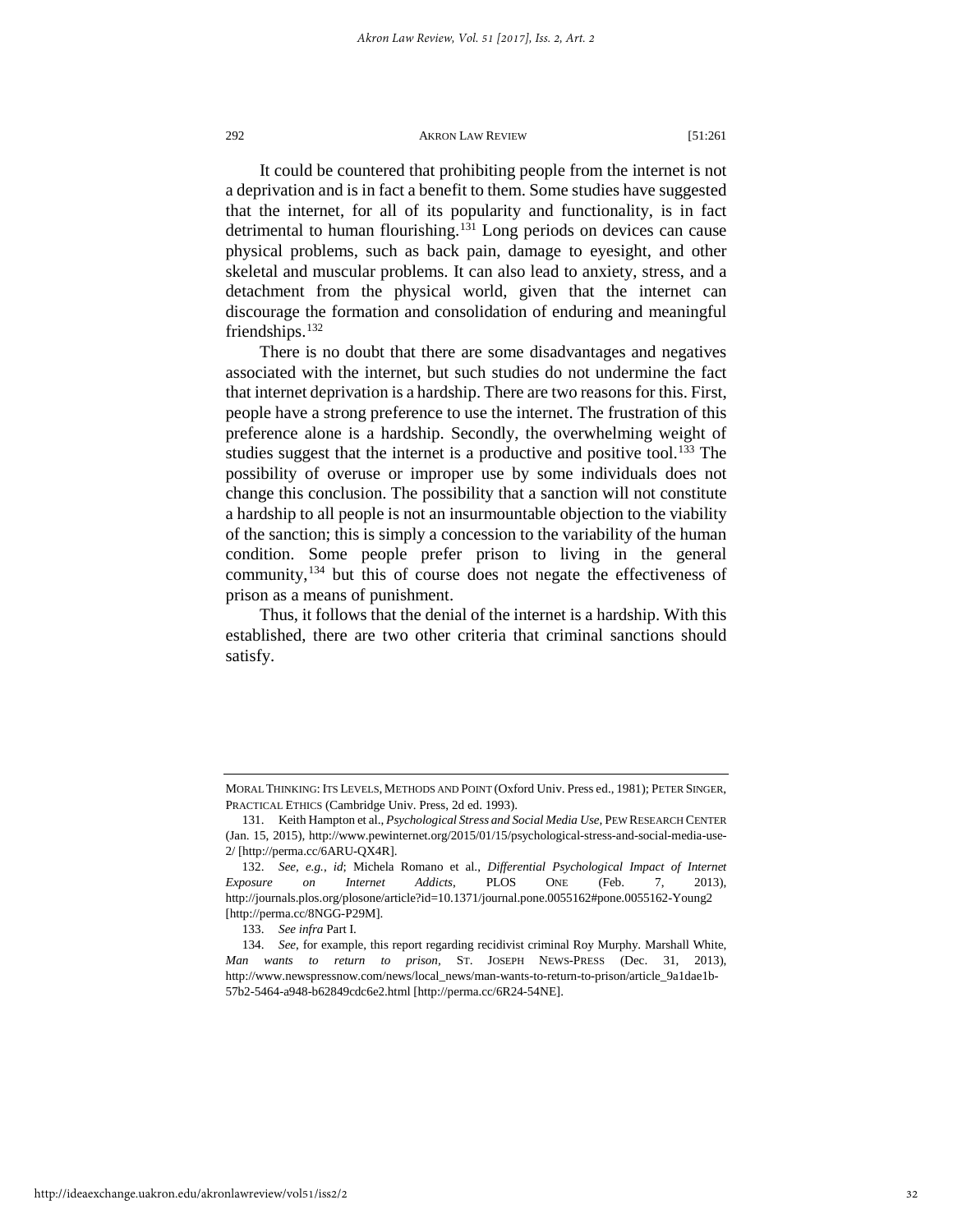#### *B. Punishment Must Not Violate Important Moral Prescriptions*

The second criterion that criminal sanctions should satisfy is that they should not infringe important moral principles. While there is a considerable degree of imprecision regarding the exact content of moral norms,<sup>[135](#page-33-0)</sup> there are some relatively well-established bedrock principles that are applicable in the context of criminal justice.[136](#page-33-1) The deliberate infliction of pain to the body is morally repugnant, and hence corporal punishment is no longer a tenable form of hardship.<sup>137</sup> Punishing the innocent is also unacceptable,<sup>[138](#page-33-3)</sup> and hence punishing the family of an offender is also precluded as a means of pain delivery. Internet access, as we have seen, enhances human flourishing. However, it is not a necessity

137. *See also* Kleinig, *supra* note 136, at 273, 278.

<span id="page-33-3"></span><span id="page-33-2"></span>138. H. J. MCCLOSKEY, META-ETHICS AND NORMATIVE ETHICS 180-81 (Martinus Nijhoff & The Hague eds., 1969). A similar example to McCloskey's is provided in E. F. CARRITT, ETHICAL AND POLITICAL THINKING 65 (Greenwood Publishing ed., 1947). These moral proscriptions against corporal punishment and inflicting punishment on the family members of offenders are both likely to be reflected in the constitutional prohibition against "cruel and unusual" punishment in the Eighth Amendment, although the matters have not been directly litigated. The prohibition against cruel and unusual punishment has been applied sparingly in the sentencing domain. To the extent that it has been applied in this area, it has been mainly in relation to proscribing the death penalty to certain forms of crimes (non-homicide offenses) and criminals (juveniles). *See* Kennedy v. Louisiana, 128 S. Ct. 2641 (2008). In determining the scope of this limitation, the Supreme Court has taken into account international standards relating to appropriate levels of punishment. *See* Graham v. Florida, 130 S. Ct. 2011 (2010); Atkins v. Virginia, 536 U.S. 305, (2002); Thompson v. Oklahoma, 487 U.S. 815 (1988). In relation to non-capital sentences, the Supreme Court has endorsed the concept of proportionality as being a constraint on the level of punishment, but the concept has not been developed with any degree of precision and can only be invoked to prohibit sanctions which contain "gross disproportionality." Donna Lee, *Resuscitating Proportionality in Noncapital Criminal Sentencing*, 40 ARIZ. ST. L.J. 527, 528 (2008), observes that gross disproportionality is a threshold requirement to the application of the proportionality principle, and if this is satisfied, the Court will apply two further tests. "The second and third parts call for an intrajurisdictional review of sentences received within the state for more and less serious crimes, and an interjurisdictional review of sentences received in other states for the same crime." *Id. See also* Ewing v. California, 538 U.S. 11 (2003); Lockyer v. Andrade, 538 U.S. 66 (2003); Solem v. Helm, 463 U.S. 277 (1983); Hutto v. Davis, 454 U.S. 370 (1982); Rummel v. Estelle, 445 U.S. 263 (1980); Pepper v. United States, 131 S. Ct. 1229, 1240 (2011); F. F. Stinneford, *Rethinking Proportionality under the Cruel and Unusual Punishments Clause*, 97 VA. L. REV. 899 (2011).

<span id="page-33-0"></span><sup>135.</sup> Mirko Bagaric, *A Utilitarian Argument: Laying The Foundation For A Coherent System of Law*, 10 OTAGO L. REV. 180 (2002).

<span id="page-33-1"></span><sup>136.</sup> The manner in which society treats offenders says as much about the standards of the community as it does about the criminals it is punishing: "a society that fails to deal with cruelty will probably also need to develop mechanisms to desensitize itself to suffering. In so doing, it will diminish itself." J. Kleinig, *The Hardness of Hard Treatment, in* FUNDAMENTALS OF SENTENCING THEORY 283 (Andrew Ashworth & Martin Wasik eds., 1998). Kleinig argues that even imprisonment compromises the human regard to which offenders are entitled. *Id*. This comment is made in the context of imprisonment, but applies even more so in the context of corporal punishment. For an overview of the nature of corporal punishment, *see* CHRISTOPHER HARDING &RICHARD W. IRELAND, PUNISHMENT: RHETORIC, RULE, AND PRACTICE 187, 193 (1989).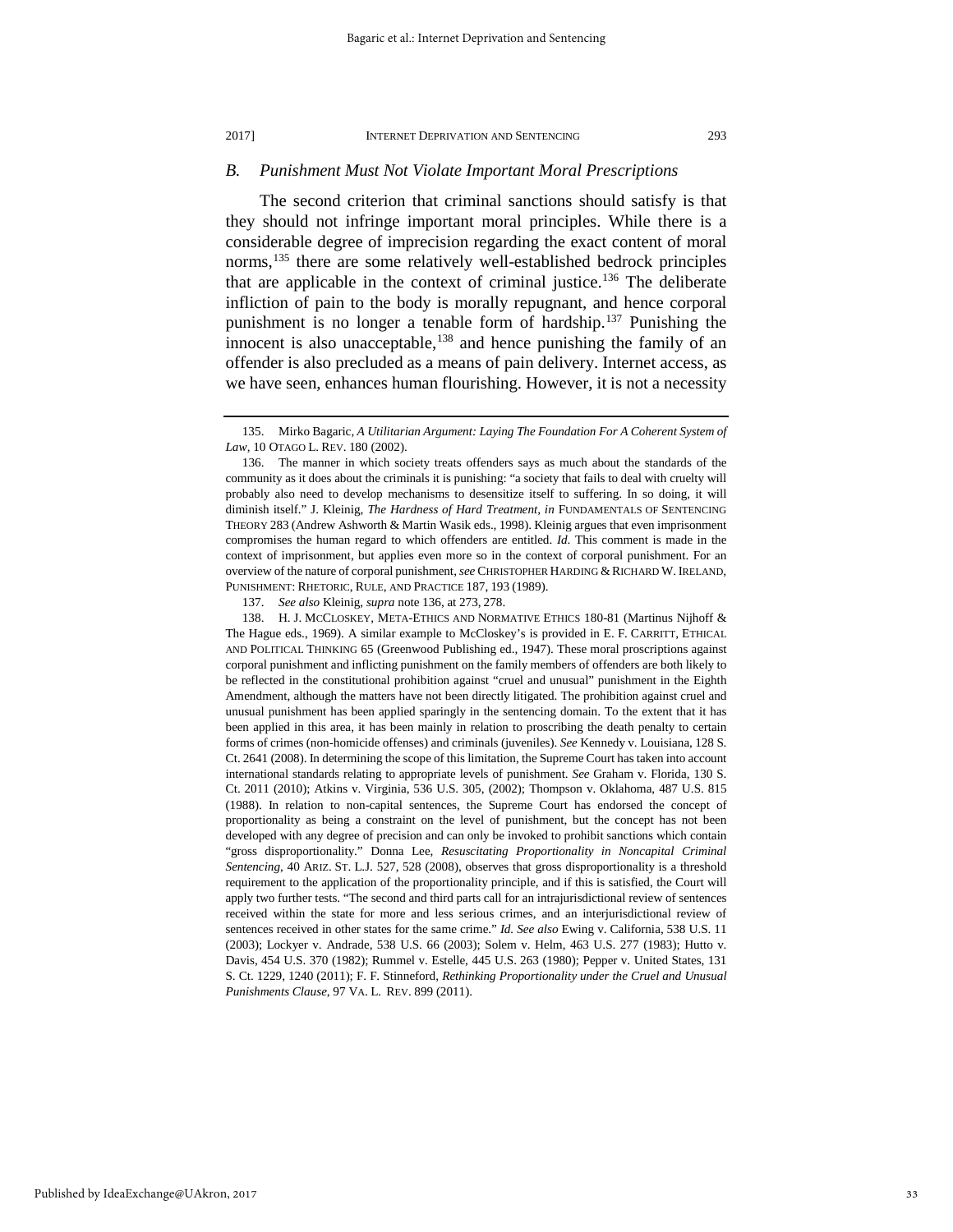of life. It follows that denial of internet access would not violate this limitation.

## *C. Punishment Should Be Efficient*

Apart from being effective in delivering pain and not violating any moral prohibitions, there is one other important guiding principle that is relevant in formulating criminal sanctions; they should be as economical as possible to administer and enforce. Sanctions, which involve a high degree of supervision or that are program-based, create a strain on scarce community resources and aggravate the pain that the community has already suffered as a result of the commission of the offense. If sanctions are too expensive to apply or enforce, then the whole exercise threatens to become self-defeating. The interests of the community may be better served by not punishing at all, rather than utilizing public resources to punish minor and middle-range offenders.

Ostensibly, internet deprivation also satisfies this requirement. Formally, it is easy to prohibit offenders from accessing the internet. A court order proscribing any internet use for a defined period of time has this effect. However, the more complex aspect involves monitoring and enforcing this restriction.

There are a number of observations to make here. The first is that, although monitoring an internet ban has some challenges, the technology has progressed to the point where it is quite feasible to control all internet access for a given device or user. Internet endpoint security has developed dramatically over the last few years, and so monitoring and control of a given internet device, user, or router is nowadays straightforward.<sup>139</sup> Endpoint security is the generic name for a host of technologies that monitor the content that goes into, and out of, an internet-connected device at the edge of the network—that is, computer, tablet, or phone that a human user uses to interact with the internet. It is now routine for corporate environments to block web content that is not safe for the workplace—hence the well-known tag "NSFW"—or which offends against a range of company policies, such as sites that espouse offensive political views, are humorous, or represent wastes of company time.

Aside from blocking content, it is possible for endpoint security systems to undertake packet-level inspection of email, social media posts, or remote logins, thereby ensuring complete compliance of the user with the rules and policies of the controlling entity.<sup>[140](#page-34-1)</sup> Endpoint security

<sup>139.</sup> MARK S. KADRICH, ENDPOINT SECURITY (Addison-Wesley ed., 2007).

<span id="page-34-1"></span><span id="page-34-0"></span><sup>140.</sup> BROOK S. E. SCHOENFIELD, SECURING SYSTEMS: APPLIED SECURITY ARCHITECTURE AND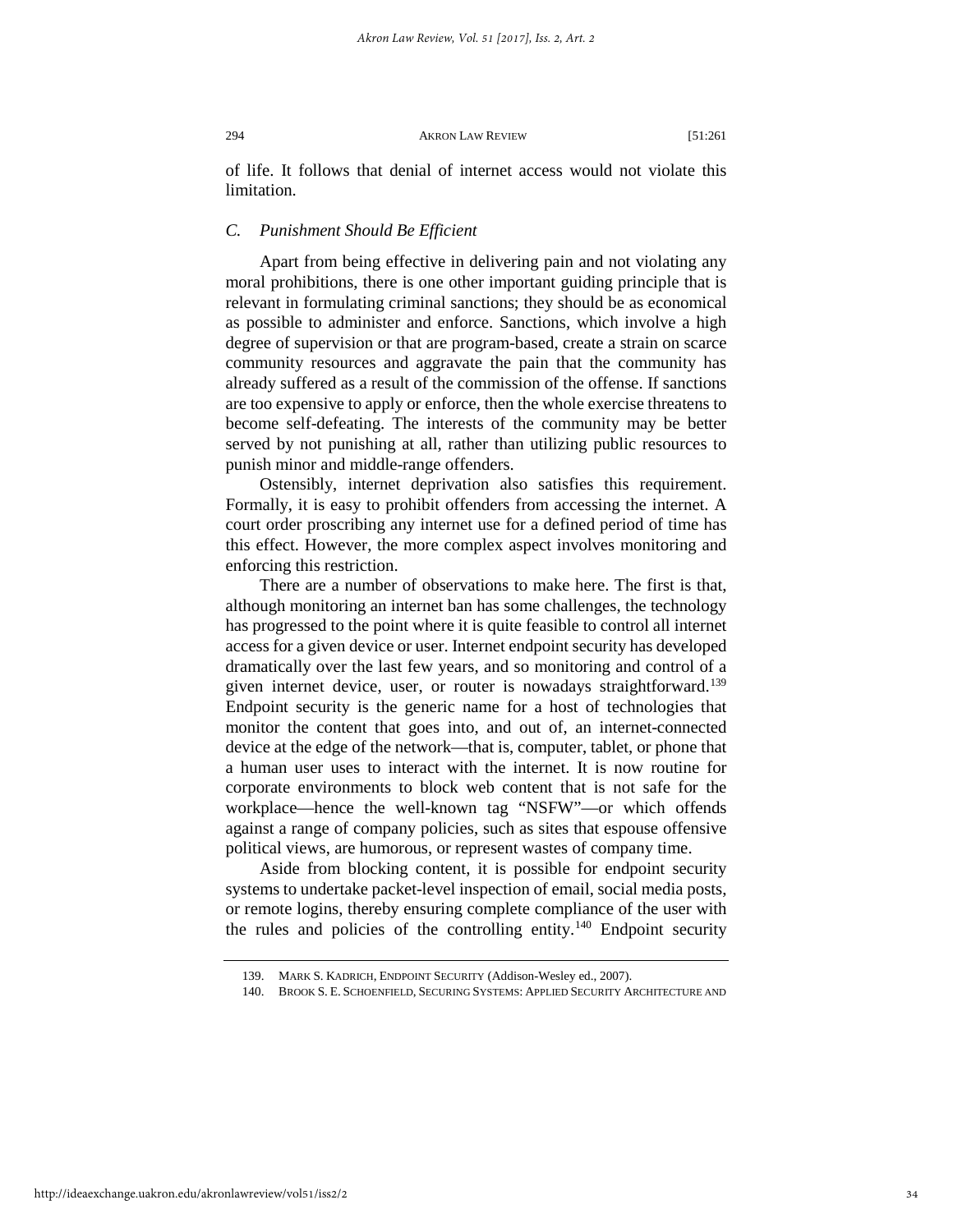systems can use either a controlled client-server architecture or may use a constrained device with a software-as-a-service model for the delivery of content to the client.<sup>[141](#page-35-0)</sup> In the former scenario, a hardware system such as a router is located at the controlled point, tracking and editing the types of internet packets which can pass into the end users' devices. In the second approach, the tracking and control point is hosted remotely, and only passes packets to the end user devices if the content is compliant with the policies.

Both techniques provide the ability to monitor all internet usage to a device, user, or place, as well as the ability to constrain what a user can access over the internet.<sup>[142](#page-35-1)</sup> It is thus technologically feasible to have gradations of internet access where, for example, one device or user would have access only to part of the internet—email, for example, or Facebook—while other devices or users would have no access at all. For the sake of parsimony, we only propose complete internet deprivation as a penal sanction; however, once the proposal is developed and implemented via endpoint security, other sanctions could easily be developed to limit internet access to specified uses, approved as part of the penal sentence.

Although the technology has advanced, there are still issues with securing a given location, since there are, of course, numerous ways of bypassing any given locked device. The three most obvious problems here are: (1) multi-user places and households; (2) telecommunications; and (3) external access points.

Multi-user locations are not a huge issue, since part of any penal sentence can encompass the requirement for others within the household to deny internet access to the offender, with regular checks by corrections officers to ensure that this prohibition is not being breached. Additionally, telecommunications are not a significant problem since any offender's cell phone can be locked so as to only allow telephone calls and certain non-internet data uses (such as texting).<sup>[143](#page-35-2)</sup>

External locations provide more of an issue, but can be dealt with by an appropriate sentence that forbids the offender from access to unsecured computers in locations outside the home. Although this cannot guarantee

THREAT MODELS (CRC Press ed., 2015).

<span id="page-35-0"></span><sup>141.</sup> *Id*. at 301-11; *Endpoint Security*, WIKIPEDIA, https://en.wikipedia.org/wiki/ Endpoint\_security [http://perma.cc/EU3V-BKSV].

<span id="page-35-2"></span><span id="page-35-1"></span><sup>142.</sup> With the advent of cloud computing, much of this technology has navigated into the cloud, making delivery of the software-as-service especially straightforward. *See* IAN LIM ET AL., SECURING CLOUD AND MOBILITY: A PRACTITIONER'S GUIDE (CRC Press ed., 2013).

<sup>143.</sup> KADRICH, *supra* note 139, at 8-11.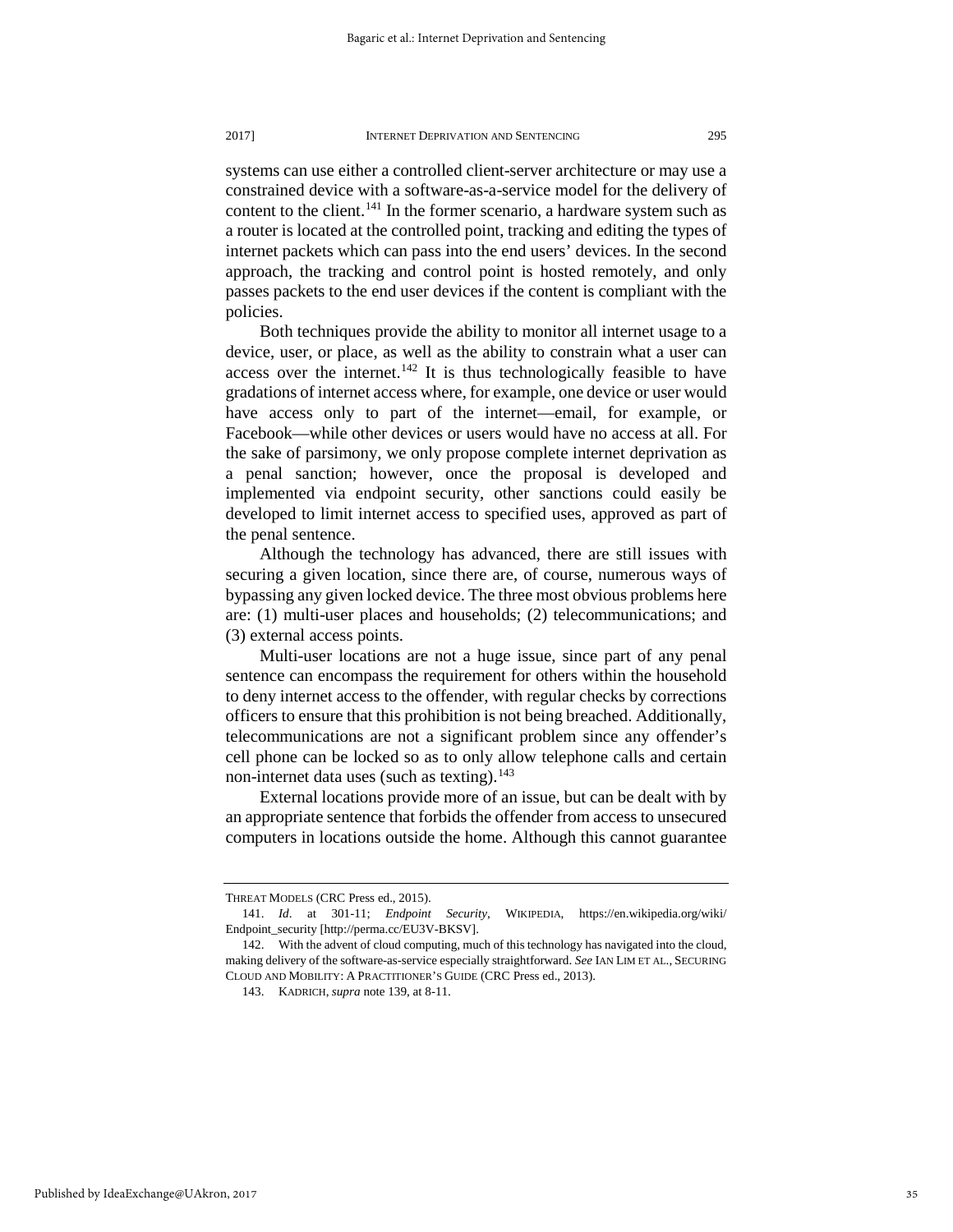100% compliance, it is important to note that appropriate inspection and monitoring by corrections officers will ensure an adequate level of compliance. And we should bear in mind that it is not necessary for perfect compliance of a penal sanction in order for a restriction or deprivation to be a viable and effective sanction. The cancellation of a motor vehicle license is a common sanction for driving offenses, even though it is impossible to detect all of the times when an offender may drive without a license. The efficacy of the sanction stems from the assumption that many offenders will generally comply with a court order, or if they do not comply, then many of those who violate the ban on driving will be detected through law enforcement measures, including license checks and targeted detection. It is not known what portion of suspended drivers adhere to the ban, but at least there is a clear, tenable mechanism for detecting those who flout the ban, and more severe sanctions for those who defy the terms of the initial punishment.

## *D. Operationalizing Internet Deprivation as Sanction*

## 1. The Principle of Proportionality

Given that it is feasible to make internet deprivation a discrete sanction, the next issue is to determine the circumstances in which it should be applied and how it compares to other sanctions. It is crucial to get at least an approximate gauge about the severity of a penalty before formulating the circumstances in which it can be imposed. This stems from the primacy of the principle of proportionality, which is one of the few core sentencing principles that is adopted by both retributive and  $(some)$  utilitarian philosophers.<sup>[144](#page-36-0)</sup> In crude terms, this is the principle that the punishment must fit the crime; in more nuanced terms, it is the theory that the seriousness of the crime should be matched by the hardship of the penalty.

The United States Supreme Court has held that proportionality is implied from the Eighth Amendment.<sup>[145](#page-36-1)</sup> It is also a requirement of the sentencing regimes of ten states in the United States<sup>[146](#page-36-2)</sup> and a core principle

<span id="page-36-0"></span><sup>144.</sup> *See* Jami L. Anderson, *Reciprocity as a Justification for Retributivism*, 16 CRIM. JUST. ETHICS 13, 23 (1997); ANDREW VON HIRSCH, PAST OR FUTURE CRIMES 11–12 (1985); RYBERG, *supra* note 19, at 5; BENTHAM, *supra* note 1, at 165; Paul H. Robinson, *The Ongoing Revolution in Punishment Theory: Doing Justice as Controlling Crime*, 42 ARIZ. ST. L.J. 1089, 1110 (2010).

<span id="page-36-2"></span><span id="page-36-1"></span><sup>145.</sup> The principle of proportionality applies only to invalid sentences which are grossly disproportionate to the seriousness of the relevant offense. Solem v. Helm, 463 U.S. 277 (1983); Harmelin v. Michigan, 501 U.S. 957 (1991); Ewing v. California, 538 U.S. 11 (2003).

<sup>146.</sup> *See* Gregory S. Schneider, Note, *Sentencing Proportionality in the States*, 54 ARIZ. L. REV.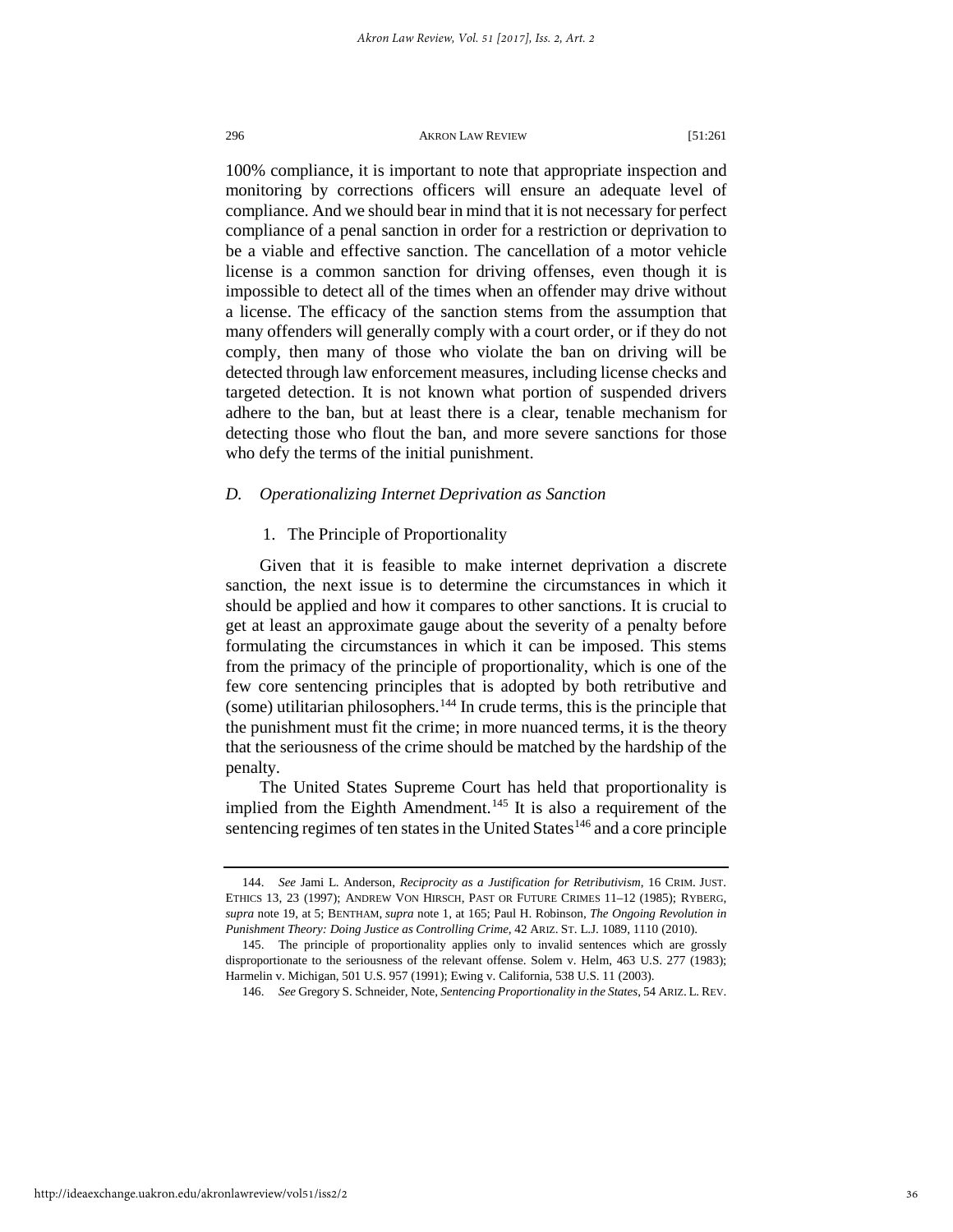that supposedly informs the Federal Sentencing Guidelines.<sup>147</sup> Proportionality, at least at the conceptual level, is a well-ingrained aspect of the sentencing system in Australia—to the extent that the Australian High Court has stated that it is the key sentencing consideration.<sup>[148](#page-37-1)</sup>

Reduced to its constituent elements, proportionality has two parts; the first component is the seriousness of the crime, and the second is the harshness of the sanction. Further, the principle has a quantitative component—the two limbs must be matched. For the principle to be satisfied, the seriousness of the crime must be equal to the harshness of the penalty.<sup>[149](#page-37-2)</sup>

Despite the near universal endorsement of proportionalism, the concept is so vague that it is incapable of providing concrete guidance to courts regarding the appropriate sanction that should be imposed in any particular instance[.150](#page-37-3) The limbs of the principle are too nebulous to enable an evaluation of offense severity and the hardship of sanctions. Moreover, it is untenable to attempt even an approximate matching of these integers. To overcome these problems, one of us previously concluded that the most persuasive manner for grading levels of harm and levels of sanction hardship is to advance an overarching moral theory, which is informed by empirical data.<sup>[151](#page-37-4)</sup> A coherent moral theory that is influential in the sentencing domain is utilitarianism, which ranks harm according to the extent to which the harm diminishes happiness. While happiness is ostensibly a vague concept, the past few decades have seen considerable inroads made into the related concept of well-being, and Mirko Bagaric has previously argued that this should inform the content of the proportionality principle.<sup>[152](#page-37-5)</sup>

The Organization for Economic Co-operation and Development (OECD) has constructed a "Better Life Index" which attempts to set out

152. *Id*.

<sup>241, 250 (2012) (</sup>focusing on the operation of the principle in Illinois, Oregon, Washington, and West Virginia).

<span id="page-37-0"></span><sup>147.</sup> *See* THE GROWTH OF INCARCERATION IN THE UNITED STATES*, supra* note 74, at 23. In addition to this, a survey of state sentencing law by Thomas Sullivan and Richard Frase shows that at least nine states have constitutional provisions relating to prohibiting excessive penalties or treatment, and 22 states have constitutional clauses which prohibit cruel and unusual penalties, including eight states with a proportionate-penalty clause. See THOMAS SULLIVAN & RICHARD S. FRASE, PROPORTIONALITY PRINCIPLES IN AMERICAN LAW: CONTROLLING EXCESSIVE GOVERNMENT ACTIONS*,* 155-56 (2010).

<sup>148.</sup> *Veen v The Queen (No. 2)* (1988), 164 CLR 465, 472 (Austl.).

<sup>149.</sup> RYBERG, *supra* note 19, at 186.

<sup>150.</sup> *Id.*

<span id="page-37-5"></span><span id="page-37-4"></span><span id="page-37-3"></span><span id="page-37-2"></span><span id="page-37-1"></span><sup>151.</sup> *See* Mirko Bagaric, *Injecting Content into the Mirage that is Proportionality in Sentencing*, 25 NEW ZEALAND UNIV. L. REV. 411, 411-41 (2013).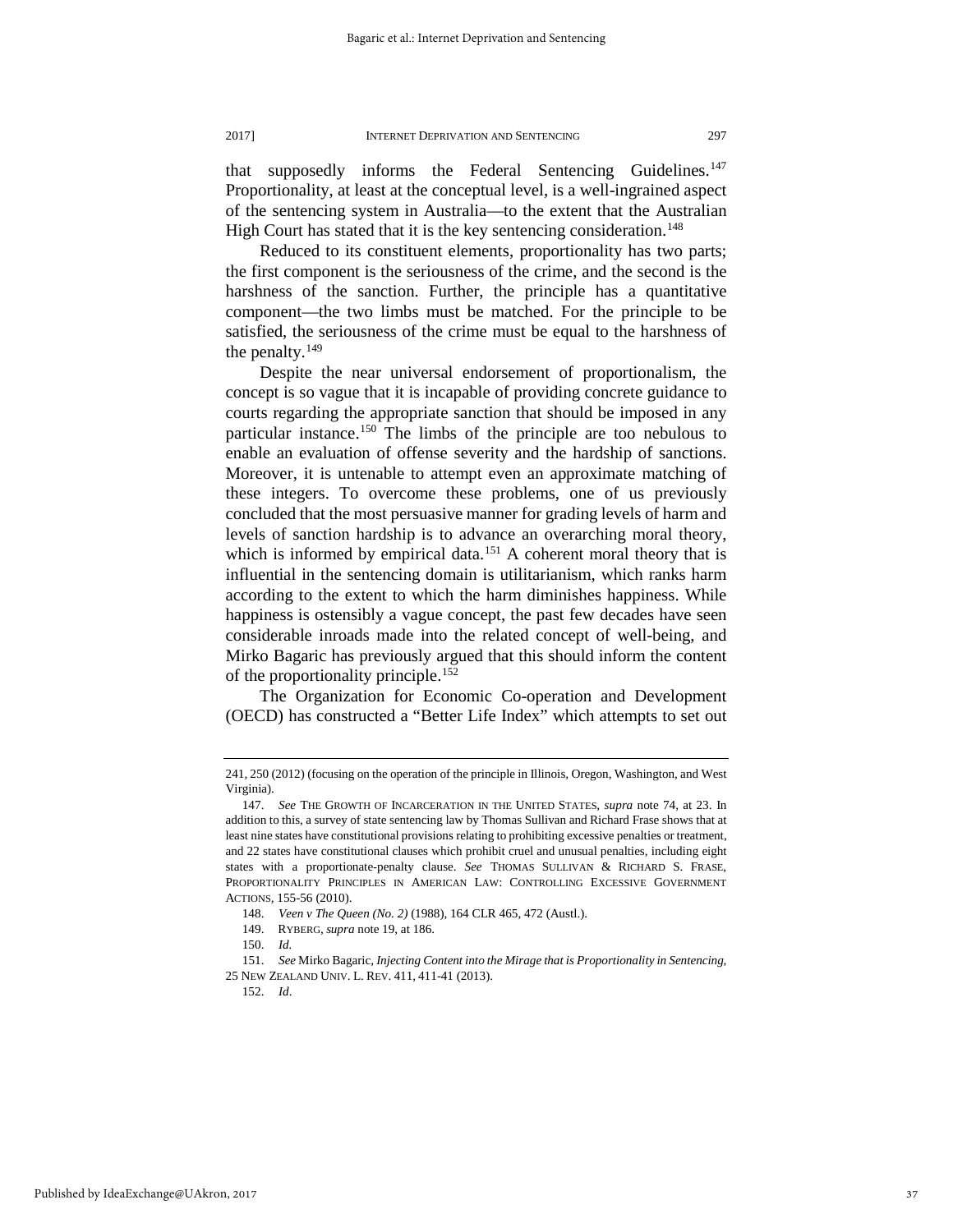and prioritize the matters that are most essential for human well-being.<sup>[153](#page-38-0)</sup> The index lists 11 criteria for measuring life quality. The criteria were developed in order to facilitate nations to supplement economic progress in evaluating progress and achievement. From most to least important, the relevant criteria are: (1) life satisfaction; (2) health; (3) education; (4) work-life balance; (5) environment; (6) jobs; (7) safety; (8) housing; (9) community;  $(10)$  income; and  $(11)$  civic engagement.<sup>[154](#page-38-1)</sup>

Some headway into operationalizing the proportionality principle can be made if the extent to which the offender's well-being is set back by the penalty matches (at least crudely) the amount by which the victim's well-being has been reduced by the crime. In terms of the harm caused by various offense types, there is an approximate hierarchy of offense harmfulness that can be formulated. Research establishes that the most serious offense categories are violent and sexual offenses.<sup>155</sup> Victims of other forms of crimes, mainly property offenses, generally recover far more quickly from the crime.

For the purposes of this Article, the most important aspect of proportionalism is calibrating the hardship of criminal sanctions. To that end, it is clear that, apart from capital punishment, prison is the harshest sanction. While there has been a degree of research into the hardship stemming from imprisonment, far less focus has been directed to other sanctions and there has been little research into the extent to which sanctions can be interchanged or substituted. Any such analysis will obviously involve a degree of approximation. There is no objective and clear answer, for example, regarding the amount of fine that is equivalent to the pain of a day or week in prison. Similarly, there is no formulaic calibration for determining how much internet deprivation is as painful as a day or week in prison. Nevertheless, such an analysis needs to be undertaken and at least the methodology should be made clear. Imprisonment is the natural reference point for evaluating and contrasting other sanctions given that it is the most serious sanction<sup>[156](#page-38-3)</sup> and the one that is most expensive and overly utilized.

<span id="page-38-0"></span><sup>153.</sup> These measures are designed to be more informative than economic statistics, especially in the form of Gross Domestic Product (GDP). *How's Life?*, OECD BETTER LIFE INDEX, http://www.oecdbetterlifeindex.org/wpsystem/wp-content/uploads/2012/06/WMA.jpg [http://perma.cc/UA6U-HEM8] (last visited July 1, 2016).

<sup>154.</sup> *Id*.

<span id="page-38-3"></span><span id="page-38-2"></span><span id="page-38-1"></span><sup>155.</sup> Rochelle F. Hanson et al., *The Impact of Crime Victimization on Quality of Life,* J. OF TRAUMATIC STRESS 189 (Apr. 2010); Mike Dixon et al., *The Unequal Impact of Crime*, CRIMESHARE 25 (2006); Chester L. Britt, *Health Consequences of Criminal Victimization*, 8 INT'L REV. OF CRIMINOLOGY 163 (2001).

<sup>156.</sup> As noted above, the obvious exception is capital punishment, but this is rarely utilized and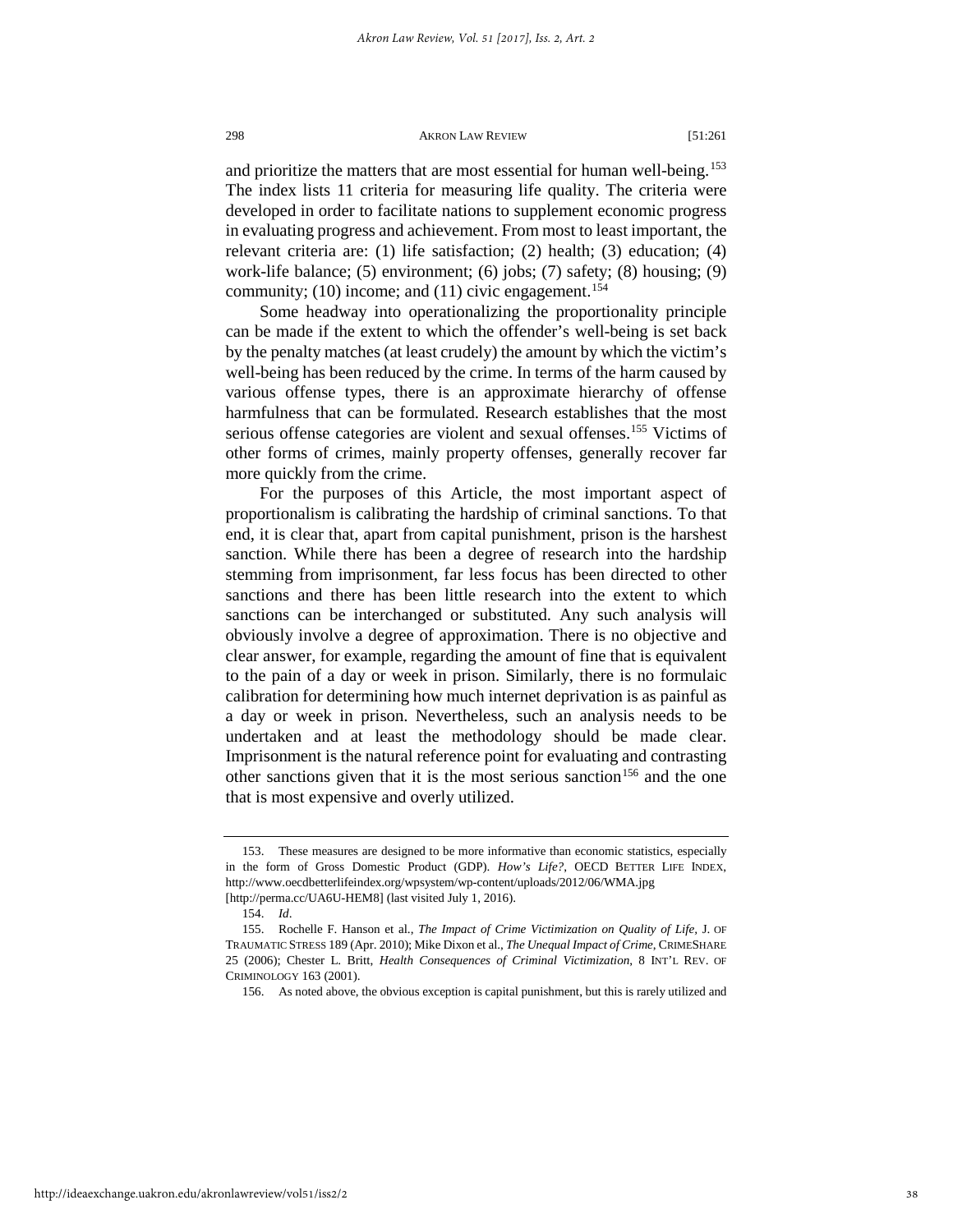2. A Starting Point: One Day Imprisonment Should be Substituted for Three Days Internet Ban

The first step in attempting to equate the hardship stemming from imprisonment with deprivation of the internet is to establish that, in fact, the latter is a meaningful deprivation. This step is relatively straightforward. There are a number of considerations that demonstrate that an internet ban constitutes a hardship. The first is the strength of the preference that people have to use the internet. This is very strong, and on average many people choose to spend several hours a day accessing the internet for a range of work and leisure functions. Thus, we can confidently assume that denying this access will cause people significant inconvenience. Additionally, there are a number of other ways in which people's lives will be frustrated by non-access to the internet. As noted in Part II of this Article, it will reduce their connectedness with friends and family, as well as diminish their career prospects and educational opportunities. Thus, it follows that the deprivation or interference with these interests constitutes a significant unpleasantness.

Given that denial of the internet is a hardship, the next step is to establish what level of internet denial, if any, is equivalent to a day in prison. This raises for consideration the broader issue of the criteria for the interchangeability or substitution of criminal sanctions. There is no established framework for this process. The concept of a sanction unit has been suggested; however, attempts to inject content into such an approach have not been adopted or even developed with a high degree of specificity.<sup>[157](#page-39-0)</sup> This is largely because of the number and different types of variables involved and a high degree of subjectivity that exists regarding the extent to which individuals covet different types of interests. There is no ready way in which to equate a fine of a certain amount<sup>[158](#page-39-1)</sup> or internet

is not considered further in this Article.

<span id="page-39-0"></span><sup>157.</sup> For example, there is no clear basis for determining the parity and interchangeability of existing sanctions which are seemingly disparate. For a discussion regarding the concept of sanction (or punishment) units and sanction substitution or equivalences, *see* MICHAEL TONRY, SENTENCING MATTERS 131 (Oxford Univ. Press 1996); ANDREW VON HIRSCH, CENSURE AND SANCTIONS 60 (1993); Joan Petersilia & Elizabeth Deschenes, *Perceptions of Punishment: Inmates and Staff Rank The Severity of Prison Versus Intermediate Sanctions*, 74 PRISON J. 306 (1994); Voula Marinos, *Thinking about penal equivalents,* 7 PUNISHMENT & SOCIETY 441 (2005); NORA V. DERMLEITNER ET AL., SENTENCING LAW AND POLICY: CASES, STATUTES, AND GUIDELINES 631-33 (3d ed. 2013) (discussing the concept of a day fine which adjusts the amount to the income of the offender, but not as a substitute to imprisonment).

<span id="page-39-1"></span><sup>158.</sup> In some jurisdictions for relatively non-serious offenses, prison can be converted for a fine of a designated amount. Additionally, in some instances, people who cannot afford to pay (or refuse to pay) a fine are imprisoned for a set duration, but there is no established rational for setting these calibrations. In the Australian state of Victoria, for example, previously a fine could be discharged by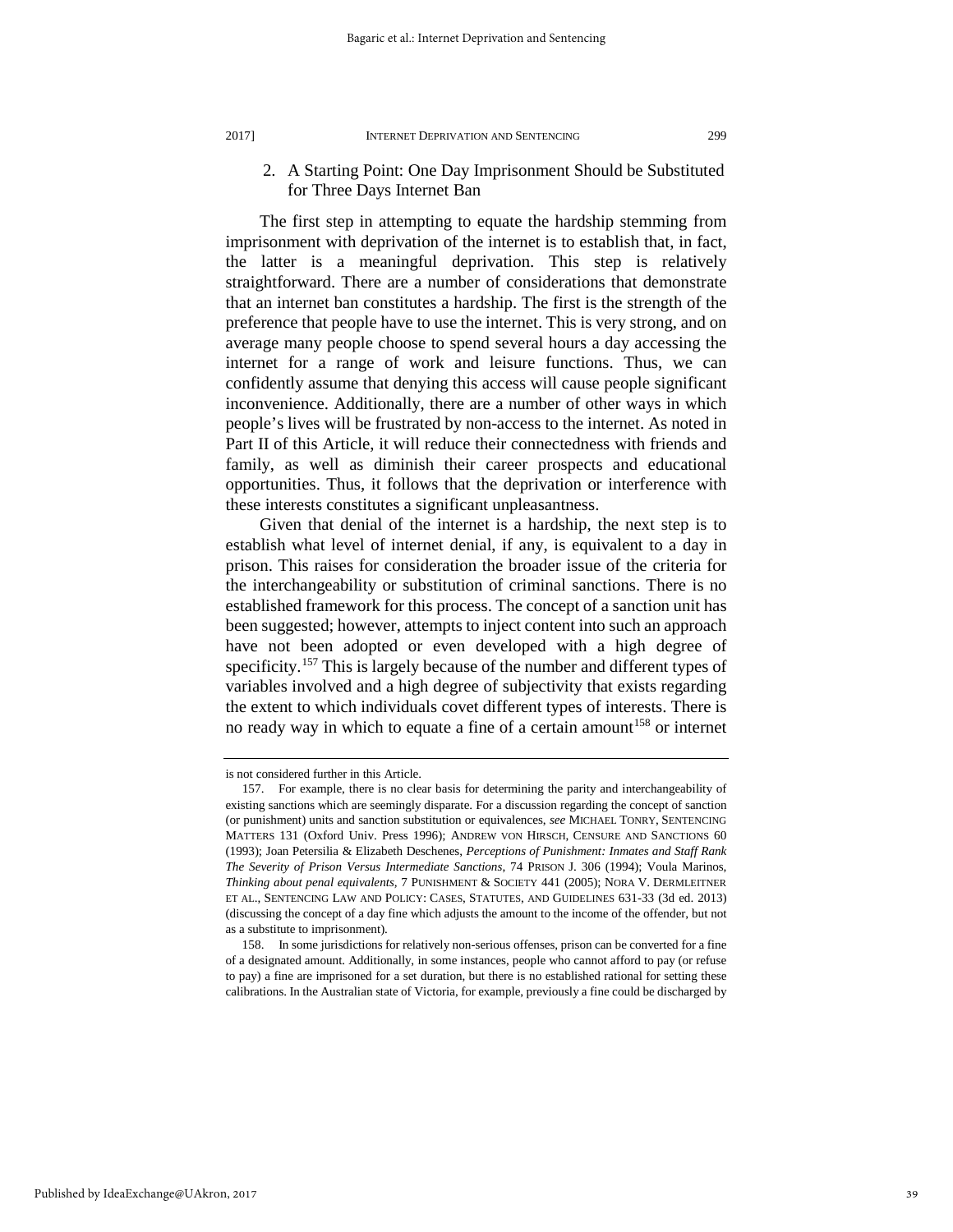deprivation for a certain period with the burden of imprisonment for a day. It is almost certainly true that some people would prefer to spend a day in prison rather than, say, pay a fine of \$1,000 or lose internet access for a week. But other individuals would rather pay a fine of almost any amount to avoid even a day in prison.

Despite such complexities and inevitable approximations that are involved in comparing different forms of sanctions, intellectual rigor and doctrinal transparency require that relevant conclusions and calculations should be expressly set out. Minimally, this will provide a pragmatic reference point for further discussion and possible refinement, as opposed to fostering ongoing vagueness.

We suggest that as a general rule, each day in prison should equate to three days being banned from the internet. Thus, in crude terms, a court should substitute a one-year term imprisonment for a three-year internet ban. The proviso to this is that there are some offenses that are too serious to be dealt with by an internet ban of any length. This is because either the pain caused to victims demands a very stern sanction or because community protection is the cardinal sentencing consideration, or a combination of both.

We now expand on these two considerations. The substitution formula is based on two considerations. The first is the reality that most people spend several hours per day on the internet. In straight mathematical terms, this is about 10% to 20% of their waking (productive hours). Further, as we have seen, the frustration that is caused by internet denial exceeds this pure quantitative requirement because the internet is used not only to fill the time that one is online, but also to assist people to organize and facilitate other preferences and life plans, from booking a restaurant, organizing to meet a friend, finding employment, and longer term aims, such as obtaining an education and discharging their employment requirements.

A person that is prohibited from using the internet is significantly handicapped in pursuing and accomplishing many of his or her life aims. An internet ban for many people will make it far more difficult to participate in and fulfill core aspects of everyday life, including socializing, obtaining and maintaining a job, and completing an education. Of course, they would still be free in the community and be in a position

imprisonment or community work in default of payment at the rate of \$100 per day or \$20 per hour, respectively. RICHARD G. FOX & ARIE FREIBERG, SENTENCING: STATE AND FEDERAL LAW IN VICTORIA 414-15 (Oxford Univ. Press, 2d ed. 1999). There is, however, no doctrinal framework underpinning this supposed equivalence.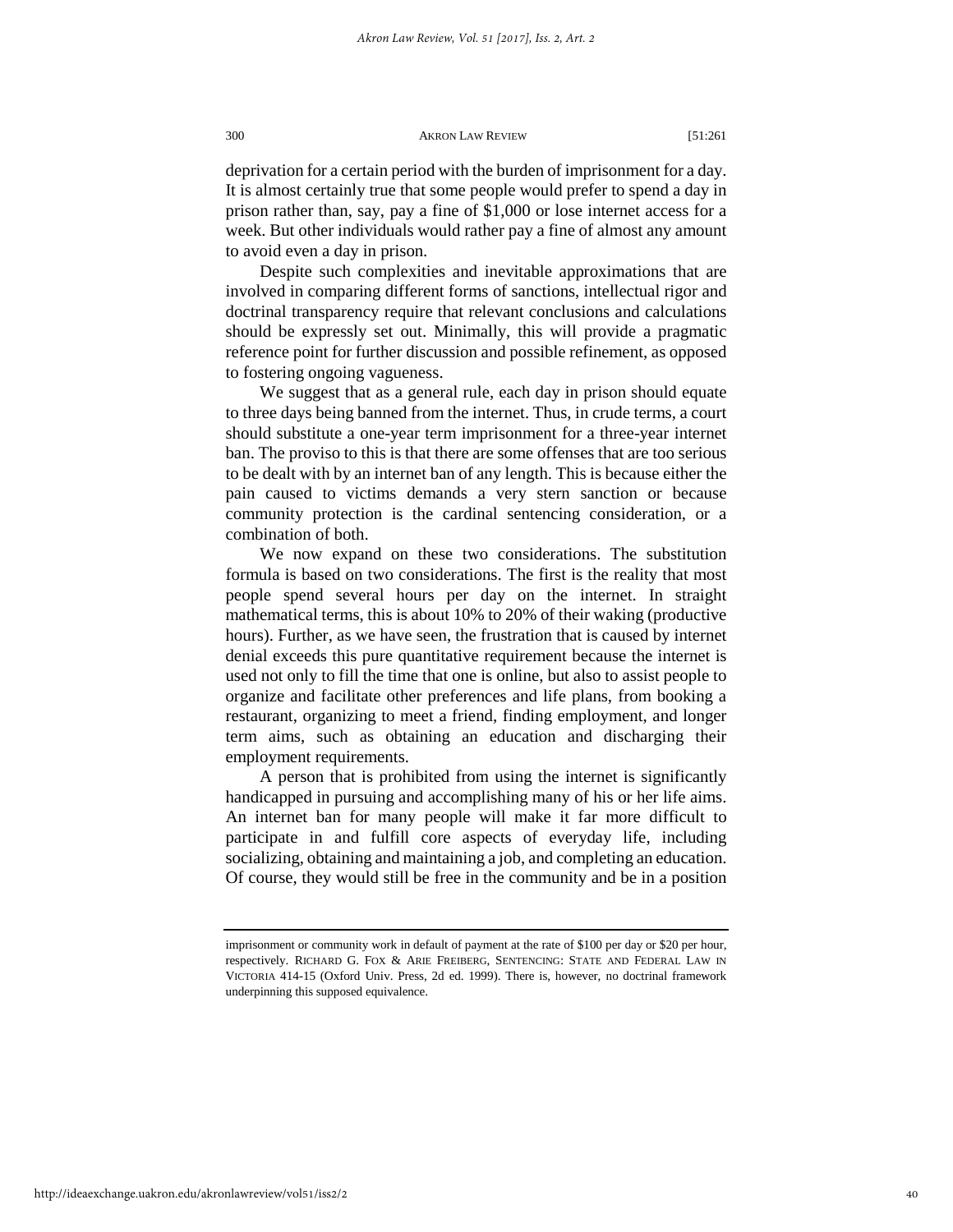to pursue many of their goals, but in nearly all relevant endeavors they would find life more frustrating, less efficient, and less enjoyable.

The unpleasantness of internet deprivation is obviously not on par to prison, given that the internet sanction still allows an individual to enjoy physical mobility, enjoy relationships with close friends and family, and the individual will not be subjected to the increased threats of force and violence that exist in the prison environment.[159](#page-41-0) However, given the extent to which a person's overall short-term and long-term projects will be frustrated by internet denial, we propose that three days internet denial is roughly equivalent to the pain of one day in prison.<sup>[160](#page-41-1)</sup>

There are a number of operational aspects to the implementation of the sanction. The starting point is that the internet sanction should be reserved for offenders who are regular users of the internet. However, there is scope to widen its sphere of operation to those who do not currently use the internet frequently: people become disappointed and displeased by not only the deprivation of a quantifiable good or activity, but also by the denial of the opportunity to pursue the good and engage in the activity. It is largely for this reason that we find the existence of formal barriers to access by certain groups of social goods and services so repugnant. Opportunity or potential—though it may never be realized is in itself a highly desirable virtue. The criminal justice systems of many jurisdictions already endorse this principle, at least implicitly. For example, in some instances unlicensed traffic offenders are punished by disqualifying them from obtaining a license for a certain period.<sup>[161](#page-41-2)</sup>

There are few offenders who have no desire to enhance their sphere of friends and enhance their career and employment prospects. The internet sanction is therefore suitable even for people who do not use the internet or only use it occasionally. The only individuals who would not be inconvenienced by this sanction (and hence should be amenable to it) are those who are not aspirational and beyond the point in their lives where the internet could value-add to their activities. An offender's previous behavior is obviously the best evidence regarding whether or not the

<span id="page-41-0"></span><sup>159.</sup> H. E. Sung, *Prevalence and risk factors of violence-related and accident-related injuries among state prisoners,* 16 J. OF CORRECTIONAL HEALTH CARE 178 (2010); *see also* GRESHAM M. SYKES, THE SOCIETY OF CAPTIVES: A STUDY OF A MAXIMUM SECURITY PRISON 287 (2007); *US: Federal Statistics Show Widespread Prison Rape,* HUMAN RIGHTS WATCH (Dec. 15, 2007), https://www.hrw.org/news/2007/12/15/us-federal-statistics-show-widespread-prison-rape [http://perma.cc/D53Q-U2LY].

<span id="page-41-2"></span><span id="page-41-1"></span><sup>160.</sup> If the recommendation to allow prisoners access to the internet is adopted, then prison obviously becomes a less harsh sanction and we propose that a two-day internet deprivation is the equivalent of one day in prison.

<sup>161.</sup> BAGARIC & EDNEY, *supra* note 70.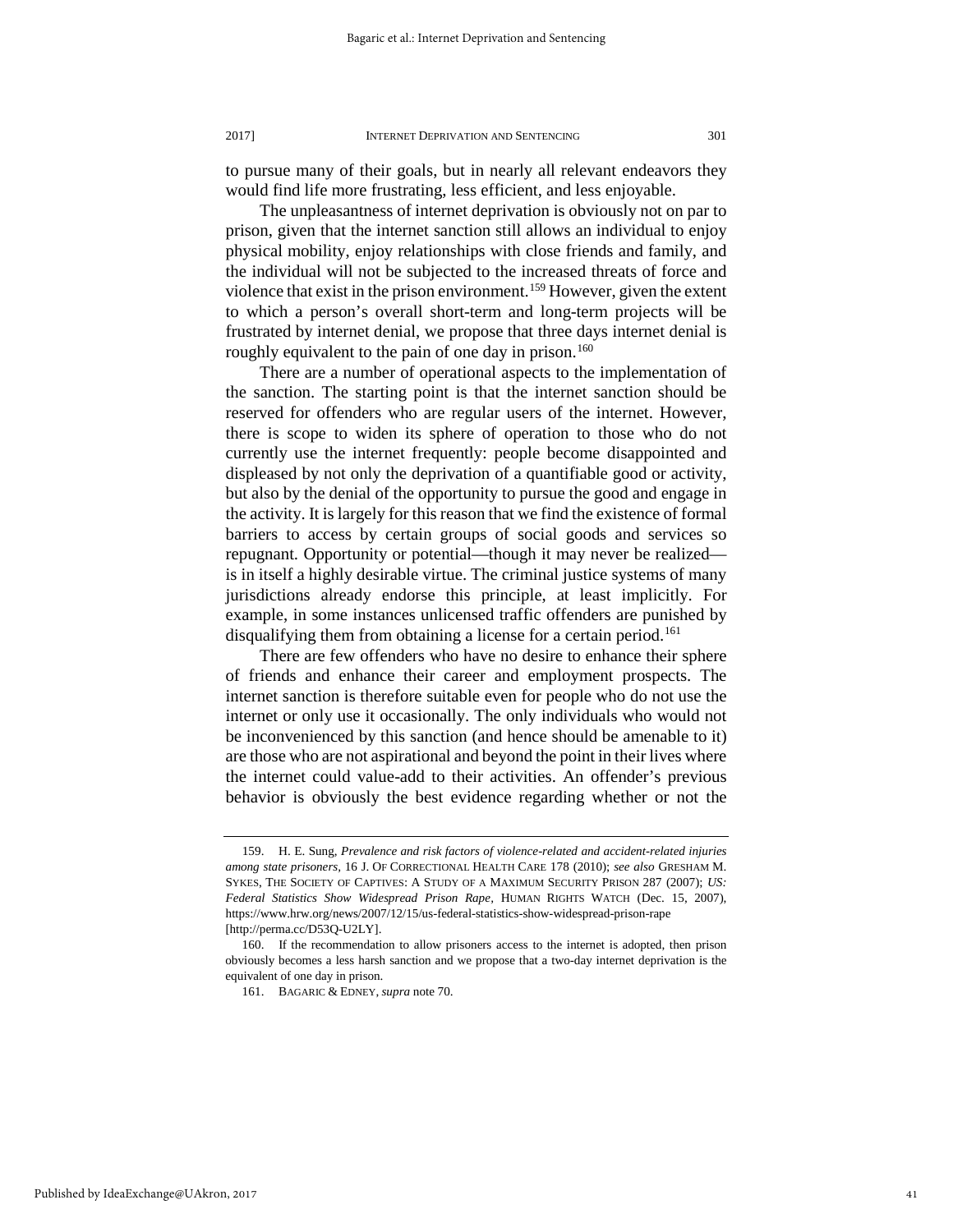offender is likely to be inconvenienced by denial of internet access, and to what degree. It would seem safe to assume that an elderly person who has not used the internet and is retired will not feel a loss in any form by being denied access to it. In other cases, there will be a degree of speculation associated with whether a person is likely to have their interest set back by a prohibition against using the internet. Given the widespread and increasing use and functionality of the internet, the default position should be that the sanction should be available against all offenders. This position can only be displaced by evidence that the offender's life trajectory is such that he or she is unlikely to use the internet in the foreseeable future. In most cases this would be confined to very elderly offenders; however, this is not a considerable caveat given that only a small portion of offenders who commit offenses that currently attract prison terms are over the age of  $60^{162}$  $60^{162}$  $60^{162}$ 

3. Default Recommendation: Replace All Short Prison Terms with the Internet Sanction

In order to operationalize the internet sanction, we suggest that it should be used as a substitute to all prison terms which currently attract a sentence of one year or less, subject to the above qualification about the offender's suitability for the sanction (i.e., he or she would be inconvenienced by internet denial).<sup>[163](#page-42-1)</sup> The latest prison data in the United States shows that at the end of 2014 there were 1,561,500 prisoners in state and federal correctional institutions (a decrease of 1% from the previous year).<sup>[164](#page-42-2)</sup> This equated to a rate of 612 per 100,000 of the adult population.<sup>[165](#page-42-3)</sup> The number of prisoners sentenced to terms of one year or

http://ideaexchange.uakron.edu/akronlawreview/vol51/iss2/2

<span id="page-42-0"></span><sup>162.</sup> For example, people over the age of 60 rarely commit crime. They represent less than only five percent of the total prison population. Carson, *supra* note 3.

<span id="page-42-1"></span><sup>163.</sup> As discussed below, it is also not appropriate in relation to serious sexual or violent offenses, but this is not a caveat to this proposal given that these offenses nearly always attract far more substantial penalties than imprisonment for a year or less.

<sup>164.</sup> *Id.*

<span id="page-42-3"></span><span id="page-42-2"></span><sup>165.</sup> *Id.* at 7. In addition to this, there was an estimated 744,600 inmates in local jails. *The Nation's Jails Held Fewer Inmates at Midyear 2014 compared to Their Peak Count in 2008*, OFFICE OF JUSTICE PROGRAMS: BUREAU OF JUSTICE STATISTICS, http://www.bjs.gov/content/pub/press/jim14pr.cfm [http://perma.cc/P46A-AJUT]. This data is not as accurate:

Collects data from a nationally representative sample of local jails on jail inmate populations, jail capacity, and related information. The collection began in 1982 and has been conducted annually, except for the years 1983, 1988, 1993, 1999, and 2005, during which a complete census of U.S. local jails was conducted.

*Data Collection: Annual Survey of Jails*, OFFICE OF JUSTICE PROGRAMS: BUREAU OF JUSTICE STATISTICS, http://www.bjs.gov/index.cfm?ty=dcdetail&iid=261 [http://perma.cc/D69L-D4ZX].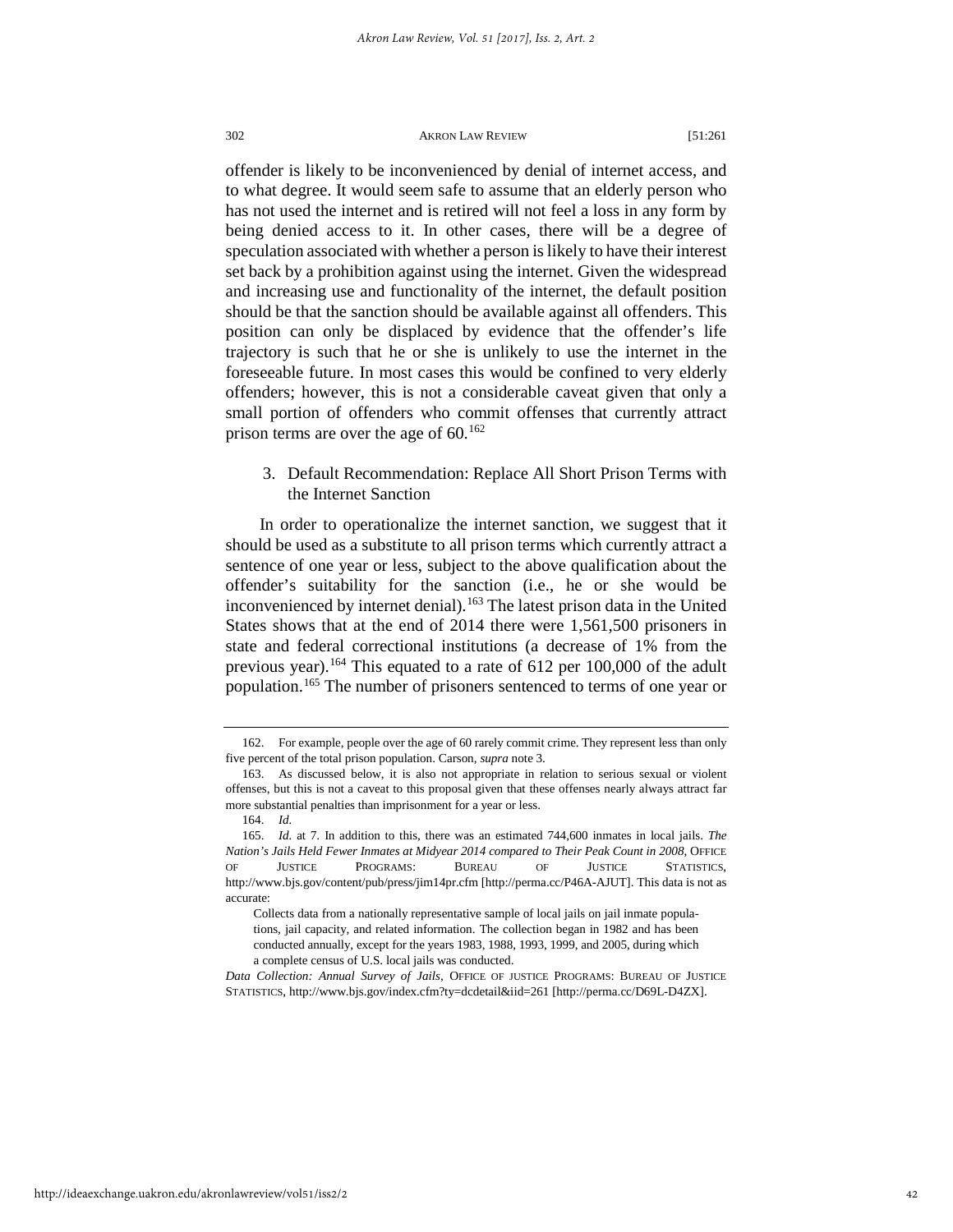more was 1,508,636,<sup>[166](#page-43-0)</sup> amounting to 97% of all prisoners. Thus, only approximately 53,000 inmates were serving prison terms of one year or less. Assuming this sentencing trend remains consistent, the internet sanction could be implemented to substantially reduce prison numbers. This would not only result in a more humanistic outcome for these offenders but also a massive saving to the taxpayer, given that in the United States it costs over \$29,000 annually to house each prisoner.<sup>[167](#page-43-1)</sup>

In Australia, the impact of this proposal would be even more significant, given that there is a much higher portion of offenders receiving prison terms of one year or less. The latest prison data (relating to prison numbers on June 30, 2015) shows that the total number of prisoners with terms of one year or less is 4,259, with the total sentenced prison numbers being  $26,163$ .<sup>[168](#page-43-2)</sup> Thus, the proposal would apply to more than 15% of the prison population. It would also result in a relatively higher cost saving given that, in Australia, the cost of imprisoning each offender for a year is approximately \$100,000 per person.<sup>[169](#page-43-3)</sup>

In terms of rolling out the internet sanction more widely, it should also be potentially available to all offense categories, except serious sexual or violent offenders. As noted earlier, the crimes that cause the most harm are violent and sexual offenses<sup>[170](#page-43-4)</sup> and hence the harshest sanction available in our criminal justice system (imprisonment) should be confined to serious violations of this interest.<sup>[171](#page-43-5)</sup> Prison statistics data shows that expanding the availability of the internet sanction to nonviolent and non-sexual offenses, which are dealt with by prison for even longer than one year, greatly expands the potential scope of operation of the sanction.

In 2014, there were 1,325,305 inmates in U.S. state prisons. The most serious offense categories for these prisoners were: (1) violent at 704,800; (2) property at 255,600; (3) drug at 208,000; (4) public order at 146,300;

<sup>166.</sup> Carson, *supra* note *3* at 5.

<span id="page-43-1"></span><span id="page-43-0"></span><sup>167.</sup> Kearney & Harris, *supra* note 8*.* This is \$260 per capita. Press Release, The White House, *CEA report: Economic Perspective on Incarceration and the Criminal Justice System* (Apr. 23, 2016), https://www.whitehouse.gov/the-press-office/2016/04/23/cea-report-economic-perspectivesincarceration-and-criminal-justice [http://perma.cc/HMN5-ACNX].

<span id="page-43-2"></span><sup>168. 4517.0 –</sup> Prisoners in Australia, 2015, AUSTRALIAN BUREAU OF STATISTICS, Table 10 (Dec. 11, 2015), http://www.abs.gov.au/AUSSTATS/abs@.nsf/DetailsPage/ 4517.02015?OpenDocument [http://perma.cc/U37E-6S73].

<span id="page-43-5"></span><span id="page-43-4"></span><span id="page-43-3"></span><sup>169.</sup> *Corrective Services*, *in Report on Government Services 2016*, AUSTRALIAN PRODUCTIVITY COMM'N REPORT, Ch. 8, http://www.pc.gov.au/research/ongoing/report-on-governmentservices/2016/justice/corrective-services [http://perma.cc/7ZJ6-422Y]. Table 8A.7, shows the total cost per prisoner day (including capital costs) is \$292–not including capital costs it is \$219.

<sup>170.</sup> Bagaric, *From Arbitrariness to Coherency in Sentencing*, *supra* note 21.

<sup>171.</sup> *Id.*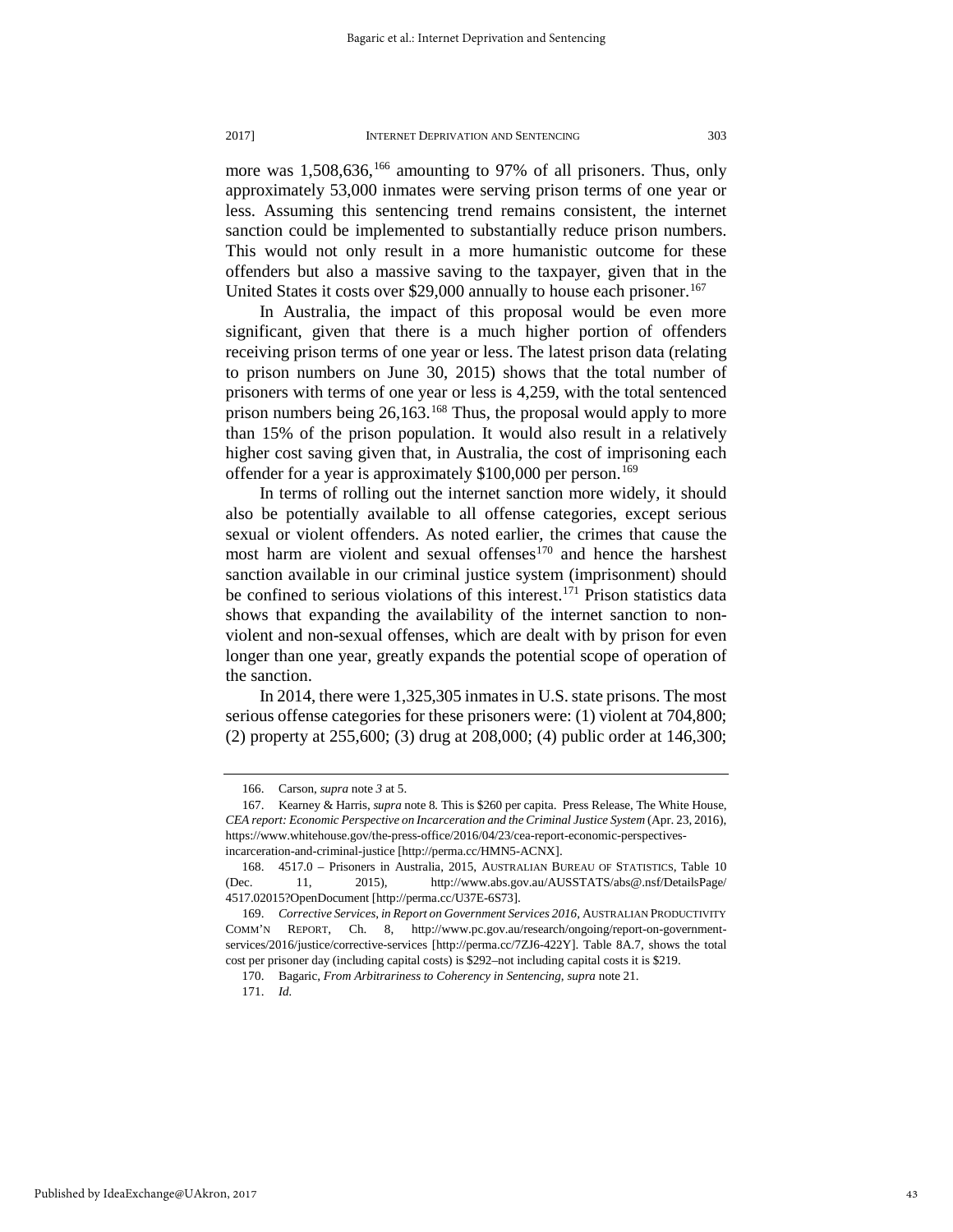and  $(5)$  other at  $10,600$ .<sup>[172](#page-44-0)</sup> There were 192,663 prisoners in U.S. federal prisons. Their most serious offenses were: (1) violent at 14,100; (2) property at 11,600; (3) drug at 96,500; (4) public order at 69,100; and (5) other at 21,400. Thus, less than half of the total inmates (47%) are imprisoned for sexual and violent offenses.<sup>173</sup>

A similar trend exists in Australia regarding offense types for which offenders are imprisoned. In Australia, just more than half (54%) of offenders are incarcerated for sexual or violent offenses. The number of prisoners for violent and sexual offenses is 19,503, compared to a total prison population of 36,134, meaning that 46% of offenders are not in prison for violent or sexual offenses.<sup>[174](#page-44-2)</sup>

Thus, the internet sanction has the potential to be applied to a large number of offenders. Of course, it is not tenable to suggest that very long terms of imprisonment, say in the order of ten years or more, should be substituted for internet sanctions of three times that duration. To that end, it is notable that in the United States there has been a considerable escalation in the length of prison terms in recent decades. A recent report by the Pew Research Center on the United States found that the average length of prison sentences has increased 36% since 1990.[175](#page-44-3) According to a 2013 Sentencing Project report, one in nine prisoners in U.S. prisons are serving a life sentence. This is more than four times the rate in 1984 (despite crime rates declining during this period).[176](#page-44-4) Moreover, the number of prisoners serving a life sentence without the possibility of parole increased 22% between 2008 and 2013[.177](#page-44-5) It is not uncommon for many forms of non-violent and non-sexual offenses to attract very long terms.

These sentencing practices would seem to reduce the scope of application of the internet sanction. However, the reform we are suggesting in this Article should be looked at through the lens of not only current sentencing practices, but also those that are likely to prevail into the foreseeable future.

<sup>172.</sup> Carson, *supra* note 3, at Appendix Table 4.

<sup>173.</sup> *Id.* at Appendix Table 5.

<sup>174. 4517.0 –</sup> Prisoners in Australia, 2015, *supra* note 168, at Table 1.

<span id="page-44-3"></span><span id="page-44-2"></span><span id="page-44-1"></span><span id="page-44-0"></span><sup>175.</sup> *Time Served: The High Cost, Low Return of Longer Prison Terms*, THE PEW CHARITABLE TRUSTS 2 (June 6, 2012), http://www.pewtrusts.org/en/research-and-analysis/reports/2012/06/06/ time-served-the-high-cost-low-return-of-longer-prison-terms [http://perma.cc/R6S5-9ZKT].

<span id="page-44-4"></span><sup>176.</sup> *Trends in U.S. Corrections*, THE SENTENCING PROJECT 8, http://sentencingproject.org/wpcontent/uploads/2016/01/Trends-in-US-Corrections.pdf [http://perma.cc/Y2YZ-GZKP] (last updated Dec. 2015).

<span id="page-44-5"></span><sup>177.</sup> *Id*.; *Life Goes On: The Historic Rise in Life Sentences in America*, THE SENTENCING PROJECT (2013), http://www.sentencingproject.org/wp-content/uploads/2015/12/Life-Goes-On.pdf [http://perma.cc/H93Q-K48P]*.*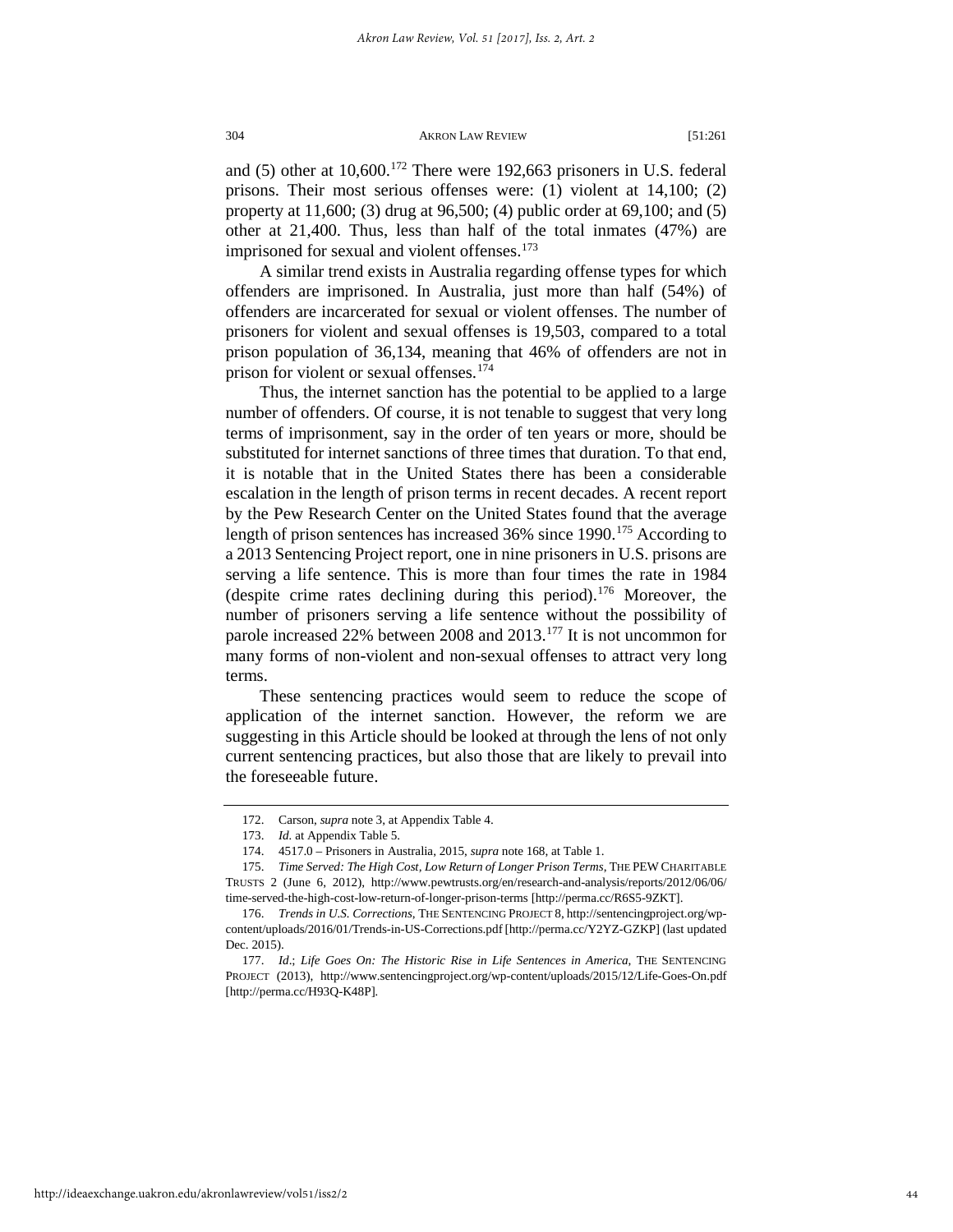There is now considerable momentum towards reducing sanction severity, especially for offenses not involving violence and sexual infringements. For example, in November 2014, voters in California approved "California Proposition 47, Reduced Penalties for Some Crimes Initiative  $(2014)$ ,"<sup>[178](#page-45-0)</sup> which limited the operation of the state's harsh mandatory penalty regime by reducing some non-violent offenses from felonies to misdemeanors.[179](#page-45-1) The average penalty reduction is likely to be two years and one month, resulting in a potential saving of approximately 80,000 prison beds[.180](#page-45-2) The first tranche of these prisoners was released in late 2015.<sup>[181](#page-45-3)</sup> Further, the Sentencing Reform and Corrections Act of 2015 aims to implement a number of other measures that will reduce prison numbers, including reduced sentences for drug offenders.<sup>[182](#page-45-4)</sup> In addition to

182. For a summary of the provisions, *see* Douglas A. Berman, *Basic elements of Sentencing* 

<span id="page-45-0"></span><sup>178.</sup> In summary, the law brings about the following key changes:

<sup>[</sup>It] requires misdemeanor sentence instead of felony for certain drug possession offenses; Requires misdemeanor sentence instead of felony for the following crimes when amount involved is \$950 or less: petty theft, receiving stolen property, and forging/writing bad checks; Allows felony sentence for these offenses if person has previous conviction for crimes such as rape, murder, or child molestation or is registered sex offender; Requires resentencing for persons serving felony sentences for these offenses unless court finds unreasonable public safety risk; Applies savings to mental health and drug treatment programs, K–12 schools, and crime victims.

*Proposition 47: Criminal Sentences. Misdemeanor Penalties. Initiative Statute*., OFFICIAL VOTER INFORMATION GUIDE, http://vigarchive.sos.ca.gov/2014/general/en/propositions/47/ [http://perma.cc/E9Q4-FRXM] (last visited July 1, 2016).

<span id="page-45-1"></span><sup>179.</sup> The law was passed with a majority of 59% of voters in favor. Kristina Davis, *Calif Cuts Penalties for Small Drug Crimes,* THE SAN DIEGO UNION-TRIBUNE (Nov. 4, 2014, 8:04 PM), http://www.sandiegouniontribune.com/news/2014/nov/04/prop-47-misdemeanor-law-vote-electiondrug/ [http://perma.cc/NG2J-3VXU]; *see also San Francisco Called a Model for Ending Mass Incarceration*, THE CRIME REPORT (Dec. 1, 2015, 10:34 AM), http://www.thecrimereport.org/news/articles/2015-12-san-francisco-called-a-model-for-endingmass-incarce [http://perma.cc/SFV2-GHCT]. For an overview of the impact of the reform, *see* Rob Kuznia, *An unprecedented experiment in mass forgiveness*, THE WASHINGTON POST (Feb. 8, 2016), https://www.washingtonpost.com/national/an-unprecedented-experiment-in-mass-

forgiveness/2016/02/08/45899f9c-a059-11e5-a3c5-c77f2cc5a43c\_story.html [http://perma.cc/4C69- 2CZ6].

<span id="page-45-2"></span><sup>180.</sup> NEWS RELEASE: U.S. SENTENCING COMM'N, U.S. SENTENCING COMMISSION UNANIMOUSLY VOTES TO ALLOW DELAYED RETROACTIVE REDUCTION IN DRUG TRAFFICKING SENTENCES: COMMISSION AUTHORIZES JUDGES TO REDUCE DRUG SENTENCES FOR ELIGIBLE PRISONERS BEGINNING NOVEMBER 2015 IF CONGRESS ALLOWS GUIDELINES CHANGE TO STAND, 1- 2 (2014).

<span id="page-45-3"></span><sup>181.</sup> Sari Horwitz, *Justice Department set to free 6,000 prisoners, largest one-time release*, WASHINGTON POST (Oct. 6, 2015), https://www.washingtonpost.com/world/nationalsecurity/justice-department-about-to-free-6000-prisoners-largest-one-time-

<span id="page-45-4"></span>release/2015/10/06/961f4c9a-6ba2-11e5-aa5b-f78a98956699\_story.html [http://perma.cc/69XA-8PKU]; Richard L. Young, *Federal re-entry programs continue to benefit community*, THE INDIANA LAWYER (Jan. 13, 2016), http://www.theindianalawyer.com/federal-re-entry-programs-continue-tobenefit-community/PARAMS/article/39193 [http://perma.cc/2V4K-ST26].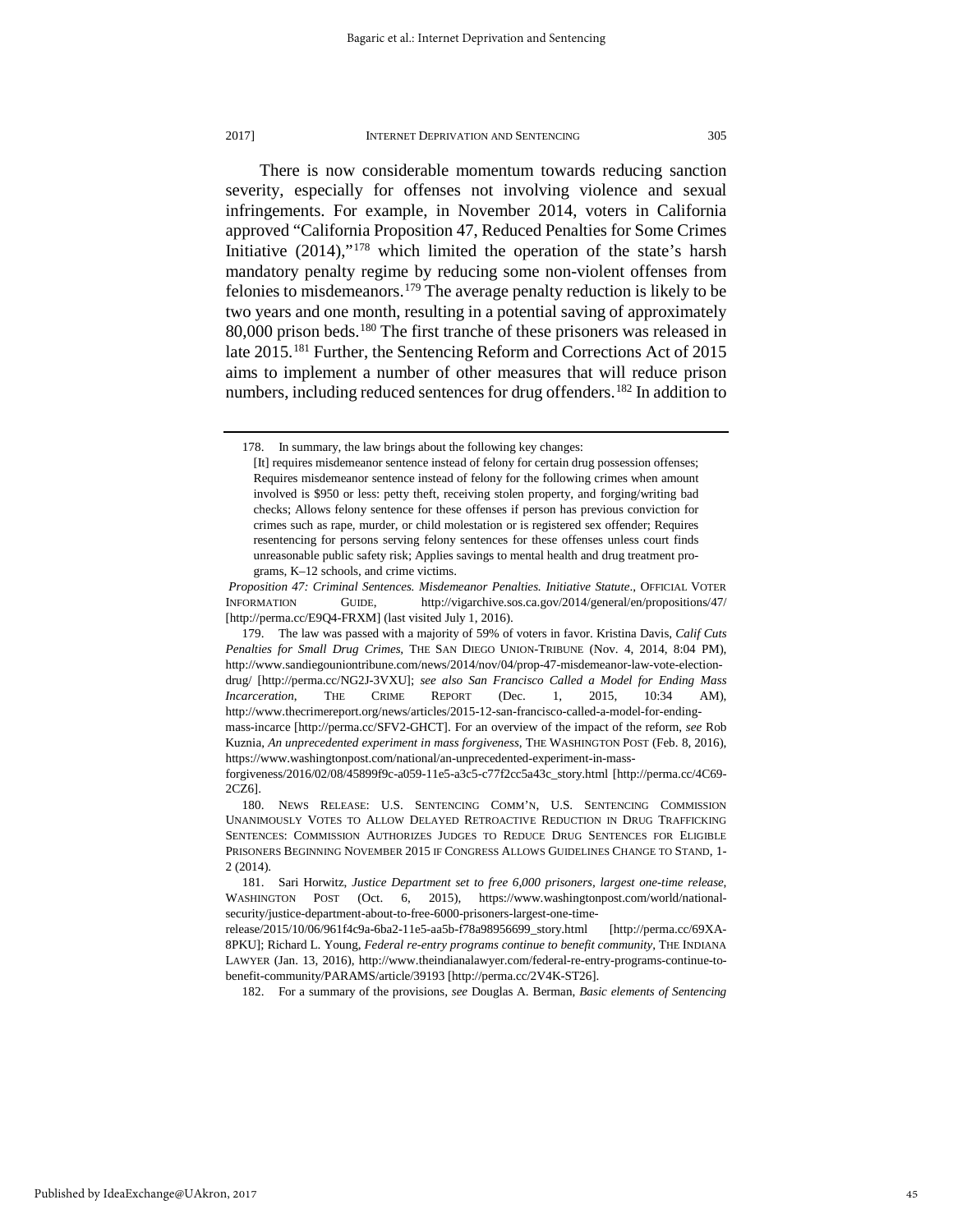this, there are numerous reforms recently implemented by several states in America that are expected to reduce prison terms.<sup>[183](#page-46-0)</sup> Assuming that prison terms for non-violent and non-sexual offenses do become shorter in the short to mid-term future, the circumstances in which the internet sanction can apply will be expanded, thereby increasing further the utility of this proposed sanction.

## V. PROVIDING INTERNET ACCESS TO PRISONERS

#### *A. Five Reasons in Support of Internet Access for Prisoners*

Our next major proposal is that the internet should be made available to prisoners. There are five main reasons in support of this recommendation. The first is that the main deprivation stemming from imprisonment should be limited to the deprivation of liberty—other burdens should be reduced to the maximum extent reasonably possible. Second, internet access provides prisoners with the best access to education, which is a key to reducing reoffending. Third, the internet will facilitate the reintegration of offenders into the community following their release. Fourth, it has been established that providing prisoners with access to the internet will improve their behavior. Finally, it will improve the lives of relatives of prisoners. We now expand on these reasons.

#### 1. The Main Hardship of Imprisonment is the Denial of Liberty

As noted above, prison is the harshest form of punishment under both the United States and Australian systems of law, with the obvious exception of the death penalty. Prison fulfills two key functions: community protection and punishment. The main form of deprivation is loss of liberty.

In order to fulfill both of its functions, the deprivation of liberty stemming from the confinement of prison is in itself a stern hardship.

http://ideaexchange.uakron.edu/akronlawreview/vol51/iss2/2

*Reform and Corrections Act of 2015*, SENTENCING L. & POL'Y (Oct. 1, 2015, 10:33 AM), http://sentencing.typepad.com/sentencing\_law\_and\_policy/2015/10/basic-elements-of-sentencingreform-and-corrections-act-of-2015.html [http://perma.cc/69XA-8PKU]; *see also* The Editorial Board, *Toward Saner, More Effective Prison Sentences*, N.Y. TIMES (Oct. 3, 2015), http://www.nytimes.com/2015/10/04/opinion/sunday/toward-saner-more-effective-prisonsentences.html?\_r=0 [http://perma.cc/8W9F-BA3C] (lauding the Sentencing Reform and Corrections Act of 2015); U.S. SENTENCING COMMISSION UNANIMOUSLY VOTES TO ALLOW DELAYED

RETROACTIVE REDUCTION IN DRUG TRAFFICKING SENTENCES, *supra* note 180. 183. *Justice in Review: New Trends in State Sentencing and Corrections 2014-2015*, VERA

<span id="page-46-0"></span>INSTITUTE OF JUSTICE (May 26, 2016), http://www.vera.org/pubs/state-sentencing-and-correctionstrends-2014-2015 [http://perma.cc/YUM2-27RG].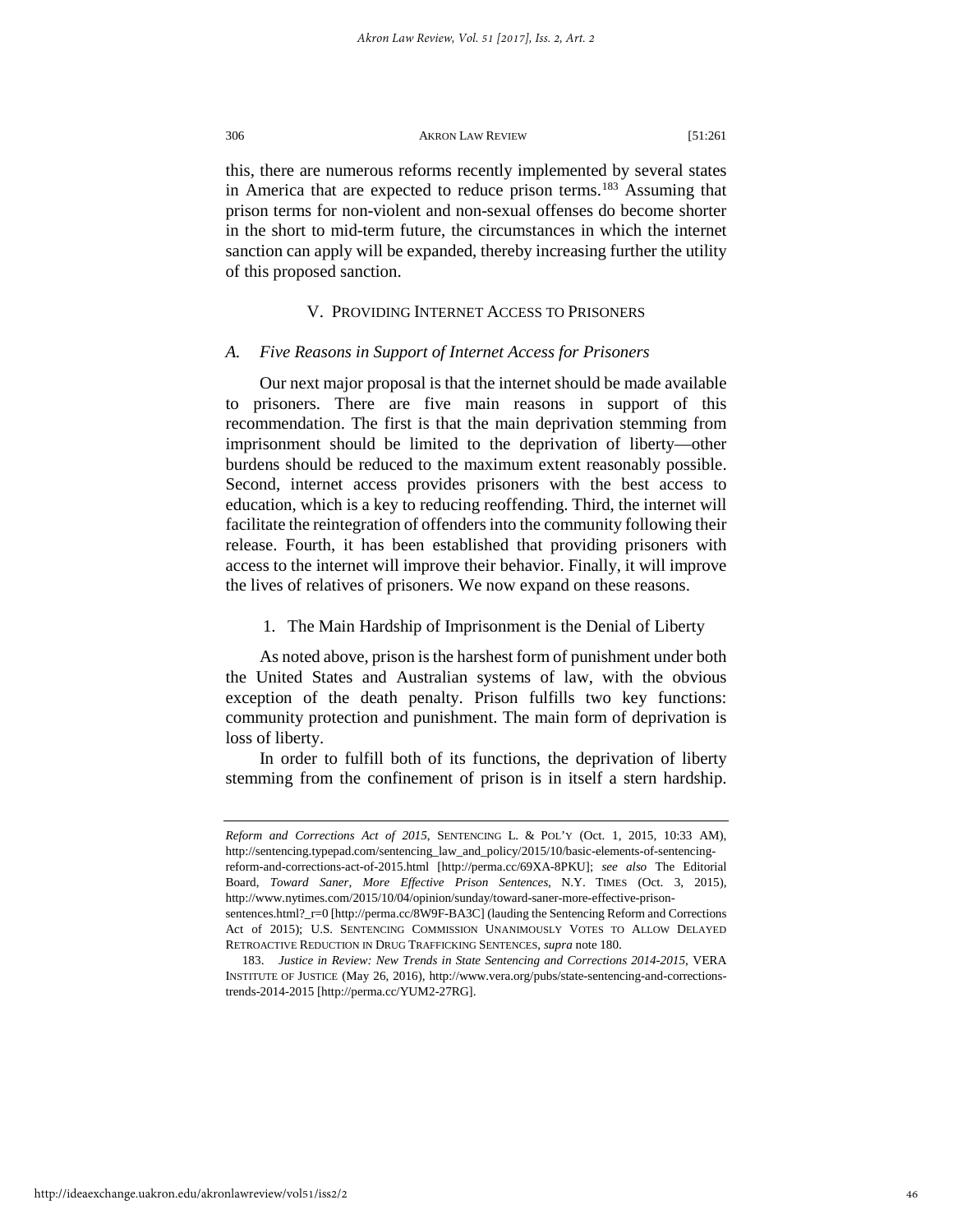Despite this, there are numerous other harms stemming from prison. Prison is a brutal institution; it often leads to significant gratuitous human rights deprivations which are a regrettable side effect of being housed behind high concrete walls. Prisoners cannot procreate. They cannot engage in meaningful family relationships. They are far more likely to be beaten or raped than other members of the community, and hence their right to sexual and physical security is diminished. Further, their ability to secure employment after release is diminished, as are their lifetime earnings.<sup>[184](#page-47-0)</sup>

These additional sufferings are not necessary for prison to achieve either of its core aims. Certainly, there is no need for any additional burdens to be added to the pains of imprisonment.

This is the case in more progressive regions such as Scandinavia. In Norway, Finland, and Sweden, cell sizes are much larger than in the United States, and prisoners have the same access to health, social, and educational services as the general population.<sup>[185](#page-47-1)</sup> Moreover, conjugal relations are encouraged, and most prisons provide accommodation where the partners and children of inmates can stay without charge for weekends.[186](#page-47-2)

The exemplar of the non-punitive, integrative approach to imprisonment is Halden Prison in Norway, which houses maximumsecurity prisoners. Each cell has unbarred windows, designer furniture, and an en-suite bathroom. Guards are not armed, and prison conditions are assessed by inmates with the use of questionnaires regarding their experience in prison and what can be done to improve it.<sup>[187](#page-47-3)</sup> As noted by John Pratt, the same approach applies in Finland.<sup>[188](#page-47-4)</sup> More generally, it has been noted that:

Scandinavian prisons operate under the philosophy of normalization in which the punishment is the removal of liberty; that is, incapacitation is the punishment. The incarceration experience should resemble normal

<span id="page-47-0"></span><sup>184.</sup> *See* THE GROWTH OF INCARCERATION IN THE UNITED STATES, *supra* note 74, at 247. One study estimated the earnings reduction to be as high as 40%. Bruce Western & Becky Pettit, *Incarceration & Social Inequality*, 139 DAEDALUS 13 (2010).

<span id="page-47-1"></span><sup>185.</sup> JOHN PRATT & ANNA ERIKSSON, CONTRASTS IN PUNISHMENT: AN EXPLANATION OF ANGLOPHONE EXCESS AND NORDIC EXCEPTIONALISM (2012).

<span id="page-47-2"></span><sup>186.</sup> John Pratt, *Scandinavian Exceptionalism in an era of Penal Excess: Part 1*, 8 BRITISH J. OF CRIMINOLOGY 119, 122 (2008).

<span id="page-47-4"></span><span id="page-47-3"></span><sup>187.</sup> Sunanda Creagh, *Nordic prisons less crowded, less punitive, better staffed*, THE CONVERSATION (Mar. 19, 2013), http://theconversation.com/nordic-prisons-less-crowded-lesspunitive-better-staffed-12885 [http://perma.cc/LPB9-NZ82].

<sup>188.</sup> Pratt, *supra* note 186, at 120.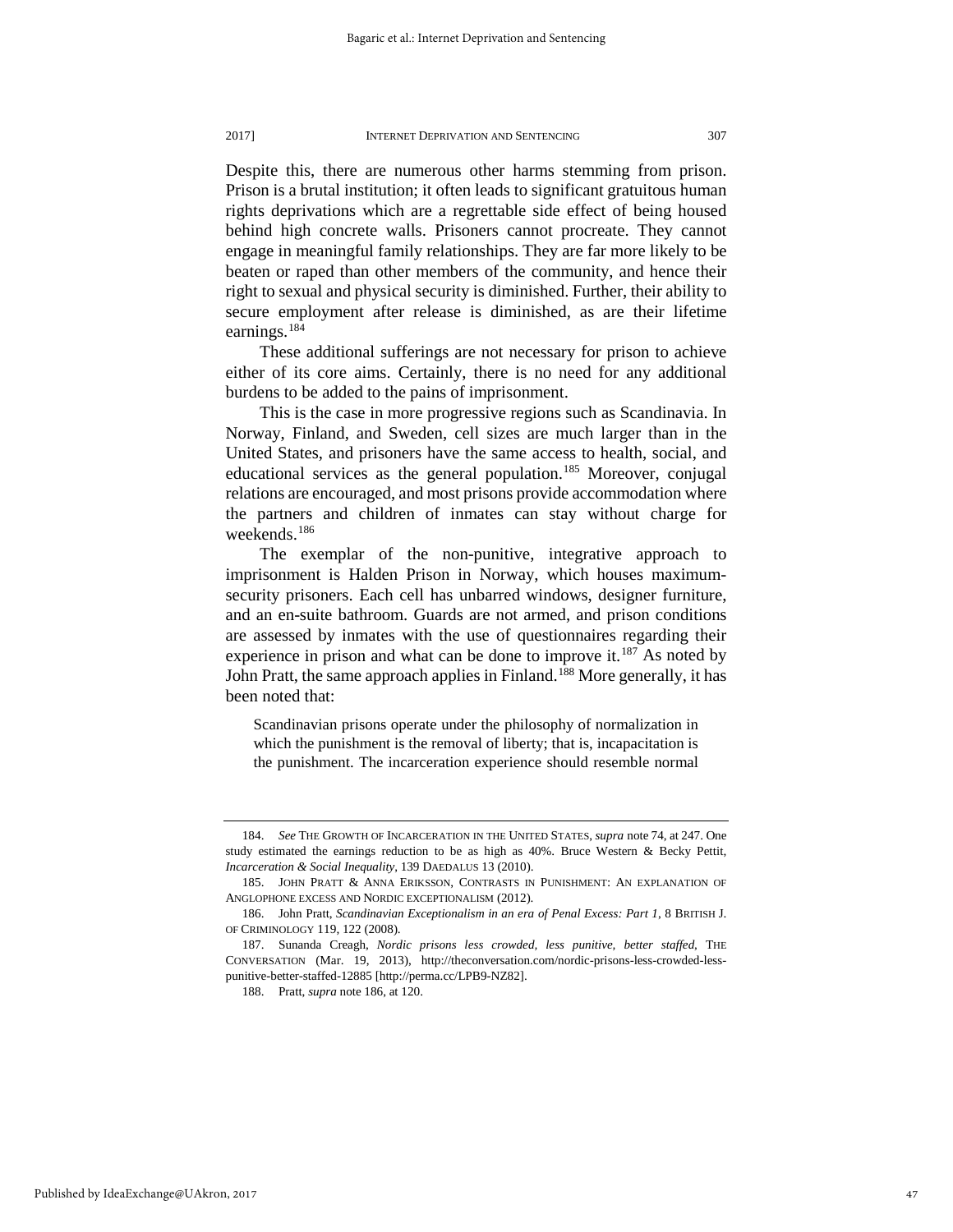life as closely as possible to prepare the individual for release. [Further] . . . between 20 percent and 30 percent of all inmates serve their time in open prisons. These institutions allow inmates to work or attend school/training, purchase groceries, cook meals, own a car, and participate in other aspects of normal life. Numerous differences exist between U.S. and Scandinavian criminal justice systems: Recruitment, training, and health care are provided in the community (not in the prisons); inmates have input in prison policies; there is limited violence; and inmates are given individual cells. Essentially, then, many Scandinavian inmates are working toward reentry after their admission to prison, whereas in the United States, inmate reentry is just beginning to gain serious traction.<sup>[189](#page-48-0)</sup>

The aim of the Norwegian sentencing and prison system is to reduce the rate of reoffending, and it is thought this is best achieved by making the prison experience as close as possible to living in the general community.[190](#page-48-1) This practice is achieving outstanding success, with recidivism as low as 20%.<sup>[191](#page-48-2)</sup>

It is too ambitious to expect the United States to quickly move towards a Scandinavian ethos of incarcerating; such a change would take decades to evolve and implement and in reality is unlikely in the foreseeable future. It is, however, less ambitious to seek to make incremental reform towards this end. In our view, the ideal starting point is access to the internet. The advantages of this from the perspective of prisoners are profound.

## 2. Education to Reduce Recidivism

As noted earlier, prisoners have either no access or only a rudimentary level of access to the internet. This is undesirable for a number of reasons. The first is that it limits their rehabilitative prospects. Each year, according to a 2014 report by the RAND Corporation, more than 700,000 prisoners are released from United States prisons. Yet, within three years of release, 40% of these former prisoners—around 300,000 individuals—commit new crimes or otherwise violate the terms

<span id="page-48-0"></span><sup>189.</sup> Matthew DeMichele, *Electronic Monitoring: It Is a Tool, Not a Silver Bullet*, 13 CRIMINOLOGY & PUBLIC POL'Y 393, 394-95 (2014).

<sup>190.</sup> Pratt, *supra* note 186.

<span id="page-48-2"></span><span id="page-48-1"></span><sup>191.</sup> Marcello F. Aebi & Natalia Delgrande, *Council of Europe Annual Penal Statistics: Norway*, COUNCIL OF EUROPE (2010), http://wp.unil.ch/space/publications/recidivism-studies [http://perma.cc/3L2Z-LF9C]; Jessica Benko, *The Radical Humaneness of Norway's Halden Prison*, N.Y. TIMES MAGAZINE (Mar. 26, 2015), http://www.nytimes.com/2015/03/29/magazine/the-radicalhumaneness-of-norways-halden-prison.html?\_r=0 [http://perma.cc/L8JC-ZVLX].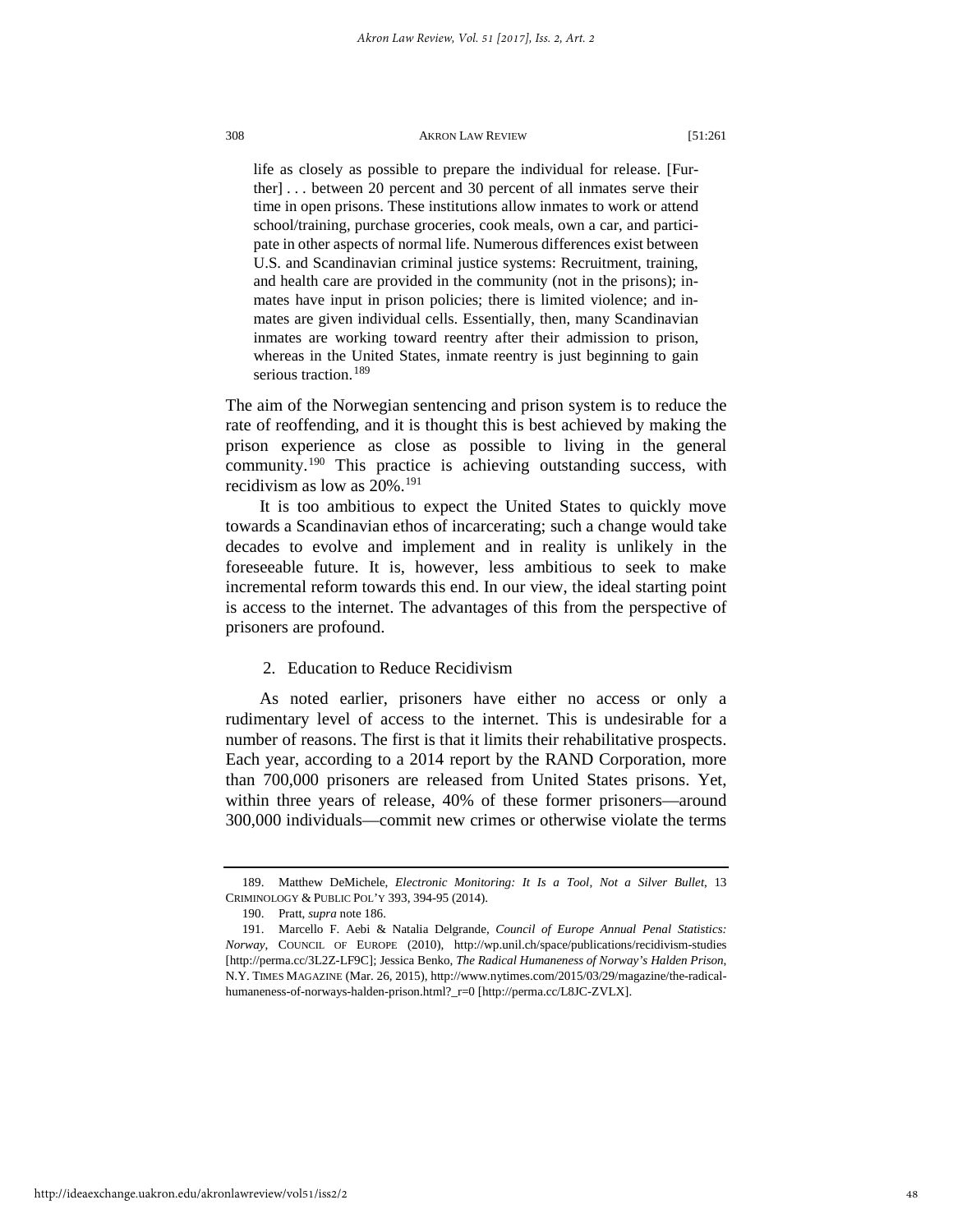of their release, leading to their reincarceration. Key factors in this recidivism are "lack of knowledge, training, and skills to support a successful return" to the community. Ex-offenders, on average, are markedly less educated and literate than the general population. In the United States, RAND reports 37% of inmates in state prisons had not completed their high school education in 2004, compared with 19% of the general population aged 16 and over. Around 16% of state prisoners had completed high school, compared with 26% of the general population; and less than 15% of state prison inmates had completed some postsecondary education, compared with 51% of the general population.<sup>[192](#page-49-0)</sup>

Educating offenders is an important rehabilitative tool. The internet is the most effective means of providing education to prisoners. The value of education and training in a correctional context is considerable and rarely disputed. According to RAND, inmates participating in correctional education programs had on average a 43% lower chance of reoffending, equating to a reduced recidivism risk of 13 percentage points overall. Prisoners who participated in academic or vocational education programs in prison are also 13% more likely to obtain employment upon their release. As the direct costs of reincarceration far exceed the direct costs of providing correctional education, RAND estimated that correctional education programs need to reduce the three-year reincarnation rate by a maximum of only 2.6 percentage points to cover their costs. These costs, RAND states, are met 5 times over, by conservative estimates.<sup>193</sup>

The RAND Corporation's report into the effectiveness of prisons' correctional education programs was based on a survey of correctional education directors in all 50 states, of which 42 states returned full information. This enabled RAND to determine that in 2013, most states offered prisoners adult basic education, a General Education Development (GED) or high school equivalency certificate, and special education courses. A clear majority of states—32—also provide higherlevel courses, such as adult secondary and postsecondary education. In 28 states, postsecondary education costs are primarily met by the inmate or their families, while a minority of states also use state funding and college or university funds. In 24 states, adult inmates without a high school diploma or GED are required to participate in educational programs, and in 15 states adults below certain grade levels are required to undertake formal study.[194](#page-49-2)

<span id="page-49-0"></span><sup>192.</sup> Davis et al., *supra* note 96, at xiv.

<span id="page-49-1"></span><sup>193.</sup> *Id.* at xv-xvi.

<span id="page-49-2"></span><sup>194.</sup> *Id.* at xviii.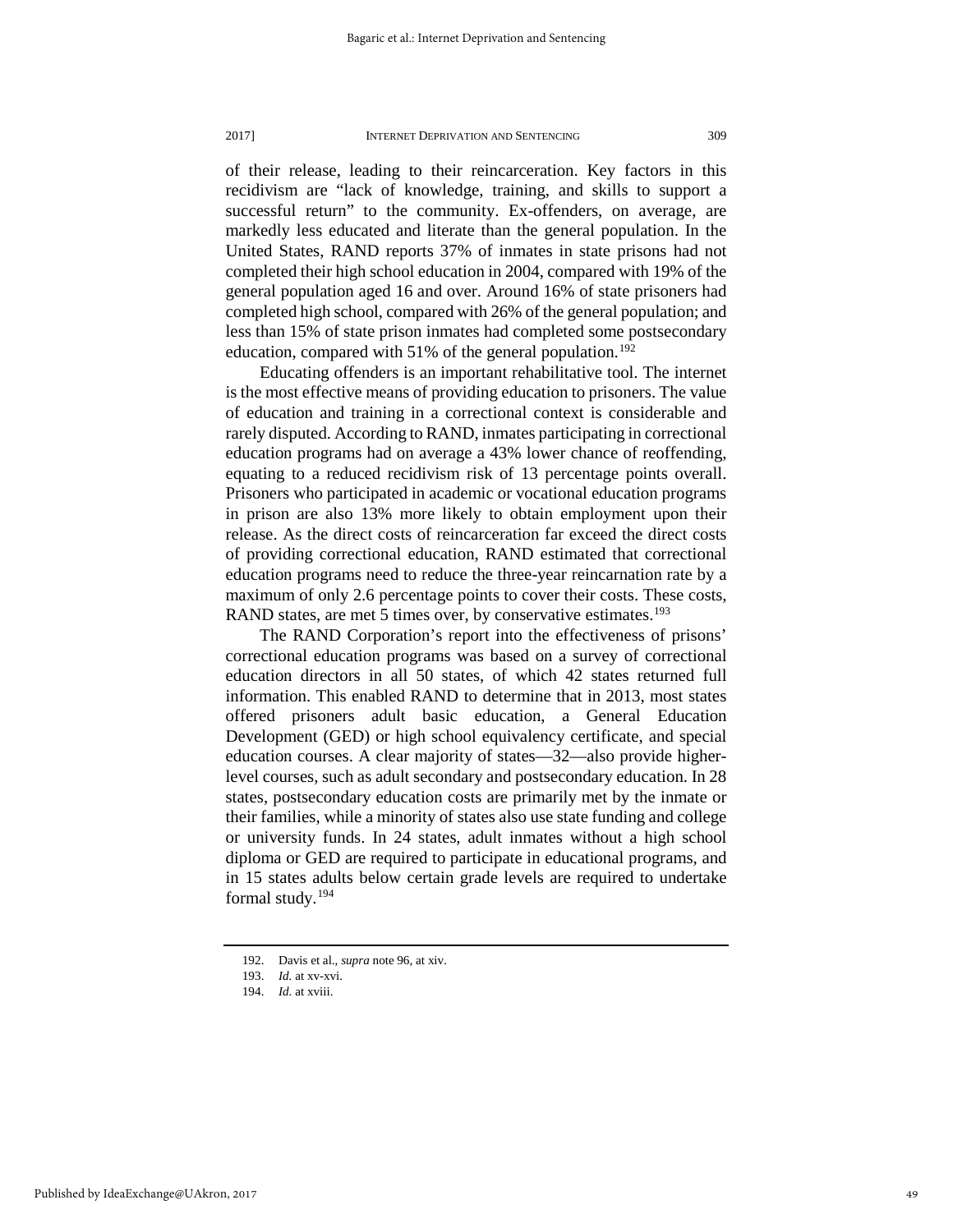The provision of education and training programs in prisons in the United States is financially precarious, and the recession brought on by the Global Financial Crisis in 2008 led to an overall 6% average decrease in correctional education budgets between 2009 and 2012. This decreased capacity led to an overall decrease in the number of adult students in prisons (around 4% on average) as well as reduced course offerings in 20 states.<sup>[195](#page-50-0)</sup>

The budgetary challenges of providing formal education in prisons heighten the importance of making proper and maximum use of ICT and the internet in these programs. In the general community, RAND reports, "distance learning and online instruction are growing trends," while "computer-assisted instruction" is also essential to the provision of individually tailored "instruction and coursework." The importance of computing skills for study and future employment are increasingly recognized by state correctional education officials, and 24 states offer a Microsoft Office certification in their vocational education programs.<sup>[196](#page-50-1)</sup>

Nevertheless, as we have seen, ICT and especially the internet are fundamentally underused in prison education programs. Such minor and patchy use of ICT and the internet in prison education is, even in the short term, unsustainable, simply because formal education and training in the general community is and will continue to increasingly be delivered with this technology, as this is certainly the most efficient means of delivery in the prison setting. Students without access to computers and online curriculum, and without the skills to use these platforms, will not be able to keep up with students who do have such access, or even to pass their courses. The GED, for example, is the "predominant way that inmates earn their high school equivalency diplomas" and "a prerequisite for many vocational training programs." The 2014 GED exam relies "on a new test delivery model—namely, computer-based testing," replacing "the old paper-and-pencil exam." RAND found that 14 of the 31 states planning to run the 2014 GED exam expected computer-based testing to discourage an appreciable number of inmates from taking the exam, and a further 16 states anticipated recording a decrease in GED completion rates. Nineteen states reported concerns about prison education staff receiving adequate training to teach the GED exam, while 12 states reported that limited computer access would likely "preclude students from taking the new GED exam."<sup>[197](#page-50-2)</sup>

<span id="page-50-0"></span><sup>195.</sup> *Id.* at xix.

<span id="page-50-1"></span><sup>196.</sup> *Id.*

<span id="page-50-2"></span><sup>197.</sup> *Id.* at xx*.*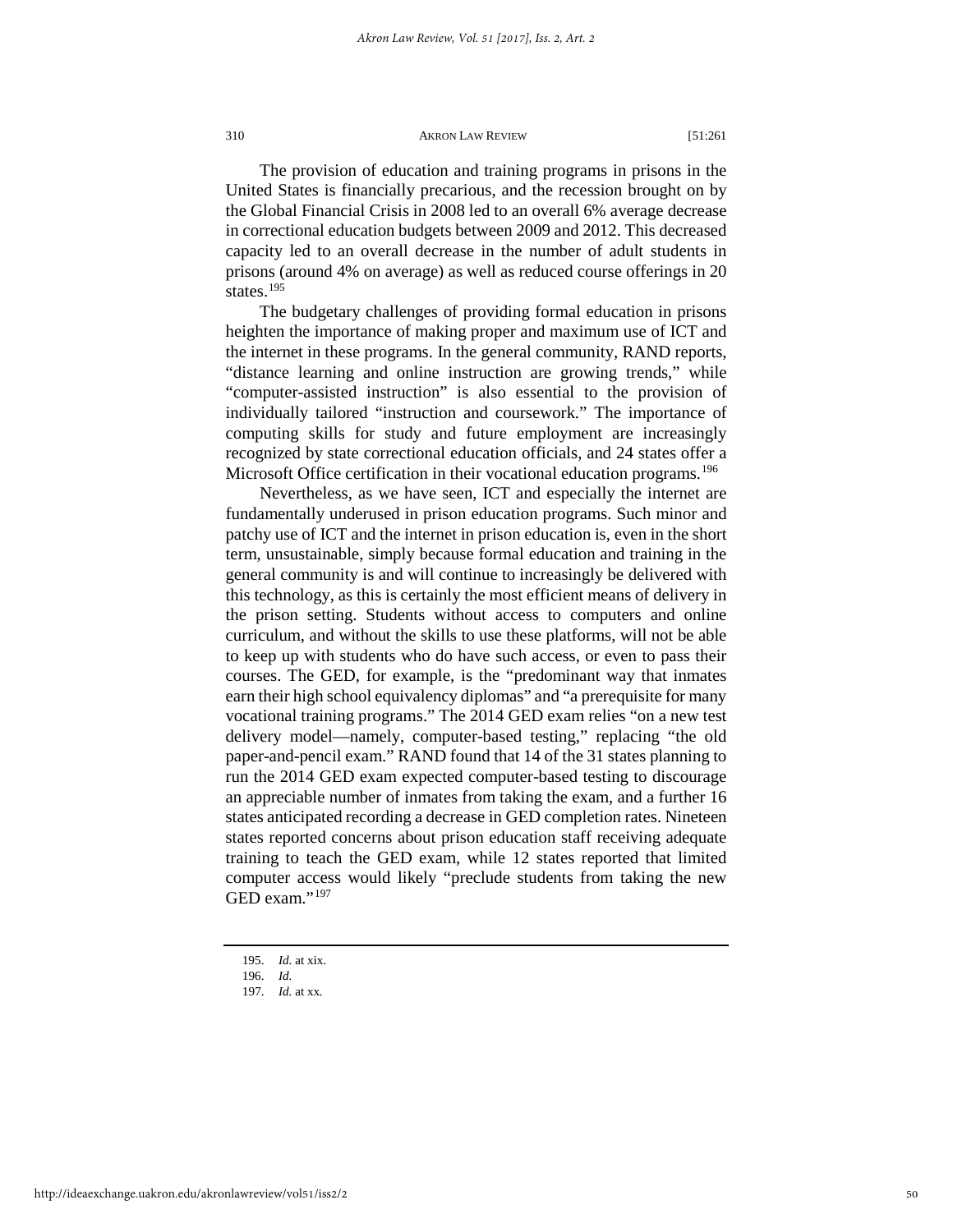RAND concluded its report into correctional education programs by reminding readers that debate about the provision of education in prisons had to move beyond questions of whether such education is cost effective toward improving knowledge about how to most effectively run such programs. It specifically recommended new research on leveraging ICT to "enhance instruction in correctional settings."[198](#page-51-0)

The D.O.E. has noted these recommendations, including in a 2015 special report, *Educational Technology in Corrections*. The report states that improved use of ICT promises "to enhance and expand correctional education within constrained resources," and the report warns that education programs in correctional facilities are "being left behind" by continuing advances in ICT-facilitated general education program delivery.[199](#page-51-1)

In order to properly deliver education to prisoners, it is important that pedagogy is modernized and improved. The D.O.E. recommends that instructors be equipped with the tools to enhance prisoners' classroom experience. As in non-custodial settings, it is increasingly important that individual students receive personalized instruction and experience blended learning, flipped classrooms, and other contemporary pedagogical techniques delivered by instructors who have been given access to professional development resources and communities of teaching practice. This will require hiring instructors and staff who are comfortable with ICT, as well as regular training on advancements in ICT in education and security procedures. Instructors will have to be provided with restricted internet access in classrooms so that they can create repositories of up-to-date resources and encourage collaborative learning. $200$ 

Education and rehabilitation enhancements for prisoners stemming from internet availability in prison have convinced the D.O.E. that prisons must make greater use of ICT and the internet to improve inmates' life, educational opportunities, and professional opportunities when they are released into the community. The D.O.E. recommends that advanced ICT be used to help inmates develop and improve their computer and digital literacy skills, both inside and outside correctional education classrooms. Importantly, the D.O.E. states that prisons will have to permit students to use secure personal mobile devices in and out of the classroom and provide them with restricted internet access. Prisons should also use ICT

<sup>198.</sup> *Id.* at xxii.

<sup>199.</sup> Tolbert et al., *supra* note 98, at v, 1.

<span id="page-51-2"></span><span id="page-51-1"></span><span id="page-51-0"></span><sup>200.</sup> *Id.* at 22.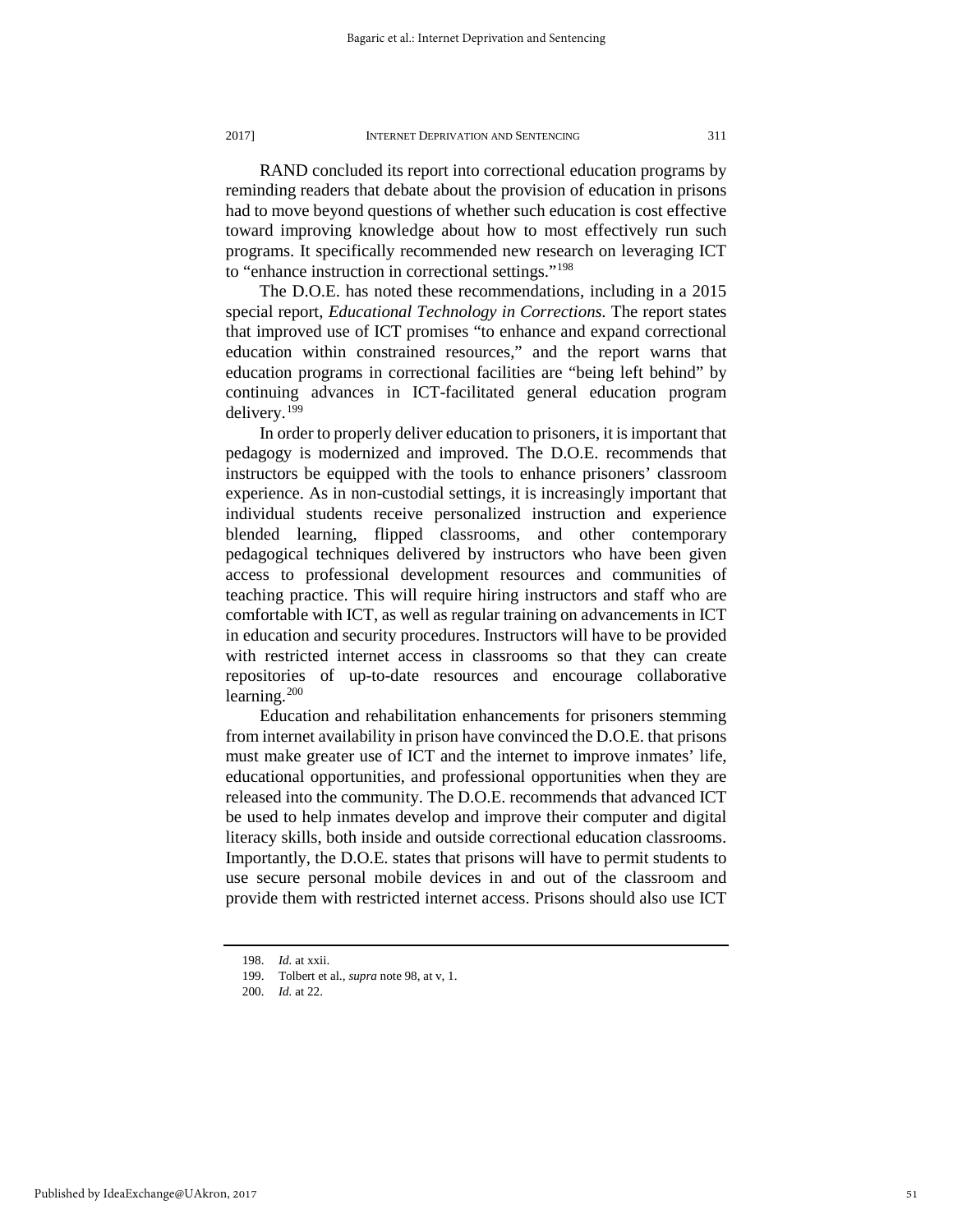to provide students with access to online assessments and provide more assistance to instructors and administrators so they can better measure student learning and evaluate in-prison education programs. The D.O.E. notes this will necessitate the creation of online networks with assessment vendors, as well as internet access before and after assessments are submitted to upload test results. In addition, assessment will increasingly need to occur exclusively online, mirroring the current direction of noncustodial education.<sup>201</sup>

The provision of up-to-date content is contingent on prisons being appropriately networked. Students should be provided with opportunities to learn inside and outside of their classrooms. Students also need to be able to share data (such as academic transcripts) with other educational institutions and community-based programs. It is not practical, the D.O.E. suggests, to attempt this without providing inmate students with mobile devices that give students access to curricula and pedagogical practices that are aligned with noncustodial education and training. Ideally, prison systems would forge data sharing agreements with community based education providers. ICT should be used to track educational attainment and post-release outcomes to determine the effectiveness of correctional education as it contributes to job placement and retention, as well as recidivism. Further, states should look to create consortia for open resources, enabling groups of educators to develop online content and platforms, and share collective experiences to improve the provision of education in prisons with ICT.<sup>[202](#page-52-1)</sup> The first step to facilitating this is making the internet readily available in prisons.

## 3. The Internet Facilitates Prisoners to Re-enter Society

The importance of the internet and education to prisoners is difficult to overstate. The importance of access to the internet, however, goes well beyond educational advantages. The internet is a key tool for easing inmates' re-entry into the community, for it is indispensable to any effort to research employment opportunities, apply for jobs and benefits, enroll in college, search for housing, and maintain and develop personal relationships in the broader community. As the D.O.E. states, "most, if not all, of these prerelease activities require some form of computer or telecommunication device and Internet access."[203](#page-52-2)

<sup>201.</sup> *Id.* at 21-22.

<span id="page-52-0"></span><sup>202.</sup> *Id.* at 23.

<span id="page-52-2"></span><span id="page-52-1"></span><sup>203.</sup> *Id.* at 2.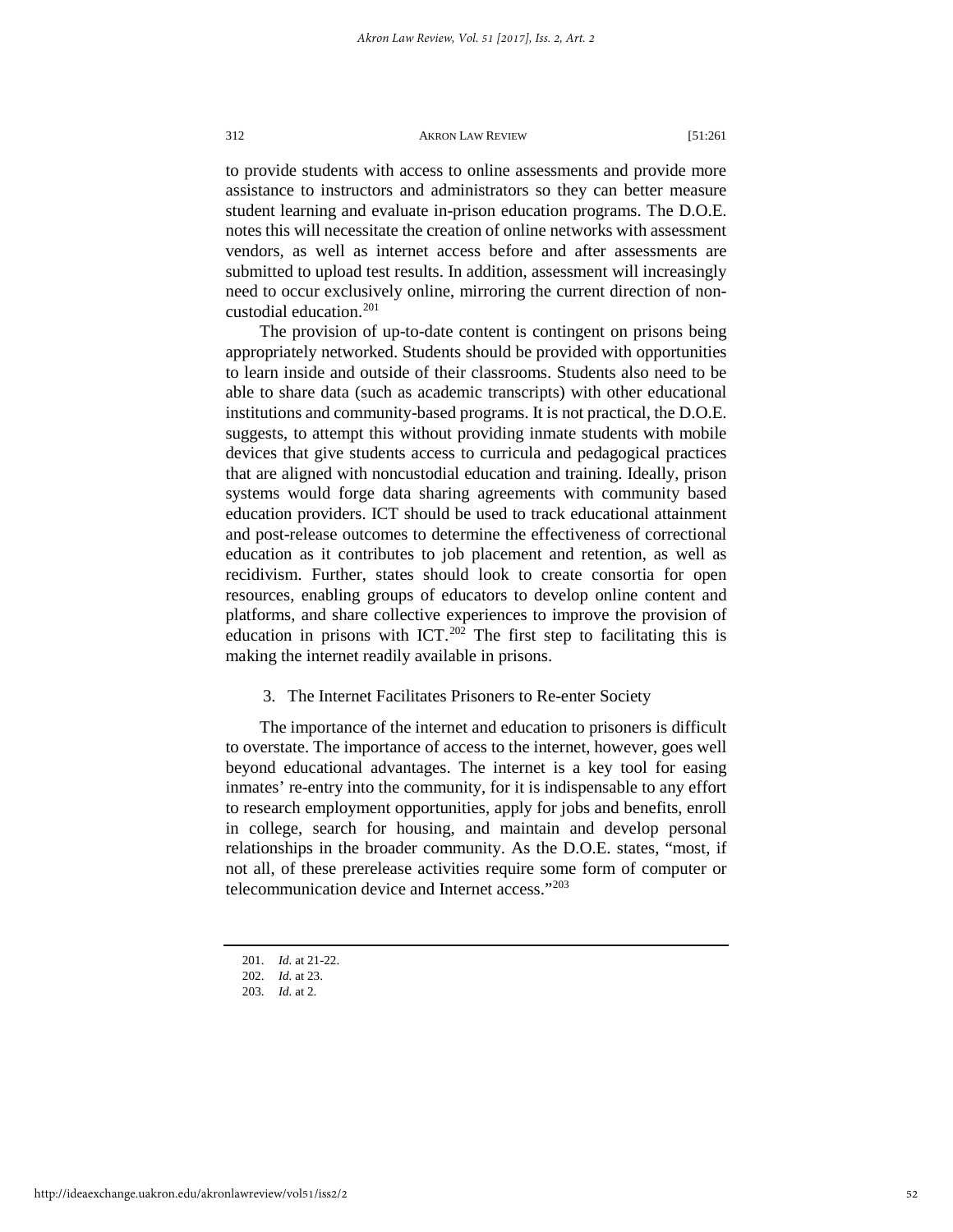This view is widely shared by prison administrators. The director of Inmate Education Programs at the California Office of Correctional Education, Brant Choate, told the D.O.E. that correctional agencies that are "serious about preparing incarcerated individuals for release, they cannot ignore the technological advances, including the Internet, occurring outside of the facility walls."[204](#page-53-0) Nick Hardwick CBE, Her Majesty's Chief Inspector of Prisons, similarly stated to the United Kingdom Prison Reform Trust:

Think how much use of the internet and computers has changed for most of us over the last few years—staying in touch with family and friends; applying for a job, housing and a host of other services; managing our finances; obtaining information and education—laptops, tablets, PCs, smart phones, the cloud . . . Most prisoners are excluded from all this and are placed at the far end of the digital divide. Neither helped to obtain any of the benefits these new technologies bring nor supported and supervised to avoid its risks. We can't go on with prisons in a pre-internet dark age: inefficient, wasteful and leaving prisoners woefully unprepared for the real world they will face on release. I have not met one prison professional who does not think drastic change is needed.<sup>[205](#page-53-1)</sup>

Prisoners agree. Inmates incarcerated for lengthy periods "can be distressed by their sudden exposure" to advanced technology on their release, particularly if they are not prepared in any way for it. As one inmate released in the United States in 2011, after 13 years in jail, stated: "coming into this new technology for me was just—it was like going from the old ages to Star Wars. It was very overwhelming."<sup>[206](#page-53-2)</sup>

Corrections professionals have an especially acute appreciation of the role of ICT and the internet in contemporary life, as they are mindful of the challenge computer literacy poses for medium and longer-term prisoners' successful reintegration into the general community. This challenge was described succinctly by a prison manager surveyed by the Prison Reform Trust and the Prisoners Education Trust in the United Kingdom in 2013. On release from prison, a former inmate's "first port of call" could very well be "a fully computerised job centre with touch screen technology."<sup>[207](#page-53-3)</sup> En route to the job center, the former prisoner may experience considerable difficulty trying to purchase "an automated train

<sup>204.</sup> *Id.* at 8.

<span id="page-53-3"></span><span id="page-53-2"></span><span id="page-53-1"></span><span id="page-53-0"></span><sup>205.</sup> Nina Champion & Kimmett Edgar, *Through the Gateway: How Computers Can Transform Rehabilitation*, PRISONER'S EDUCATION TRUST, iii (2013), http://www.prisonreformtrust.org.uk/ portals/0/documents/through%20the%20gateway.pdf [http://perma.cc/4ZCP-ZBDC].

<sup>206.</sup> Tolbert et al., *supra* note 98, at 2.

<sup>207.</sup> Champion & Edgar, *supra* note 205, at 5.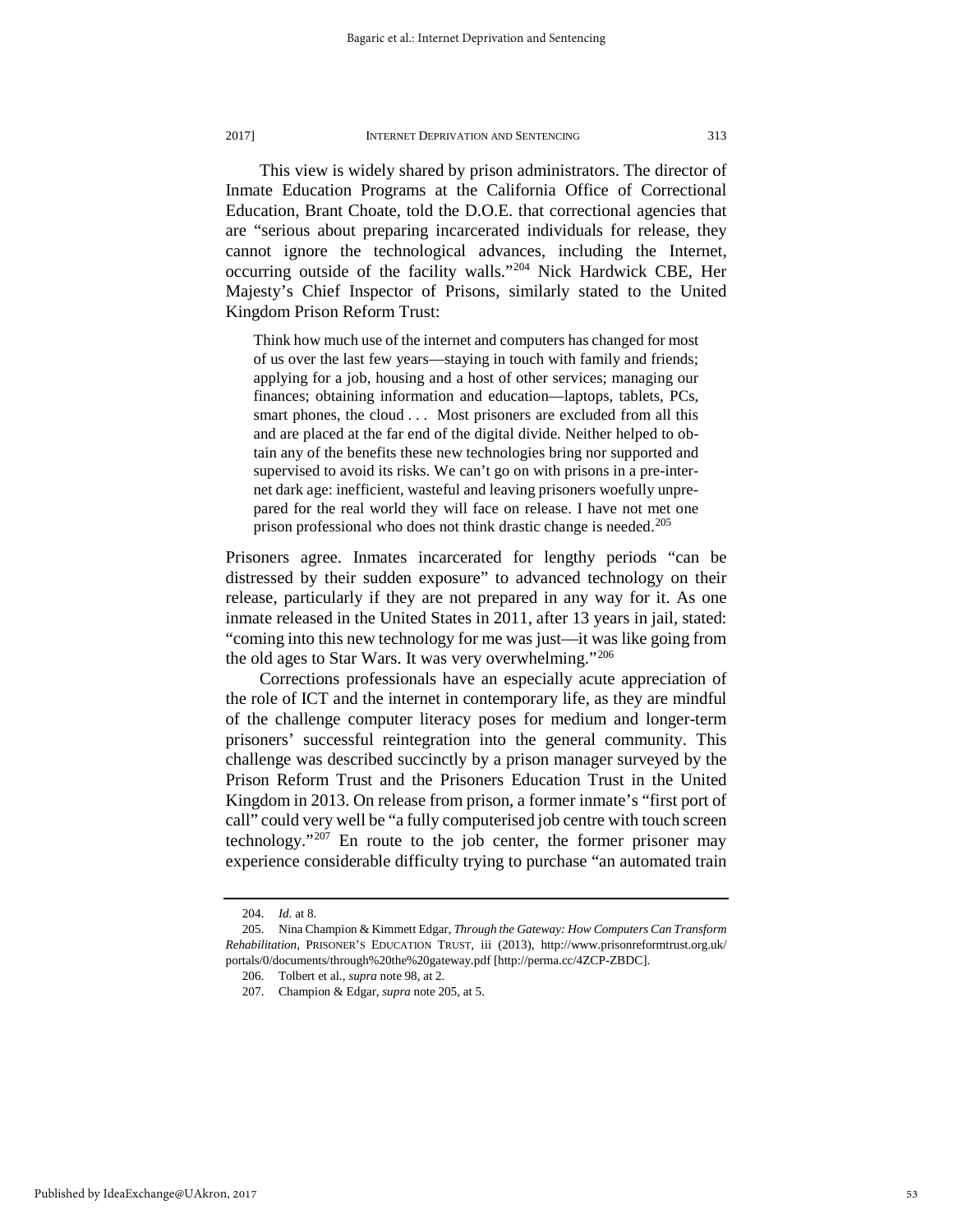ticket,["208](#page-54-0) and may later be confounded by "a self service check out till in the supermarket."[209](#page-54-1) The manager further noted:

Automation of our everyday lives will increase year on year. For most this is an acceptable learning curve that we adapt to on a daily basis. For long term prisoners this is a complete and instant life change. Without preparation and appropriate training, they may find it difficult to cope. Training for them is essential. $210$ 

#### 4. Internet Access Improves the Behavior of Prisoners

One important result of improving prisoner access to ICT and the internet is that access has been shown to be a powerful behavioral tool within jails. Philadelphia prisons, for example, use an incentive-based learning platform to reward users with points and certificates for reaching educational and behavioral benchmarks; these points can then be exchanged for free entertainment options. Authorities have found the scheme is engaging even those prisoners who were previously uninterested in education or were poorly behaved.<sup>[211](#page-54-3)</sup>

The Ohio Department of Rehabilitation and Correction is one system that provides prisoners with a degree of internet access. In 2005, authorities began giving restricted internet access, in spite of their misgivings about the security implications of doing this. Internet access occurs under direct supervision and is granted only on the condition of participation in an approved education or training program that requires internet access. The Ohio Central School System Superintendent or his or her proxy approves the websites that inmates may access. Inmates are provided with internet access only if they record no rule violations for 90 days and then keep a clear record while participating in the program. No inmate with an active security threat or suspect affiliation is given internet access. Inmates serving time for sexually oriented offenses, or any crime involving the use of the internet or a computer, are also not permitted to participate in the program. While security requirements make the updating of course content an arduous process, the department is looking to develop a portal with direct internet access to help education staff more easily add content and resources and upload and download students' work. The department reports that participating inmates' digital literacy skills and

<sup>208.</sup> *Id.* 

<span id="page-54-2"></span><span id="page-54-1"></span><span id="page-54-0"></span><sup>209.</sup> *Id.* 

<sup>210.</sup> *Id.* 

<span id="page-54-3"></span><sup>211.</sup> Tolbert et al., *supra* note 98, at v, 1, 16.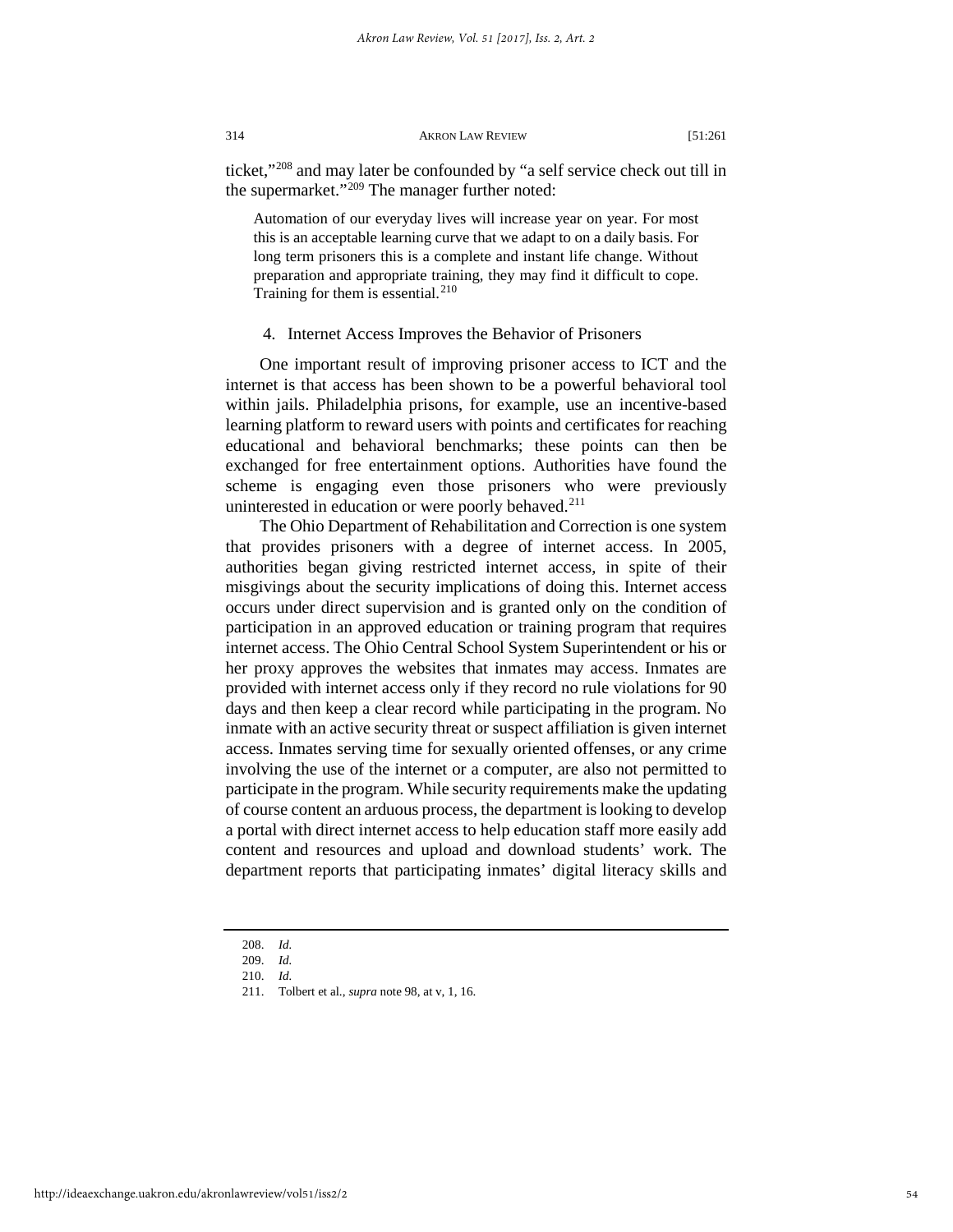confidence are growing, and that more than 80% of students complete their courses.<sup>[212](#page-55-0)</sup>

## 5. Improving the Lives of Relatives and Friends

The deprivation of liberty that stems from incarceration necessarily impairs relationships. This is especially true given that most prisons are located in remote regions and prisoners have very limited visiting rights.<sup>213</sup> A report by Bernadette Rabuy and Daniel Kopf notes that visits by family members to prisoners are rare. Fewer than 33% of prisoners receive a visit from a loved one each month, and only 70% make contact by telephone with a loved one on a weekly basis.<sup>[214](#page-55-2)</sup> Part of the reason for these low visitor rates is likely distance, as the average state prisoner is incarcerated 100 miles from home, and the average federal prisoner is incarcerated 500 miles from home. $^{215}$  $^{215}$  $^{215}$ 

The harm stemming from this damages not only the offender, but also his or her relatives, and to a lesser extent, his or her friends. This damage should be minimized, especially from the perspective of relatives and friends of inmates as they are blameless. The hardship they endure as a result of being detached from their father, mother, or child is solely a by-product of the offense that has been committed by their relative and the contact-limiting nature of the prisons. The fact that this harm is caused incidentally as a result of the prison environment, as opposed to being intentional, does not diminish its reality and intensity. $216$ 

All preventable harm should be avoided or minimized. Access to the internet would enable prisoners to have extensive real-time and meaningful contact with their relatives. This would facilitate the continuation of the development of these relationships in a manner that enhances the quality of the lives of the relatives of prisoners while

<sup>212.</sup> *Id.* at 13, 29-30.

<span id="page-55-1"></span><span id="page-55-0"></span><sup>213.</sup> For a discussion of visitation rights by family and other people, *see A Jailhouse Lawyer's Manual*, COLUM. HUM. RTS. L. REV., Ninth Edition 2011, at 517-26. The capacity to make telephone calls can and often is severely limited. *Id.* at 530-32.

<span id="page-55-2"></span><sup>214.</sup> Bernadette Rabuy & Daniel Kopf, *Separation by Bars and Miles: Visitation in state prisons* (Oct. 20, 2015), http://www.prisonpolicy.org/reports/prisonvisits.html [http://perma.cc/3EP4- MKD8].

<span id="page-55-3"></span><sup>215.</sup> Nancy G. La Vigne, *The cost of keeping prisoners hundreds of miles from home,* URBAN INST. (Feb. 3, 2014), http://www.urban.org/urban-wire/cost-keeping-prisoners-hundreds-miles-home [http://perma.cc/34KF-HZXL].

<span id="page-55-4"></span><sup>216.</sup> See Mirko Bagaric & Theo Alexander, *First-time Offender, Productive Offender, Offender with Dependants: Why the Profile of Offenders (Sometimes) Matters in Sentencing*, 78 ALB. L. REV. 397 (2015).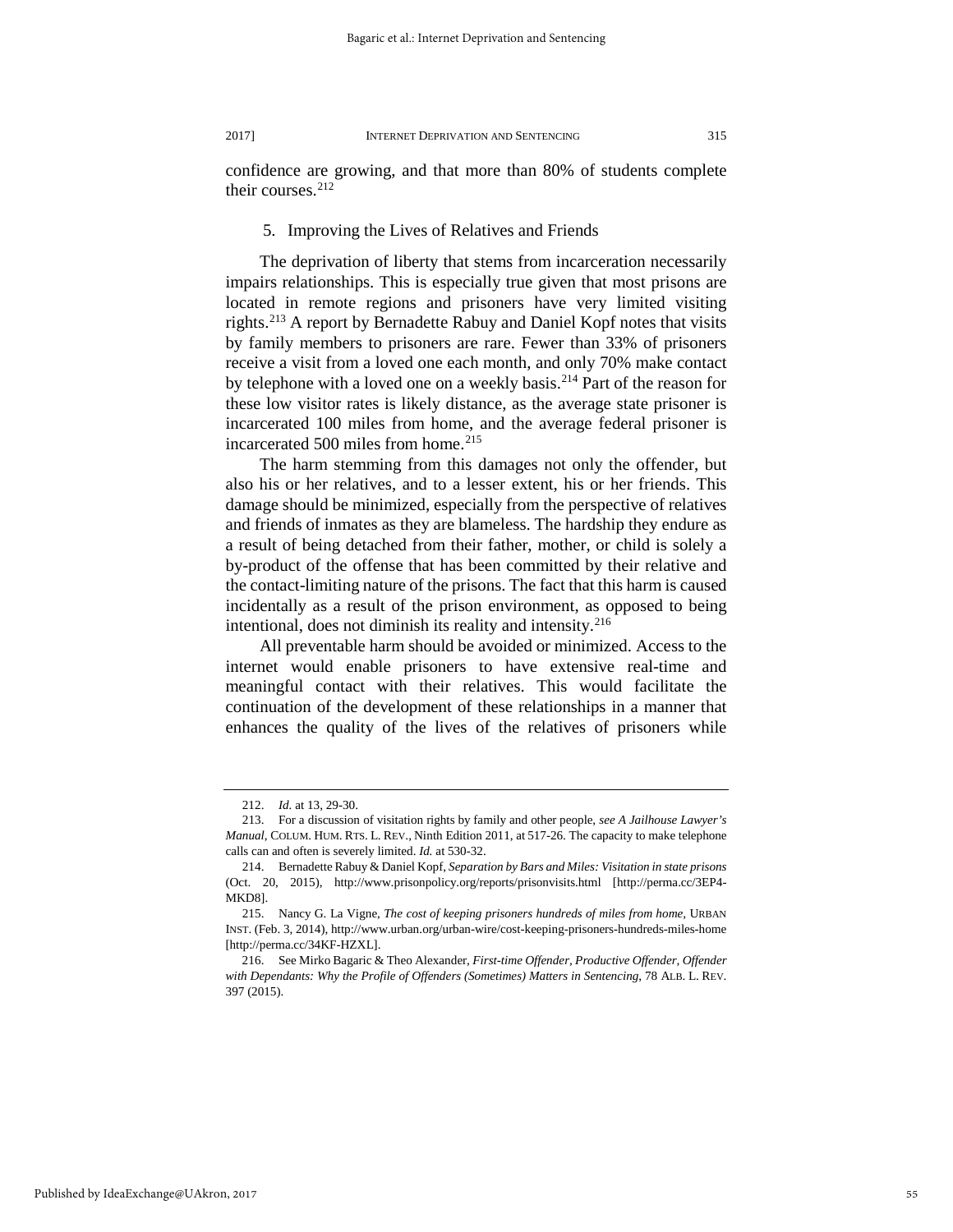simultaneously reducing the extent to which their interests are collaterally damaged by the misdeeds of others.

## *B. Negating Key Objections to Prisoner Access to the Internet*

## 1. Preventing Internet Misuse

Of course, there are potential problems with providing internet access to prisoners, most notably the concern with providing prisoners a medium through which they could commit more crime, including harassing and threatening victims and witnesses. It is this concern that has been the main reason for the lack of current access to the internet by prisoners. The RAND Corporation's analysis of ICT and internet provision in prisons in the United States notes that the primary inhibitor of greater use of ICT in education remains concern about security breaches.<sup>[217](#page-56-0)</sup>

The Australian experience shows that prison authorities are wary of prisoners breaching the rights of and harassing free citizens, especially victims of crime. They are also sensitive to media exploitation of public fears of these occurrences. Prisoner misuse of pen pal programs, for example, has been highlighted by prominent media organizations, which in turn has discredited the entire notion of prisoner access to ICT.

In August 2014, the Adelaide *Advertiser* reported that Snowtown serial killer Robert Wagner and other murderers had set up profiles on the Prison Pen Pals website, prompting the Department of Correctional Services to request the website to remove the profiles of Wagner and four other inmates.[218](#page-56-1) And on April 27, 2015, the "Today" program on the Nine television network aired a story that was sensationalist in its approach, drawing attention to the use of internet pen pal services by another serial killer, Julian Knight, and other violent criminals. The story prompted state and territory correctional services to advise the network that they disapproved of internet pen pal services.<sup>[219](#page-56-2)</sup>

<span id="page-56-0"></span><sup>217.</sup> Other significant inhibitors include insufficient funds, as well as staff capacity to purchase, implement, maintain, and monitor advanced ICT. Tolbert et al., *supra* note 98.

<span id="page-56-1"></span><sup>218.</sup> Andrew Dowdell, *Snowtown Killer Robert Wagner and other SA inmates' Prison Pen Pals profiles removed after Corrections Department asks website to respect victims*, THE ADVERTISER (Aug. 19, 2014, 3:16 AM), http://www.adelaidenow.com.au/news/south-australia/snowtown-killerrobert-wagner-and-other-sa-inmates-prison-pen-pals-profiles-removed-after-corrections-dept-askswebsite-to-respect-victims/news-story/6c0983efdce170e5e81821a87162dfaa [http://perma.cc/6T3Y-3TJ7].

<span id="page-56-2"></span><sup>219.</sup> *Prison Pen Pals*, 9NOW (Apr. 27, 2015), http://www.9jumpin.com.au/show/today/todaytakeaway/2015/april/prison-penpals/ [http://perma.cc/SW53-6VKB].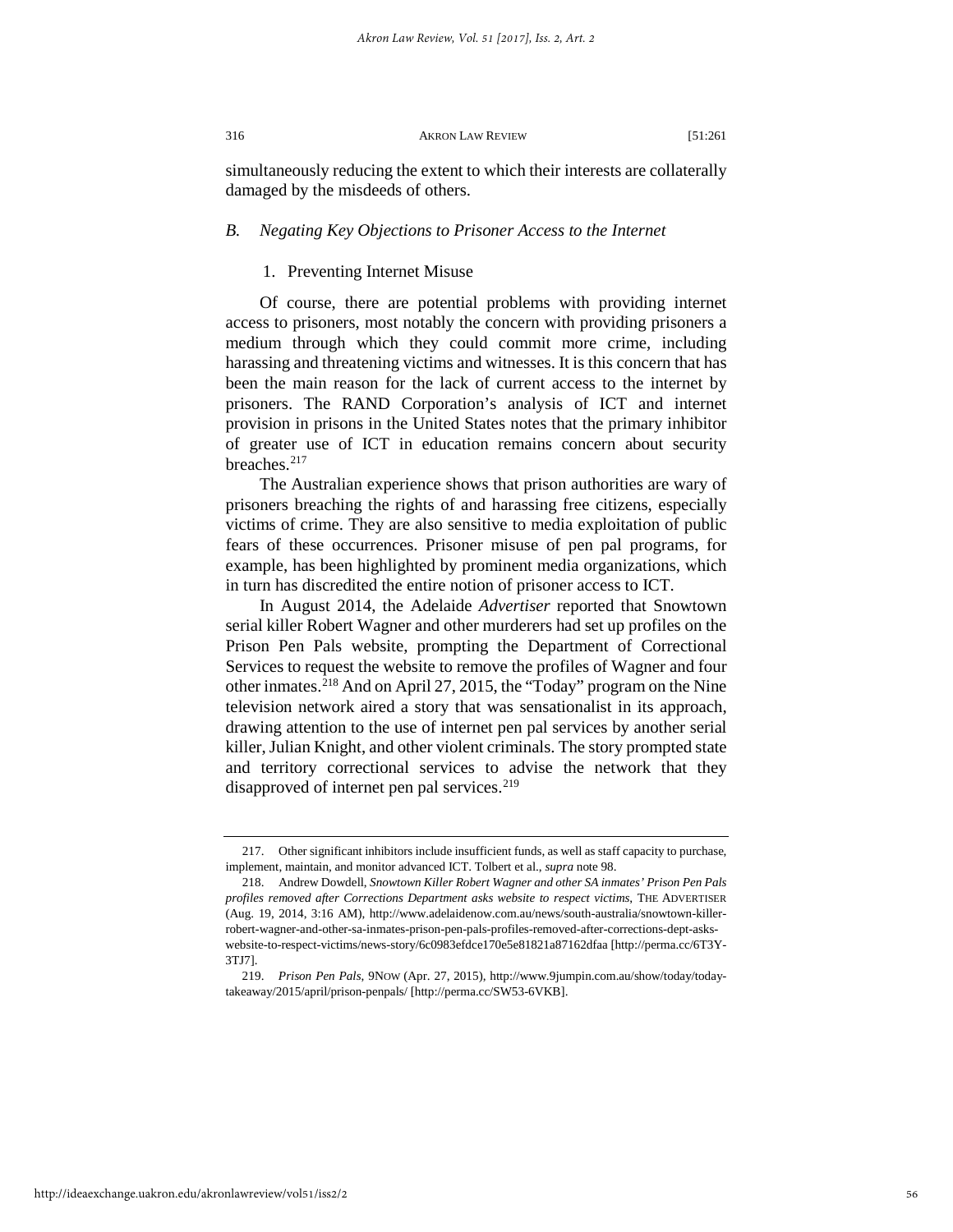To date, security concerns have made ICT and internet provision to prisoners cumbersome and far less effective than they otherwise might be. Case studies of prisons using isolated local servers show that much time and effort must be spent by authorized educators identifying suitable content and then obtaining whitelisting on a case-by-case basis. Considerable time is also spent obtaining permission from publishers to download web pages. Further, those prisons that provide access to resources in classrooms only substantially limit educational opportunities for individual inmates. Prisons using point-to-point secure line systems have to install endpoint security software in every computer lab, but security updates interfere with access to online course content.<sup>[220](#page-57-0)</sup>

However, the security concerns are generally overrated and certainly do not warrant a blanket internet ban. While prisoners are known to have behaved in these ways when provided with access to the internet, this cannot justify a blanket ban on internet access. Undoubtedly, there are some prisoners who will never, or very seldom, be able to be trusted with such access, but they are in the minority. Further, and more importantly, tools to manage internet access for non-violent or genuinely reforming prisoners are available. In addition, the deprivation of the right to access the internet should, in the words of the United Nations Rapporteur, "respect the principles of necessity and proportionality."<sup>[221](#page-57-1)</sup>

Presently, there are numerous instruments and other techniques and policies that prison authorities in the United States use to provide ICT to prisoners while managing security risks. Communications with family are managed with tools such as the Federal Bureau of Prisons' (BOP) Trust Fund Limited Inmate Computer System (TRULINCS). TRULINCS permits prisoners to securely exchange emails with the general public. Only prisoners and their contacts that have consented to monitoring and have been approved by the BOP can use the service. Only text messages of up to 13,000 characters (approximately two pages) are permitted. However, TRULINCS does not permit attachments or internet access.<sup>222</sup>

However, the reality is that modern technology provides far more effective solutions to possible internet abuse by prisoners. This is a matter noted by Choate and Hardwick, who acknowledge that security breaches are a risk with ICT use in prisons and particularly by prisoners. However, "the technology itself allows every key stroke to be monitored and access can be risk-assessed."[223](#page-57-3) As discussed above, internet endpoint security

<sup>220.</sup> Tolbert et al., *supra* note 98, at 12, 16.

<sup>221.</sup> *Id.* at 22.

<span id="page-57-2"></span><span id="page-57-1"></span><span id="page-57-0"></span><sup>222.</sup> *Id.* at 4.

<span id="page-57-3"></span><sup>223.</sup> *Id.* at 8; Champion & Edgar, *supra* note 205, at iii.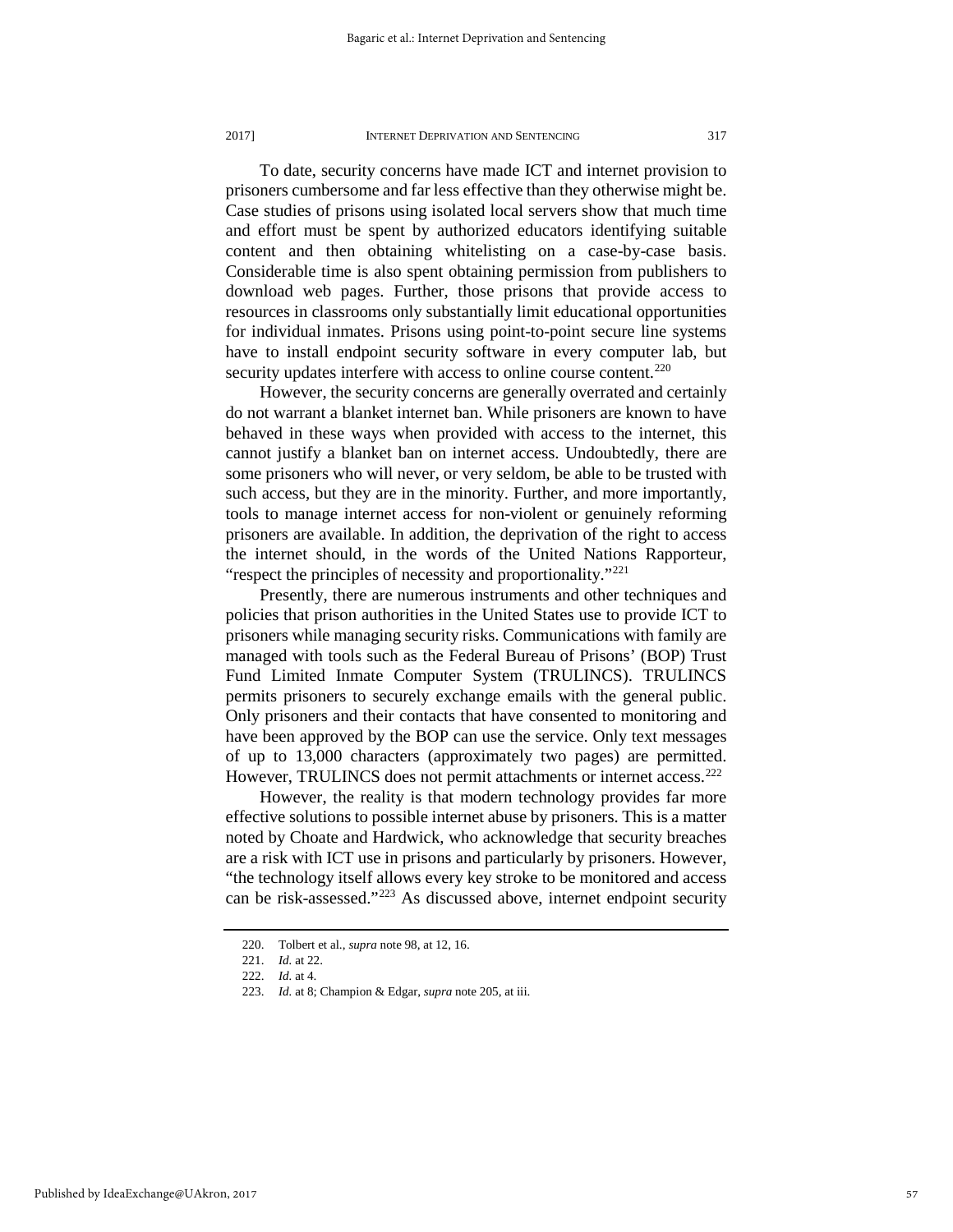solutions allow for total control over what inmates can access, and can allow for complete, real-time monitoring of every search and keystroke of a person when they are using the internet. This monitoring can cover every single type of interaction that an inmate has via the internet, including web accesses, analysis of the sites visited, nature of searches undertaken, and full text recognition and analysis of all information sent and received. Artificial intelligence techniques are now such that not only can literal matches be made of problematic language in emails or troubling search terms used in search engines, but also semantic meaning can be extracted from the entire corpus of a document. The current approaches use a combination of technologies—typically a combination of natural language processing via rules and finite state machines, hidden Markov models, and probabilistic search—and has been shown to be effective at extracting meaning from texts as diverse as Wikipedia, biomedical texts, and open-ended search queries, among many, many others.<sup>[224](#page-58-0)</sup> Monitoring techniques are sophisticated enough to automatically distinguish between likely criminal activity, letters home, the creation of problematic relationships, and the normal daily interactions of life. And finally, any endpoint security solution can provide for the targeted or random flagging of inmate's internet activity for a human guard to investigate if there is inappropriate activity taking place.<sup>[225](#page-58-1)</sup>

Of course, there will be the occasional security or use violation that will occur as a result of prisoners having access to the internet. The solution to this is obvious; the prisoner who committed the breach should have internet use suspended or cancelled, with the possibility of some other punishment for the breach of the trust given. It is a grossly disproportionate response to punish all prisoners for the possible or actual infractions of a few other inmates.

As a related matter, it is relevant to note that providing internet to prisoners will lead to persuasive calls to enable them to have access to cell phones. Unlike the internet, technology does not exist for a cost efficient real-time or near real-time monitoring of calls made with the use of cell phones, although at the national security level this technology has been

<span id="page-58-0"></span><sup>224.</sup> *See*, *e.g.,* Patrick Arnold & Erhard Rahm, *Automatic Extraction of Semantic Relations from Wikipedia*, 24 INT'L J. OF ART. INTELL. TOOLS 1 (2015); Roxana Girju et al., *Automatic Discovery of Part-Whole Relations*, 32(1) COMPUTATIONAL LINGUISTICS 83 (2006); Adriana Badalesu & Dan Moldovan, *A Semantic Scattering Model for the Automatic Interpretation of English Genitives*, 15 NAT. LANG. ENG. 215 (2009); OI YEE KWONG, NEW PERSPECTIVES ON COMPUTATIONAL AND COGNITIVE STRATEGIES FOR WORD SENSE DISAMBIGUATION (Springer eds., 2013).

<span id="page-58-1"></span><sup>225.</sup> Champion & Edgar, *supra* note 205.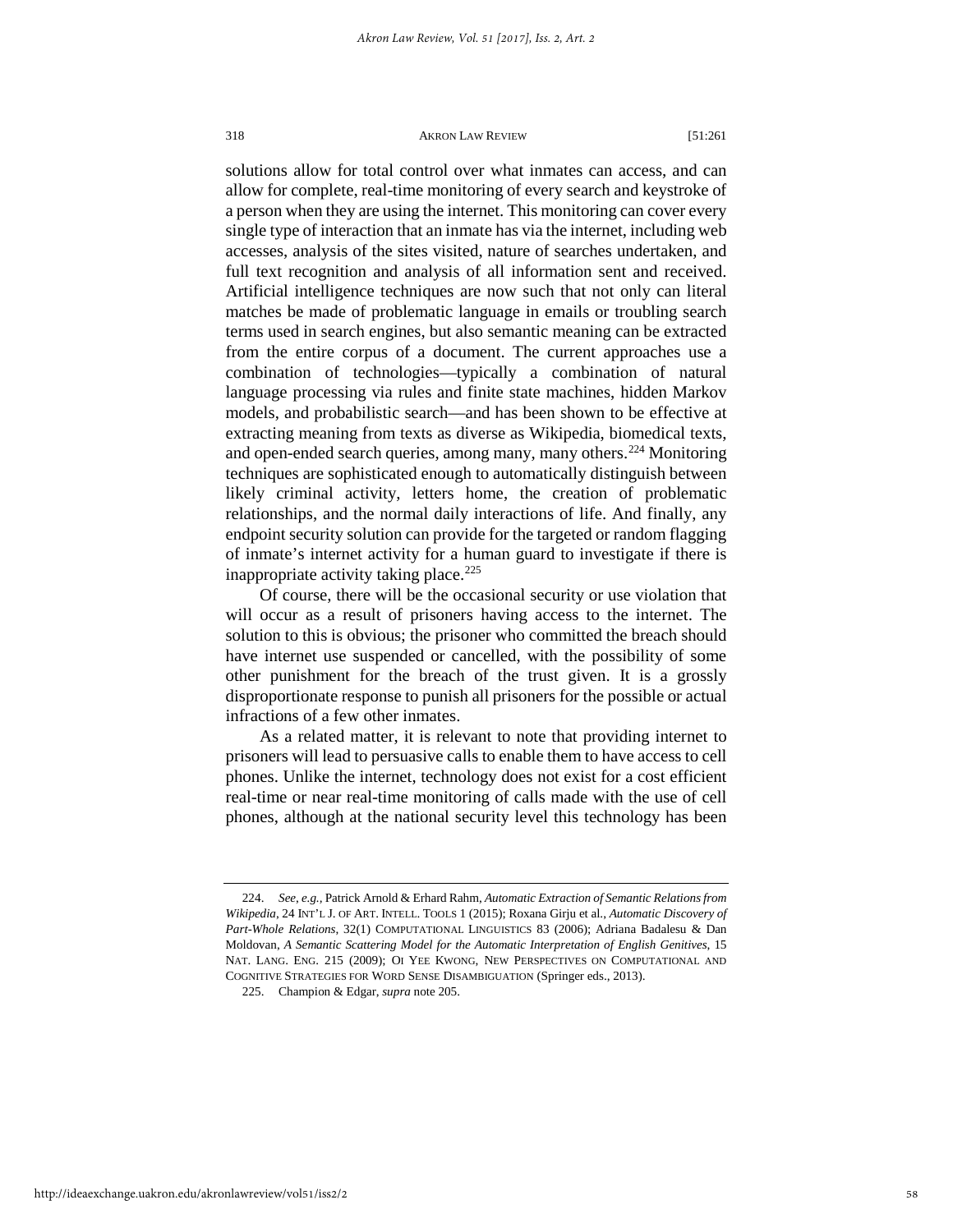available for some time and is likely to make its way into the prison sector eventually.<sup>[226](#page-59-0)</sup>

## 2. Prisoners and Pornography

A large amount of pornography is available on the internet, and it is likely that proposals for prisoner internet access will be met with objections relating to the possible downloading of pornography in prison.[227](#page-59-1) However, in principle and pragmatically, these objections can be surmounted. Adult pornography is not intrinsically or instrumentally harmful. Moreover, prisoners in some states can have conjugal visits.<sup>228</sup> Logically, and emotively, if prisoners can have sex it is illogical to deny them the capacity to watch sex. This is not to deny that emotive arguments may be made against prisoners having access to pornography material. The reality is, however, that the force of the counter argument is so overwhelming that these emotive concerns can be negated.

## VI. REDUCING SENTENCES FOR INTERNET-DENIED PRISONERS

If our second proposal is not endorsed and prisons remain internetfree zones, then we suggest that the law should be reformed such that the prison experience is regarded as being more burdensome than we currently provide for. The internet is such a fundamental part of contemporary life that it is a significant burden to be denied access to it. It shuts out much of what is meaningful to many people. It makes the

<span id="page-59-0"></span><sup>226.</sup> Edward Snowden's revelations, commonly referred to as the "Wikileaks papers," exposed the scale of monitoring of the U.S. National Security Agency of internet traffic and telecommunications. Wikileaks demonstrated, for example, that the NSA monitored every single phone call in the Bahamas and in Afghanistan, and had tapped the cellphones of various heads of state including the President of Brazil and the Chancellor of Germany. *See, e.g*., Loek Esser, *Assange names country targeted by NSA's MYSTIC mass phone tapping program*, PC WORLD (May 23, 2014), http://www.pcworld.idg.com.au/article/545941/

assange\_names\_country\_targeted\_by\_nsa\_mystic\_mass\_phone\_tapping\_program/

<sup>[</sup>http://perma.cc/2YJQ-629W]; Sean Gallagher, *Director of national intelligence: Snowden forced "needed transparency*, ARS TECHNICA (Sept. 10, 2015), http://arstechnica.com/techpolicy/2015/09/director-of-national-intelligence-snowden-forced-needed-transparency/ [http://perma.cc/762Z-HYK9].

<span id="page-59-1"></span><sup>227.</sup> Child pornography is rightly banned from the internet and hence association with this usage is not relevant.

<span id="page-59-2"></span><sup>228.</sup> The incidence of conjugal visits is reducing, but not because of concerns relating to sexual relations; it is as a result of prison budget measures and issues and concerns about babies being born as a possible result of the visit. *Research Finds that Conjugal Visits Correlate with Fewer Sexual Assaults*, PRISON LEGAL NEWS 28 (May 19, 2014), https://www.prisonlegalnews.org/news/2014/may/19/research-finds-conjugal-visits-correlate-fewersexual-assaults [http://perma.cc/ARB8-CN8U].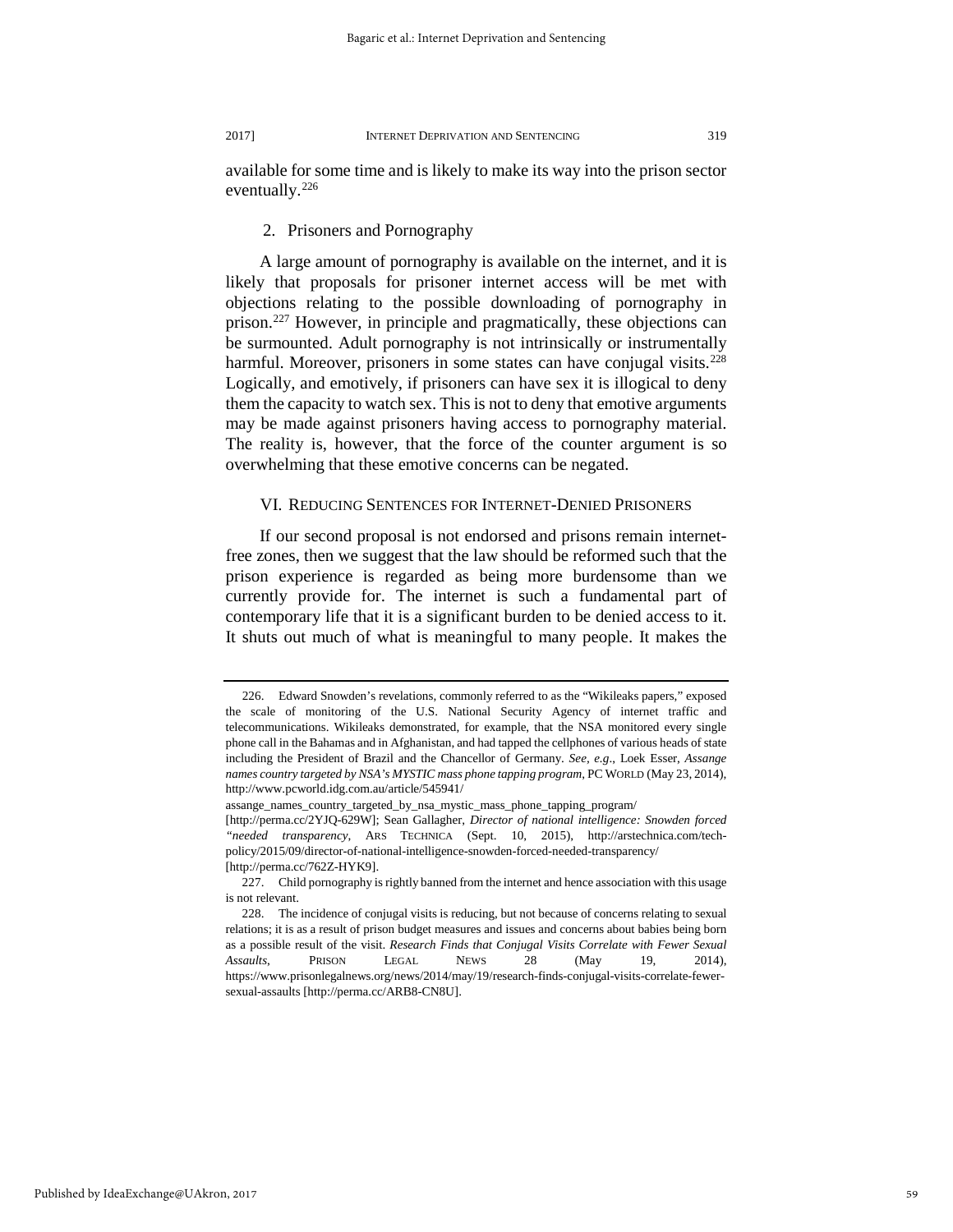prison experience even more difficult. People choose to spend considerable portions of their day on the internet; however, there is no ready substitute for this in prison.

It could be countered that the inability of prisoners to access the internet is not a relevant deprivation, given the obvious observation that this is an incidental consequence of being imprisoned. However, there are two reasons why this does not undercut the premise that even in the prison setting internet denial is a meaningful hardship. First, as we have seen, there is no insurmountable reason why prisoners cannot have internet access. Secondly, even if one accepts the current status quo regarding the prohibition on the internet in prisons, the fact that the deprivation is an *incident* of being incarcerated (as opposed to being a direct and intentional form of deprivation) does not alter the reality of the hardship.<sup>[229](#page-60-0)</sup>

It is difficult to quantify how much more onerous a prison sentence should be considered in the internet age. The reasoning that was employed above to interchange the internet sanction with prison is not fully apposite in determining how much more difficult prison life is nowadays given the extent to which the internet has permeated human activity. This is because the confines of prison necessarily prevent a person from enjoying the full functionality of the internet, such as the capacity to pursue employment opportunities and shop online. However, many functional opportunities

<span id="page-60-0"></span><sup>229.</sup> A claim to the contrary could only be grounded on the basis of the doctrine of double effect, which provides that it is permissible to perform an act having two effects, one good (in this case the deprivation of liberty) and one bad (such as incidental human rights violations), where the good consequence is intended and the bad merely foreseen. There is proportionality between the good and bad consequences, and those consequences occur fairly simultaneously. *See* THOMAS NAGEL, THE VIEW FROM NOWHERE 179 (1986). The preferable view is that there is no inherent distinction between consequences that are intended and those that are foreseen. We are responsible for all the consequences we foresee but nevertheless elect to bring about. Whether or not we also "intend" them is irrelevant. Underlying the doctrine, and the only coherent basis for the distinction adverted to by the doctrine of double effect, is nothing more than the consequentialist view that it is permissible to do that which is "merely foreseen" if the adverse consequences of the act are outweighed by the good consequences that are "intended." The doctrine of double effect is devoid of an overarching justification and cannot be used to ignore the full impact of imprisonment. In assessing the impact that imprisonment has on offenders, it is necessary to take into account the full negative consequences that the sanction has on the well-being of offenders. This is the approach taken in assessing the utility and effect of other events, forms of behavior, and stimuli on individuals. For example, in evaluating the desirability of surgery, doctors, and patients consider not only the intended outcomes of the procedure but also unintended and unwanted but likely side effects. Similarly, governments providing health messages to the community on matters such as the consumption of alcohol or fast food factor in the intended benefits of such consumption and also the unwanted possible health complications that arise. It would be absurd if in assessing the impact of events or activities on people, the only applicable consideration was the intended outcome of that event. Accordingly, lawmakers and courts need to pay regard to the cumulative likely impact on the deprivations to which prisoners are subjected, irrespective of whether or not the harms are deliberately inflicted.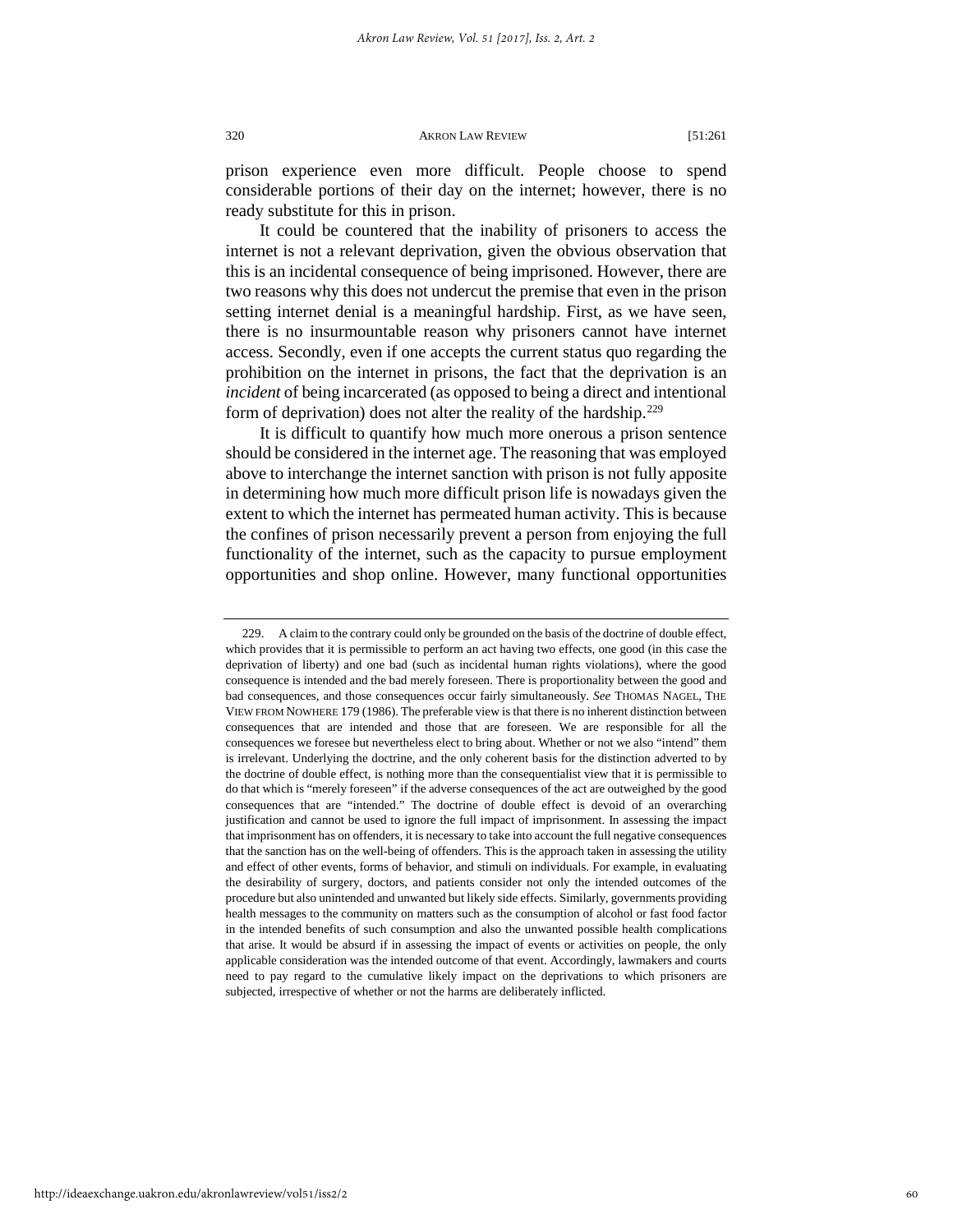that are associated with the internet, such as maintaining contact with friends, keeping up-to-date with current events, and acquiring new knowledge, are still attainable even behind prison walls. We suggest that if these functionalities are denied, then prisoners should have a sentence reduction in the order of 20%.

There is, however, one caveat to this proposed discount. As we have seen, serious sexual and violent offenses cause considerable harm to victims. Offenders who commit these offenses are deserving of considerable punishment because this is consistent with the gravity of their offending. Moreover, these offenses are disproportionately committed by recidivists.<sup>[230](#page-61-0)</sup> The principle of proportionality and need for community protection in relation to serious sexual and violent offenders outweigh the interests of the offenders in these circumstances, thereby curtailing the argument for a discount for these offenders on the basis that they cannot access the internet.

### VII. CONCLUSION

The internet has markedly shaped human behavior and activity over the past two decades. However, prison walls seem to have blocked out technological advances from permeating the sentencing system. From the perspective of criminal sanctions, society is frozen in time to a pre-internet age. In this Article, we have made three key recommendations for technology-related sentencing reform.

First, we proposed that denial of access to the internet should be developed as a discrete sentencing sanction, which can be invoked for relatively minor offenses and used as a substitute for all prison terms of one year or less. It could also be used for non-violent and non-sexual offenses, which currently attract imprisonment for more than one year; this would provide an efficient and effective means of punishing offenders, while saving billions of taxpayer dollars and not jeopardizing community safety.

Secondly, we argued that prisoners should have unfettered access to the internet. The current near-blanket prohibition that prisoners have in relation to the internet is undesirable for a number of reasons: it punishes offenders more heavily by increasing their level of anxiety and distress; it punishes the relatives of inmates by impeding regular and meaningful communication with them; it punishes prison guards and administrators by denying them a tool that might improve prisoner behavior; and, most

<span id="page-61-0"></span>Published by IdeaExchange@UAkron, 2017

<sup>230.</sup> Bagaric, *From Arbitrariness to Coherency in Sentencing*, *supra* note 21.